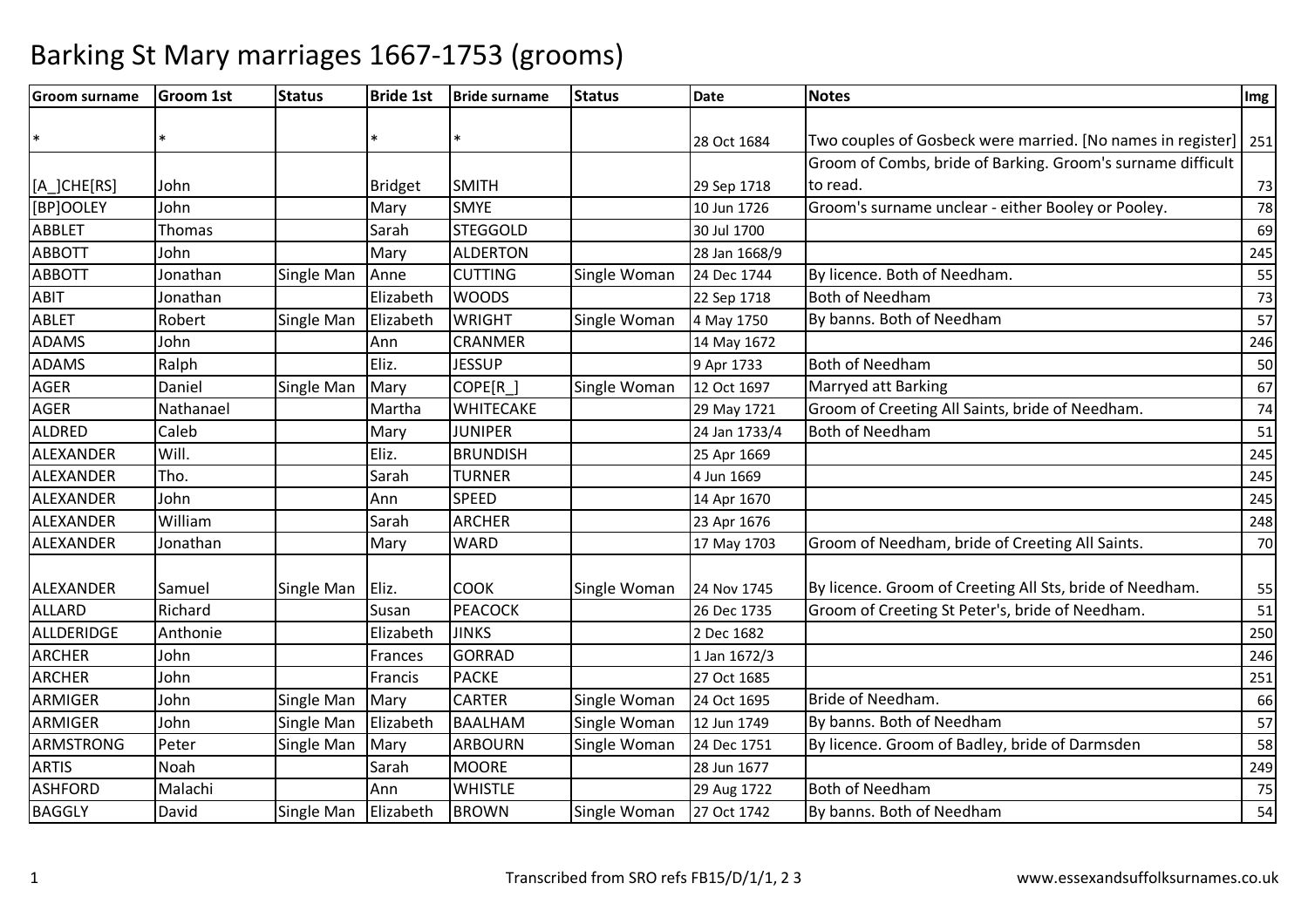| <b>Groom surname</b> | <b>Groom 1st</b> | <b>Status</b> | <b>Bride 1st</b> | <b>Bride surname</b> | <b>Status</b> | <b>Date</b>   | <b>Notes</b>                                                | Img |
|----------------------|------------------|---------------|------------------|----------------------|---------------|---------------|-------------------------------------------------------------|-----|
| <b>BAGLEY</b>        | Robert           |               | Elizabeth        | <b>WOOD</b>          |               | 25 Nov 1680   |                                                             | 250 |
|                      |                  |               |                  |                      |               |               |                                                             |     |
| <b>BAGLEY</b>        | Robert           |               | Sarah            | <b>ENGLISH</b>       |               | 1 Apr 1711    | Bride of Needham. Unclear if the groom is also of Needham.  | 72  |
|                      |                  |               |                  |                      |               |               |                                                             |     |
| <b>BAGLY</b>         | Thomas           |               | Mary             | <b>PRATT</b>         |               | 30 Mar 1714   | Bride of Needham. Unclear if the groom is also of Needham   | 72  |
| <b>BAGLY</b>         | <b>Thomas</b>    |               | Mary             | <b>GROOM</b>         |               | 24 Dec 1722   | <b>Both of Needham</b>                                      | 76  |
| <b>BAKER</b>         | Ritchard         |               | Grace            | <b>ROSER</b>         | Widow         | 20 Sep 1697   | Marryed att Barking                                         | 67  |
| <b>BAKER</b>         | William          |               | Sarah            | <b>FREWER</b>        |               | 25 Dec 1716   |                                                             | 73  |
|                      |                  |               |                  |                      |               |               | Groom of Needham. Bride's surname unclear - Kisser or       |     |
| <b>BALDERY</b>       | Thomas           |               | Anne             | KI[FS][FS]ER         |               | 25 Nov 1705   | Kiffer? Unclear if the groom is also of Needham.            | 71  |
|                      |                  |               |                  |                      |               |               | Groom of "Dermesden", bride of Needham. Bride's forename    |     |
|                      |                  |               |                  |                      |               |               | and date not in register. Entered between marriages in June |     |
| <b>BALDERY</b>       | John             |               |                  | <b>CUTTING</b>       |               |               | 1717 and December in 1717.                                  | 73  |
| BALDRY               | Simond           | Widow         | Sarah            | <b>KING</b>          | Single Woman  | 9 Aug 1684    |                                                             | 251 |
| <b>BALDRY</b>        | Robt.            |               | Anne             | <b>WARD</b>          |               | 5 Mar 1731/2  | Groom of "Dermisden", bride of Needham                      | 50  |
| <b>BALDWIN</b>       | Robert           | Widower       | Elizabeth        | <b>MINTER</b>        |               | 24 Dec 1746   | By licence. Groom of Ipswich, bride of Needham              | 56  |
|                      |                  |               |                  |                      |               |               |                                                             |     |
| <b>BALEHAM</b>       | John             |               | Susan            | <b>STANTON</b>       |               | 17 Apr 1715   | Bride of Needham. Unclear if the groom is also of Needham   | 72  |
| <b>BALEHAM</b>       | Philip           |               | Elizabeth        | WELLHAM              |               | 28 Apr 1715   | Groom of Stowmarket.                                        | 73  |
| <b>BALLS</b>         | Robart           | Single Man    | Anne             | <b>BROOSE</b>        | Single Woman  | 3 Nov 1690    |                                                             | 253 |
| <b>BALLS</b>         | Thomas           |               | Mary             | <b>BUGG</b>          |               | 26 Apr 1701   | Groom of Needham, bride of Barking.                         | 70  |
| <b>BALLS</b>         | Joseph           |               | Sarah            | <b>KNOCK</b>         |               | 12 Sep 1715   | Groom of Barking, bride of Needham.                         | 73  |
| <b>BALLS</b>         | <b>Thomas</b>    |               | Phoebe           | <b>GOSS</b>          |               | 28 Aug 1719   |                                                             | 74  |
| <b>BALLS</b>         | Robert           |               | Rose             | <b>BALLS</b>         |               | 10 Nov 1720   | <b>Both of Barking</b>                                      | 74  |
| <b>BARKER</b>        | John             |               | Ann              | <b>GILES</b>         |               | 22 Oct 1724   | Both of "Darmesden"                                         | 78  |
|                      |                  |               |                  |                      |               |               |                                                             |     |
| <b>BARWICK</b>       | Edmond           |               |                  |                      |               | 31 Mar 1668   | Edmond Barwick the Gardiner [but no bride's name included]. | 244 |
| <b>BASKET</b>        | Simon            | Single Man    | Elizabeth        | <b>PARKER</b>        | Single Woman  | 27 Jul 1749   | By banns. Both of Darmsden.                                 | 57  |
| <b>BASTICK</b>       | Jo.              |               | Ann              | <b>PACK</b>          |               | 27 Oct 1668   |                                                             | 245 |
| <b>BASTON</b>        | Daniel           |               | Mary             | <b>WOODS</b>         |               | 28 Oct 1736   | By banns. Groom of Shotley, bride of Needham                | 52  |
| <b>BATLY</b>         | Henry            |               | Anne             | <b>CHENERY</b>       |               | 27 Jan 1735/6 | By licence. Both of Ipswich.                                | 51  |
| <b>BEALES</b>        | Robert           |               | Rebecca          | <b>DARCY</b>         |               | 18 Oct 1722   | <b>Both of Needham</b>                                      | 75  |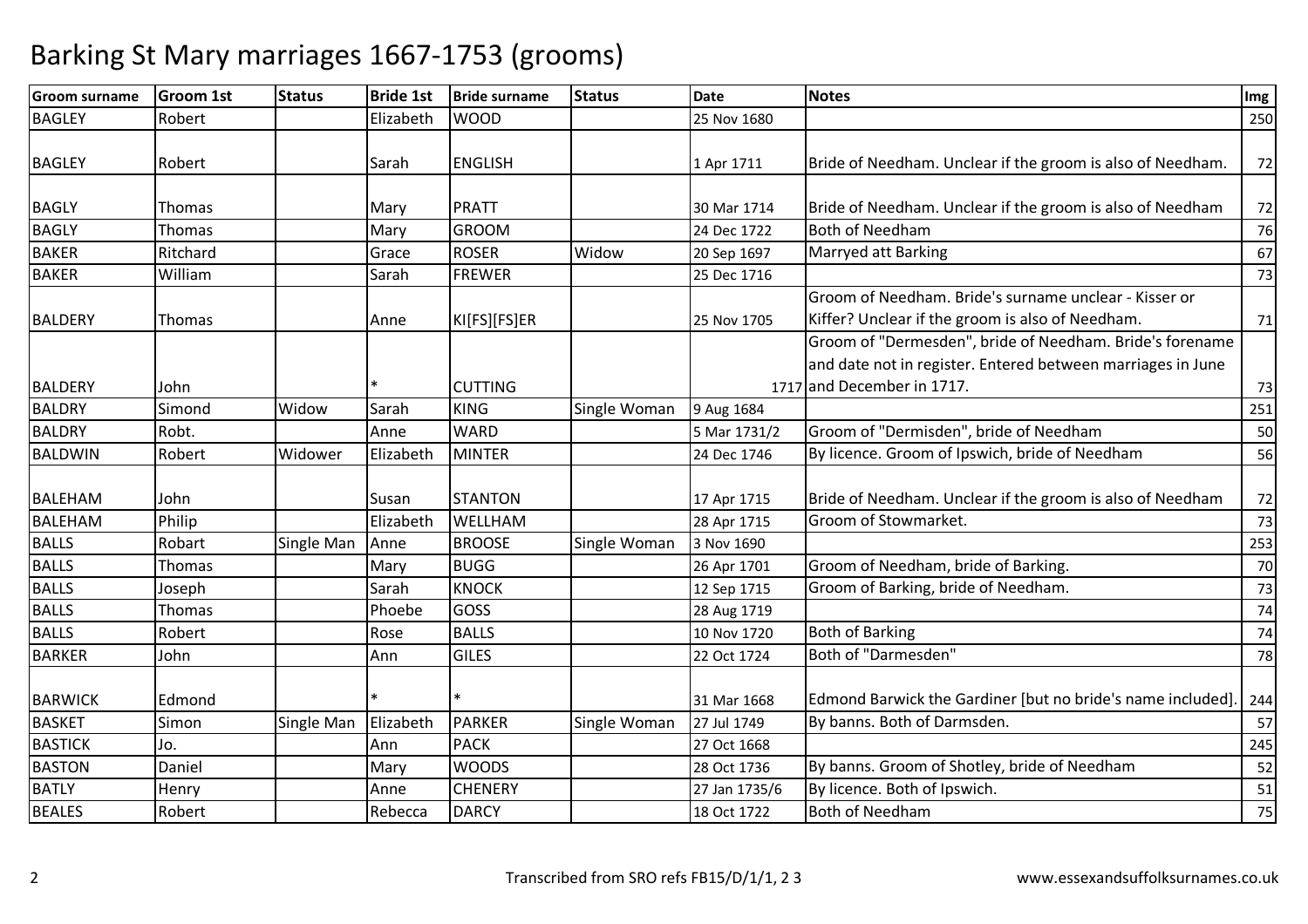| <b>Groom surname</b> | Groom 1st | <b>Status</b> | <b>Bride 1st</b> | <b>Bride surname</b> | <b>Status</b> | <b>Date</b>   | <b>Notes</b>                                         | Img |
|----------------------|-----------|---------------|------------------|----------------------|---------------|---------------|------------------------------------------------------|-----|
| <b>BEALES</b>        | Robert    | Single Man    | Elizabeth        | <b>HEWIT</b>         | Single Woman  | 11 Nov 1751   | By banns. Both of Needham                            | 58  |
| <b>BEAST</b>         | John      |               | Anne             | <b>PRATT</b>         |               | 17 Jun 1733   | <b>Both of Needham</b>                               | 50  |
| <b>BEDDINGFIELD</b>  | John      |               | Elizabeth        | <b>PALMER</b>        |               | 18 Jan 1675/6 |                                                      | 248 |
| <b>BEESON</b>        | George    | Single Man    | Mary             | <b>FAULKNER</b>      | Single Woman  | 31 Oct 1748   | By licence. Both of Preston                          | 56  |
| <b>BENNIFIELD</b>    | Thomas    |               | Ann              | <b>COATS</b>         |               | 25 Dec 1695   |                                                      | 66  |
| <b>BENNIFIELD</b>    | Willm.    |               | Eliza.           | <b>BROWN</b>         |               | 1 Oct 1696    |                                                      | 66  |
| <b>BETTS</b>         | John      |               | Sarah            | <b>PARKER</b>        |               | 23 Sep 1675   |                                                      | 248 |
| <b>BIRD</b>          | John      |               | Susan            | <b>PACK</b>          |               | 7 Jan 1667/8  |                                                      | 244 |
| <b>BIRD</b>          | William   | Widower       | Anne             | <b>SCOWFIELD</b>     | Widow         | 22 Nov 1743   | By banns. Both of Needham                            | 54  |
| <b>BIRD</b>          | William   | Single Man    | Sarah            | <b>PARKER</b>        | Single Woman  | 18 May 1751   | By banns. Both of Needham                            | 57  |
| <b>BIRD</b>          | Thos.     | Single Man    | Susan            | <b>BIRD</b>          | Single Woman  | 15 Oct 1751   | By banns. Both of Needham.                           | 58  |
| <b>BIRT</b>          | Samuel    |               | Susan            | <b>STANTIN</b>       |               | 24 Feb 1722/3 | Groom of Combs, bride of Needham                     | 76  |
|                      |           |               |                  |                      |               |               | The groom is a "sojourner in Dermesden." Bride is of |     |
| <b>BISHOP</b>        | John      |               | Susanna          | <b>MORGAN</b>        |               | 28 Oct 1718   | "Dermesden".                                         | 73  |
| <b>BLOMFIELD</b>     | Richard   | Single Man    | Sarah            | <b>DIAPER</b>        | Single Woman  | 6 Feb 1753    | By banns. Both of Needham                            | 59  |
| <b>BLOSS</b>         | John      |               | Mary             | <b>BREWSE</b>        |               | 20 Apr 1680   |                                                      | 250 |
| <b>BLOSS</b>         | John      | Widower       | Susan            | <b>BUGG</b>          | Single Woman  | Jun 1690      | Day of month faded.                                  | 253 |
| <b>BLOWARS</b>       | Edward    |               | Sarah            | <b>TRAPNELL</b>      | Single Woman  | 27 Jun 1688/9 | The groom is Edward Blowars "junor".                 | 252 |
| <b>BOCKING</b>       | Isaac     |               | Diana            | <b>JOHNSON</b>       |               | 23 May 1723   | Groom of Little Finborough, bride of Barking.        | 76  |
| <b>BOOLE</b>         | John      | Widower       | Ann              | <b>BOOTWRIGHT</b>    |               | 10 Oct 1686   |                                                      | 251 |
| <b>BOOLE</b>         | John      |               | Ann              | <b>YINGS</b>         |               | 20 Mar 1686/7 | John, son of John Boole, & Ann Yings.                | 251 |
| <b>BOOLE</b>         | John      | Widower       | Rose             | <b>KING</b>          | Single Woman  | 3 Oct 1689    |                                                      | 252 |
| <b>BOWLE</b>         | Francis   |               | Anne             | <b>GOLDSBURY</b>     |               | 18 Jan 1707/8 | Groom of Needham, bride of Barking.                  | 72  |
| <b>BOYDON</b>        | John      | Widower       | Mary             | <b>CLAXON</b>        | Widow         | 18 Feb 1750/1 | Both of St Clement's, Ipswich.                       | 57  |
| <b>BOYTON</b>        | Joseph    | Single Man    | Sarah            | <b>MARSHALL</b>      | Widow         | 20 Mar 1748/9 | By licence. Both of Washbrook                        | 57  |
| <b>BRABROOK</b>      | Samuel    |               | Susanna          | <b>LING</b>          |               | 4 Nov 1703    | Groom of Kersey, bride of Ofton.                     | 71  |
| <b>BRAME</b>         | Edward    |               | Mary             | <b>WRIGHT</b>        |               | 20 Jan 1677/8 |                                                      | 249 |
| <b>BRANSON</b>       | John      |               | Margaret         | <b>DAWES</b>         |               | 16 Jan 1667/8 |                                                      | 244 |
| <b>BRANSON</b>       | William   |               | Sarah            | <b>BLOWERS</b>       |               | 28 Mar 1722   | <b>Both of Needham</b>                               | 74  |
| <b>BRAWLER</b>       | George    |               | Ann              | <b>FARTHING</b>      |               | 16 Dec 1684   |                                                      | 251 |
| <b>BRAWLER</b>       | George    | Widower       | Mary             | MULLITT              | Single Woman  | 26 Jul 1688   | Groom of Barking.                                    | 252 |
| <b>BRAWLERD</b>      | George    | Widower       | Elizabeth        | <b>WARD</b>          | Single Woman  | 17 Sep 1723   | <b>Both of Needham</b>                               | 77  |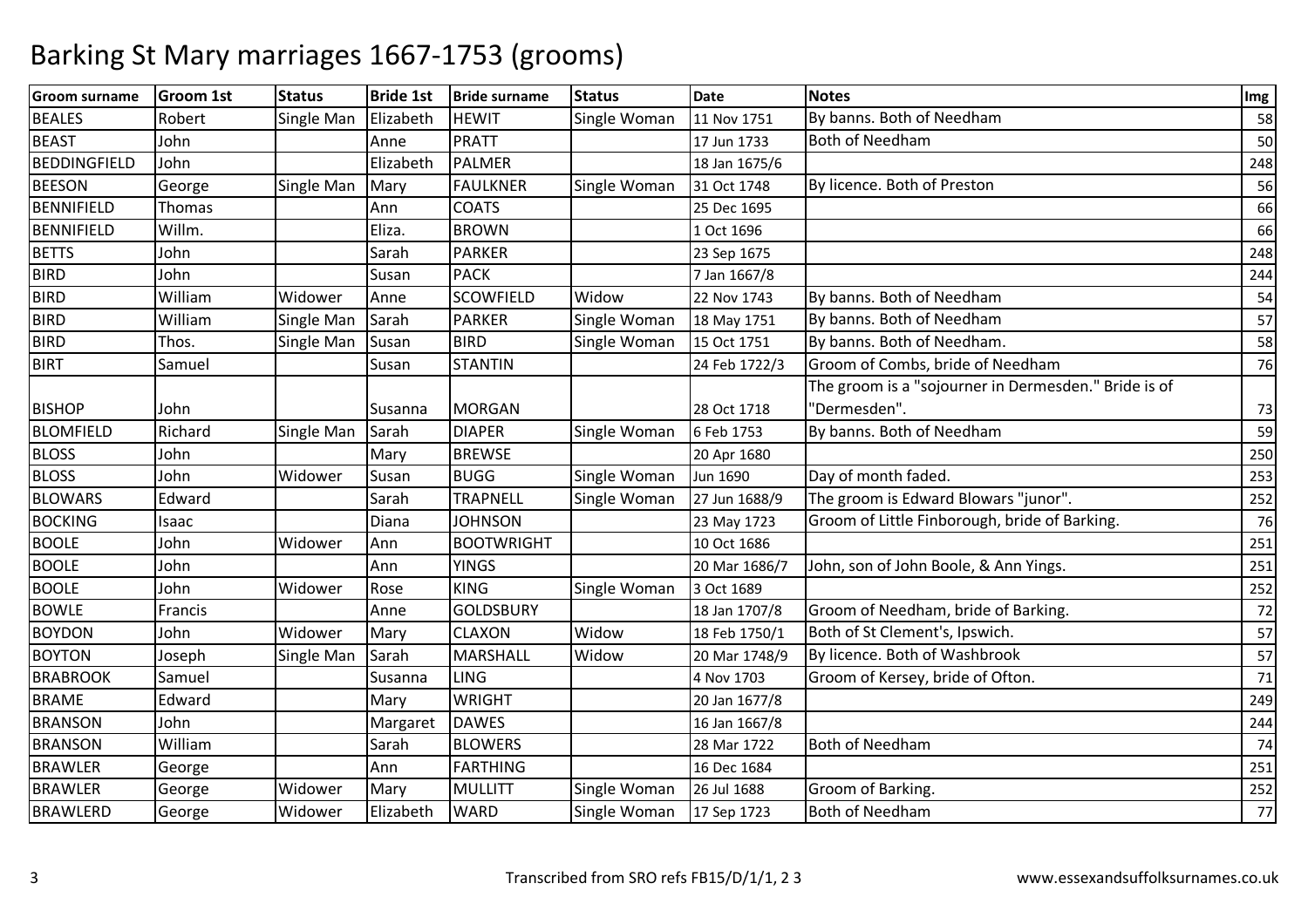| <b>Groom surname</b> | <b>Groom 1st</b> | <b>Status</b> | <b>Bride 1st</b> | <b>Bride surname</b> | <b>Status</b> | Date          | <b>Notes</b>                                                                                                                   | Img    |
|----------------------|------------------|---------------|------------------|----------------------|---------------|---------------|--------------------------------------------------------------------------------------------------------------------------------|--------|
| <b>BREAM</b>         | Edward           |               | Elizabeth        | <b>FARTHING</b>      |               | 13 Oct 1721   | Groom of Gipping, bride of Needham.                                                                                            | 74     |
|                      |                  |               |                  |                      |               |               | By banns. Groom of St Margaret's, Ipswich. Bride of                                                                            |        |
| <b>BRETT</b>         | John             | Single Man    | Anne             | <b>ASHFORD</b>       | Single Woman  | 21 Oct 1751   | Needham.                                                                                                                       | 58     |
| <b>BROCKLES</b>      | Francis          |               | Susan            | <b>WOODS</b>         |               | 2 Jul 1733    | <b>Both of Needham</b>                                                                                                         | 50     |
| <b>BROMLEY</b>       | Benjamin         |               | Sarah            | <b>PEGG</b>          |               | 11 Oct 1677   |                                                                                                                                | 249    |
| <b>BRONN</b>         | William          | Widower       | Anne             | <b>WHITEAKE</b>      | Single Woman  | 4 Oct 1688    |                                                                                                                                | 252    |
| <b>BRONN</b>         | John             |               | Susan            | <b>CLAYBEY</b>       |               | 21 Oct 1688   | The groom's father is William Bronn.                                                                                           | 252    |
| <b>BROWN</b>         | John             |               | Martha           | <b>BROWNSMITH</b>    |               | 16 Jul 1667   |                                                                                                                                | 244    |
| <b>BROWN</b>         | Thomas           |               | Mary             | <b>WHISTLE</b>       |               | 21 Feb 1720/1 | <b>Both of Needham</b>                                                                                                         | 74     |
| <b>BROWN</b>         | John             | Single Man    | Sarah            | <b>BRUICE</b>        | Single Woman  | 12 Oct 1742   | By banns. Both of Needham                                                                                                      | 54     |
| <b>BRUCE</b>         | Joseph           |               | Elisabeth        | <b>COLCHESTER</b>    |               | 2 Feb 1693/4  | Marryed at Barking church.                                                                                                     | 65     |
| <b>BRUCE</b>         | Anthony          |               | Elizabeth        | <b>POOLEY</b>        |               | 27 Jan 1703/4 | Groom of Coddenham. Bride of Barking.                                                                                          | 71     |
| <b>BRUGE</b>         | John             | Single Man    | Anne             | <b>ADDUMS</b>        | Widow         | 15 May 1688   |                                                                                                                                | 252    |
| <b>BRUINGTON</b>     | Urias            |               | Eliz.            | <b>ADKINSON</b>      |               | 23 Jun 1670   |                                                                                                                                | 246    |
| <b>BUGG</b>          | John             |               | Grace            | <b>WORTS</b>         |               | 6 Aug 1674    |                                                                                                                                | 247    |
| <b>BUGG</b>          | Samuel           | Single Man    | Mary             | <b>SMY</b>           | Single Woman  | 28 Jun 1743   | By licence. Both of Barking                                                                                                    | 54     |
| <b>BULL</b>          | Robert           |               | Ann              | WELHAM               |               | 1 Apr 1673    |                                                                                                                                | 247    |
| <b>BULL</b>          | Edmund           |               | Sarah            | <b>CHAPMAN</b>       |               | 3 Oct 1723    | Groom of Ringshall, bride of Barking                                                                                           | 77     |
| <b>BULL</b>          | John             |               | Anne             | <b>COOPER</b>        |               | 3 Oct 1740    | By licence. Both of Needham.                                                                                                   | 53     |
| <b>BURROWS</b>       | Isaac            |               | Mary             | SHELDRAKE            |               | 19 Dec 1731   | <b>Both of Needham</b>                                                                                                         | 49     |
| <b>BURWOOD</b>       | Robert           |               | Mary             | <b>WYE</b>           |               | 9 Feb 1719/20 | Groom of Aldborough, bride of Needham.                                                                                         | 74     |
| <b>BUTTON</b>        | John             |               | Sarah            | <b>SEAMANS</b>       |               | 1 Jan 1716/7  | Groom of Bramford, bride of Needham                                                                                            | $73\,$ |
| <b>CALEY</b>         | Robert           |               | Sarah            | <b>PERRY</b>         |               | 19 Nov 1682   |                                                                                                                                | 250    |
| <b>CALEY</b>         | Charles          | Single Man    | Susanna          | <b>GRIMWOOD</b>      | Single Woman  | 20 Apr 1747   | By banns. Both of Needham                                                                                                      | 56     |
| CALLOW               | <b>Thomas</b>    | Single Man    | Eliz.?           | COLMAN               | Single Woman  | 12 Jun 1753   | Groom of Bramford, bride of Needham. Bride's forename too<br>faded to read clearly. Could be "Eliz." but not entirely certain. | 59     |
| <b>CANNON</b>        | Samuel           |               | Martha           | <b>FISHER</b>        |               | 28 Jan 1732/3 | Groom of Stowmarket, bride of Needham                                                                                          | 50     |
|                      |                  |               |                  |                      |               |               |                                                                                                                                |        |
| <b>CARTER</b>        | James            |               | Mary             | SUBTE[TL]            |               | 9 Mar 1727/8  | Bride's surname could be Subtel or Subtet - last letter unclear.                                                               | 78     |
| <b>CARTER</b>        | Robt.            |               | Mary             | CASON                |               | 18 Nov 1730   | Groom of Kersey, bride of Needham.                                                                                             | 49     |
| <b>CARTER</b>        | William          |               | Eliz.            | <b>CHAPLIN</b>       |               | 19 Apr 1731   | Groom of "Creeting St Olives", bride of Needham.                                                                               | 49     |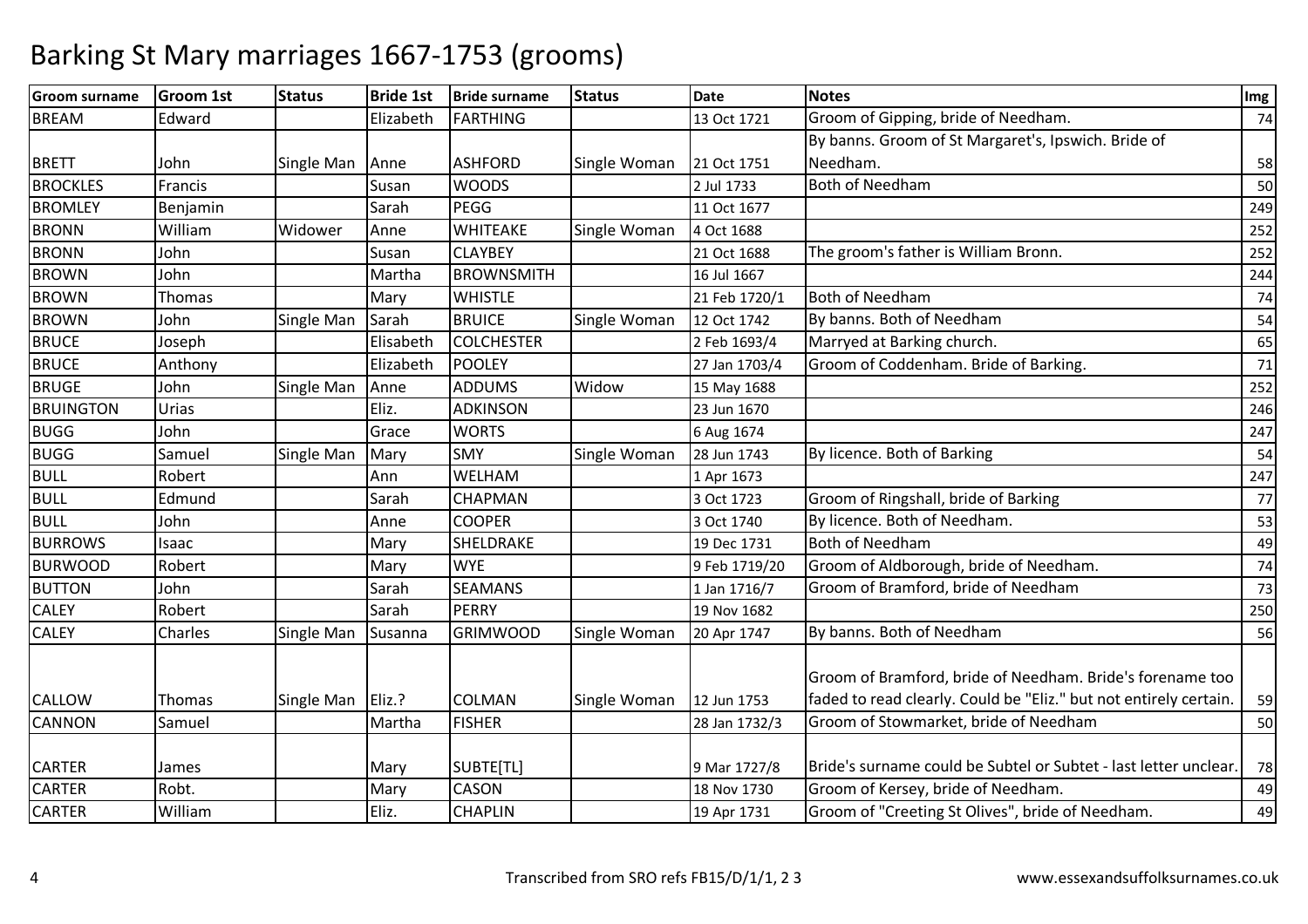| <b>Groom surname</b> | Groom 1st | <b>Status</b> | <b>Bride 1st</b> | <b>Bride surname</b> | <b>Status</b> | <b>Date</b>   | <b>Notes</b>                                                 | Img    |
|----------------------|-----------|---------------|------------------|----------------------|---------------|---------------|--------------------------------------------------------------|--------|
| <b>CARTER</b>        | Thos.     | Single Man    | Sarah            | <b>CHANDLER</b>      | Single Woman  | 4 May 1738    | By banns. Both of Needham                                    | 52     |
| <b>CARTER</b>        | Joseph    |               | Mary             | <b>TAYLOR</b>        |               | 6 Apr 1741    | By banns. Both of Needham                                    | 53     |
| <b>CASON</b>         | John      |               | Elizabeth        | <b>PAGE</b>          |               | 31 Jul 1701   | Both of Needham.                                             | 70     |
| <b>CHAPLIN</b>       | Thos.     |               | Hannah           | <b>ABLET</b>         |               | 19 Oct 1732   | <b>Both of Barking</b>                                       | 50     |
| <b>CHITTOCK</b>      | Robert    |               | Sarah            | <b>BOWL</b>          |               | 17 Sep 1736   | By licence. Groom of Mendlesham, bride of Needham            | 51     |
| <b>CLARK</b>         | John      |               | Elizabeth        | POTTER               |               | 26 Apr 1722   | <b>Both of Barking</b>                                       | $75\,$ |
| <b>CLARKE</b>        | Fowle     |               | Elizabeth        | <b>KEBLE</b>         |               | 1 Oct 1682    | The bride and groom are Mr and Mrs.                          | 250    |
| <b>CLARKE</b>        | James     |               | Phoebe           | <b>FRENCH</b>        |               | 3 Nov 1706    | Bride of Darmsden. Unclear if the groom is also of Darmsden. | 71     |
| <b>CLASBY</b>        | John      |               | Elyzabeth        | <b>RAPH</b>          |               | 28 Feb 1698/9 |                                                              | 68     |
| <b>CLEA</b>          | Tho.      |               | Liddia           | <b>BASTICK</b>       |               | 28 May 1668   |                                                              | 244    |
| <b>CLERK</b>         | Robert    | Single Man    | Ann              | <b>LAST</b>          | Single Woman  | 21 Oct 1673   | Groom of St Margaret's, Ipswich, bride of Barking.           | 247    |
| <b>CLYHORNE</b>      | Charles   | Single Man    | Prissilla        | <b>BROOK</b>         |               | 14 Apr 1691   |                                                              | 253    |
| <b>COATES</b>        | Simond    |               | Ann              | <b>BUGGE</b>         |               | 10 Jul 1684   |                                                              | 251    |
| <b>COATES</b>        | Edward    | Widower       | Elizabeth        | <b>FRUAR</b>         | Widow         | 21 Nov 1689   |                                                              | 252    |
| <b>COATS</b>         | Symon     |               | Mary             | <b>MAYNARD</b>       |               | 26 Dec 1695   |                                                              | 66     |
| <b>COCKERELL</b>     | Robert    |               | Christian        | <b>COLCHESTER</b>    |               | 27 Jan 1707/8 | Bride of Needham. Unclear if the groom is also of Needham.   | 72     |
| <b>COCKERIL</b>      | John      |               | Martha           | <b>ENGLISH</b>       |               | 25 Aug 1735   | By banns. Both of Needham                                    | 51     |
| <b>COLCHESTER</b>    | William   |               | Susan            | <b>WOOD</b>          |               | 12 May 1674   |                                                              | 247    |
| <b>COLCHESTER</b>    | Robert    |               | Ann              | <b>NUNN</b>          |               | 2 Feb 1676/7  |                                                              | 248    |
| <b>COLCHESTER</b>    | Thomas    |               | Anne             | <b>DAY</b>           |               | 23 May 1704   | Groom of Needham, bride of Creeting St Mary                  | 71     |
| <b>COLCHESTER</b>    | Samuel    |               | Ann              | <b>COO</b>           |               | 30 Dec 1723   | <b>Both of Needham</b>                                       | 77     |
| <b>COLCHESTER</b>    | Robt.     |               | Elizabeth        | <b>TALLMASH</b>      |               | 10 Mar 1723/4 | <b>Both of Barking</b>                                       | 77     |
| <b>COLCHESTER</b>    | Samuel    | Single Man    | Mary             | <b>RUFFELL</b>       | Single Woman  | 24 Oct 1743   | By licence. Both of Needham.                                 | 54     |
| <b>COLE</b>          | John      |               | Alice            | <b>NUTTALL</b>       |               | 27 Oct 1674   |                                                              | 248    |
|                      |           |               |                  |                      |               |               | The groom is Mr Jeremiah Cole. Day of month lost on page     |        |
| <b>COLE</b>          | Jeremiah  |               | Jane             | <b>WITHERS</b>       |               | Apr 1675      | edge.                                                        | 248    |
| <b>COLE</b>          | Thomas    |               | Susan            | <b>GOODCHILD</b>     |               | 30 May 1678   |                                                              | 249    |
| <b>COLE</b>          | John      |               | Margaret         | <b>MAY</b>           |               | 27 May 1711   | Groom of Bilderston, bride of Needham.                       | 72     |
| <b>COLE</b>          | John      |               | Mary             | <b>ABBOT</b>         |               | 7 Jul 1712    | Bride of Needham. Unclear if the groom is also of Needham    | 72     |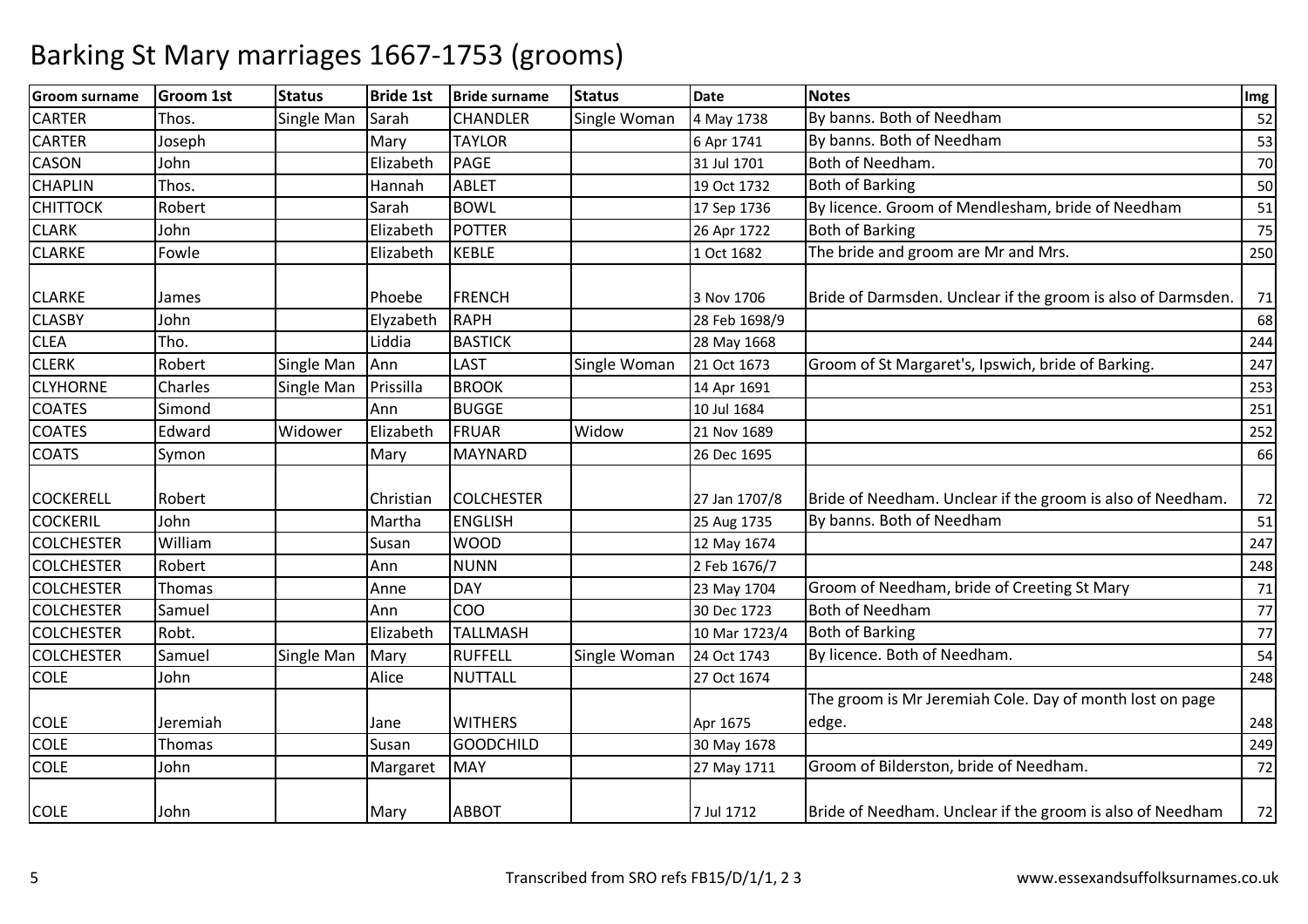| <b>Groom surname</b> | <b>Groom 1st</b> | <b>Status</b> | <b>Bride 1st</b> | <b>Bride surname</b> | <b>Status</b> | <b>Date</b>    | <b>Notes</b>                                              | Img |
|----------------------|------------------|---------------|------------------|----------------------|---------------|----------------|-----------------------------------------------------------|-----|
| <b>COLE</b>          | Thos.            |               | Elizabeth        | <b>GARWOOD</b>       |               | 31 May 1731    | Groom of "Sproton", bride of Needham                      | 49  |
| <b>COLEMAN</b>       | Edwd.            |               | Christian        | <b>WHITECAKE</b>     |               | 25 Oct 1726    | Unclear if the groom is also of Needham.                  | 78  |
| <b>COLMAN</b>        | Isaacc           |               | Alice            | LOVE                 |               | 4 May 1674     |                                                           | 247 |
| COLMAN               | Author           |               | Mary             | <b>MORE</b>          |               | 28 Jun 1677    |                                                           | 249 |
| <b>COLMAN</b>        | Arthur           |               | Susan            | <b>JULIAN</b>        |               | 14 Nov 1722    | <b>Both of Needham</b>                                    | 75  |
| <b>COLSON</b>        | Thomas           |               | Hannah           | <b>WARD</b>          |               | 6 Jul 1703     | Groom of Needham.                                         | 70  |
| <b>COLSON</b>        | John             |               | Anne             | WINSTANSLEY          |               | 10 Apr 1710    | Groom of Combs, bride of Needham                          | 72  |
| COLSON               | Thos.            | Single Man    | Anne             | <b>WOODS</b>         | Single Woman  | 30 Sep 1742    | By banns. Both of Needham                                 | 54  |
| <b>COOK</b>          | Robt.            |               | Sarah            | <b>MOOR</b>          |               | 31 Jan 1715/6  | Bride of Needham. Unclear if the groom is also of Needham | 73  |
| COOK                 | John             |               | Amey             | <b>BALLS</b>         |               | 1 Jun 1721     | Both of Needham.                                          | 74  |
| <b>COOK</b>          | Henry            |               | Eliz.            | <b>GOODE</b>         |               | 20 May 1732    | Both of Needham                                           | 50  |
| <b>COOPER</b>        | Bassingborn      | Single Man    | Mary             | <b>VELHALKS</b>      |               | 3 Jun 1677     |                                                           | 249 |
| <b>COOPER</b>        | John             | Single Man    | Elizabeth        | <b>PLAICE</b>        | Single Woman  | 6 Oct 1729     | Groom of Gosbeck, bride of Needham                        | 49  |
| <b>COPPINE</b>       | Robart           | Widower       | Marey            | <b>BRAME</b>         | Widow         | 17 Oct 1687    |                                                           | 251 |
| <b>COPSIE</b>        | John             | Single Man    | Mary             | <b>TRUSS</b>         | Single Woman  | 23 Apr 1750    | At Dermisden, by licence. Both of Needham                 | 57  |
| <b>COTES</b>         | Robt.            |               | Sarah            | <b>CODD</b>          |               | 12 Nov 1726    |                                                           | 78  |
| <b>CRABB</b>         | John             |               | Sarah            | <b>BROOKE</b>        |               | 21 Feb 1679/80 |                                                           | 249 |
| <b>CRANMER</b>       | John             |               | Grace            | <b>WHITECAKE</b>     |               | 24 Aug 1704    | Groom of Barking, bride of Needham.                       | 71  |
| CRASSE               | Thos.            |               | Ann              | <b>MATHER</b>        |               | 29 Jun 1730    | Groom of Tuddenham, bride of Playford.                    | 49  |
| <b>CREASY</b>        | William          | Single Man    | Anne             | <b>ALDRED</b>        | Single Woman  | 7 Nov 1752     | By licence. Both of Stonham Aspall.                       | 59  |
|                      |                  |               |                  |                      |               |                | Groom of Watisfield, bride of Dermesden. Marryed in       |     |
| <b>CRISP</b>         | William          |               | Elizabeth        | <b>BARKER</b>        |               | 17 Oct 1718    | Dermsden chappl.                                          | 73  |
| <b>CROOK</b>         | John             | Single Man    | Martha           | <b>KNAPPE</b>        | Single Woman  | 16 Jun 1691    |                                                           | 253 |
| <b>CROOKS</b>        | Henry            | Single Man    | Hannah           | <b>PORFAR</b>        | Single Woman  | 22 Nov 1687    |                                                           | 252 |
| <b>CROOKS</b>        | William          | Single Man    | Sarah            | <b>PALMER</b>        | Single Woman  | 19 Feb 1687/8  |                                                           | 252 |
| <b>CROOKS</b>        | Edward           |               | Hanna            | <b>ROSIER</b>        |               | 4 Oct 1720     | Both of Needham                                           | 74  |
| <b>CROOKS</b>        | John             |               | Mary             | <b>SCOFEL</b>        |               | 3 Oct 1721     | <b>Both of Barking</b>                                    | 74  |
| <b>CROOKS</b>        | James            |               | Ann              | <b>BALLS</b>         |               | 22 Oct 1724    | <b>Both of Barking</b>                                    | 78  |
| <b>CROOKS</b>        | John             | Single Man    | Susanna          | <b>CAMPLING</b>      | Single Woman  | 27 Jan 1748/9  | By banns. Both of Needham                                 | 56  |
| <b>CROOKS</b>        | John             | Single Man    | Mary             | <b>BETTS</b>         | Single Woman  | 7 Oct 1749     | At Dermisden, by licence. Both of Needham                 | 57  |
| <b>CROOKS</b>        | John             | Widower       | Sarah            | <b>TWITCHETT</b>     | Widow         | 21 Jun 1750    | By banns. Groom of Battisford, bride of Darmsden          | 57  |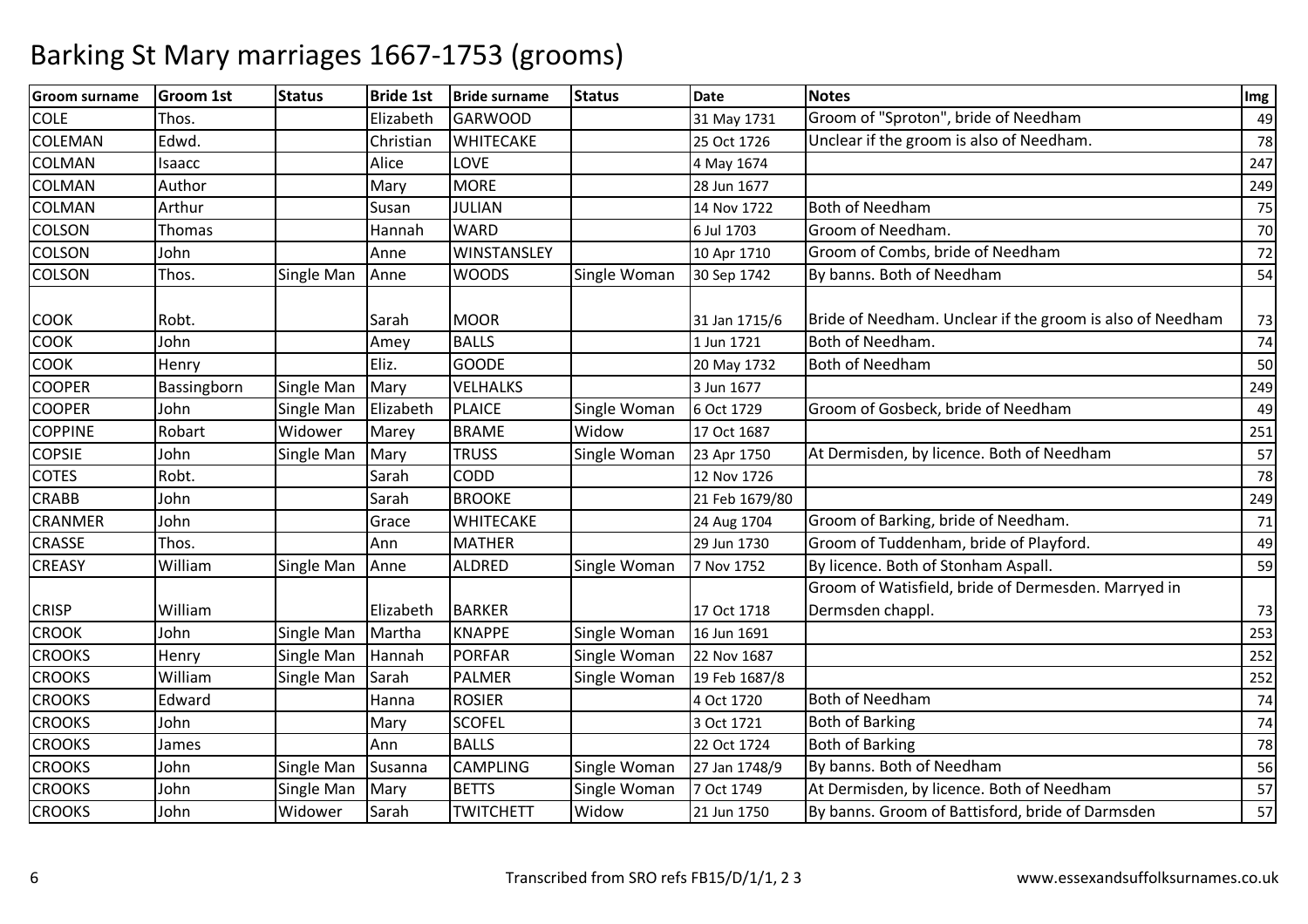| <b>Groom surname</b> | <b>Groom 1st</b> | <b>Status</b> | <b>Bride 1st</b> | <b>Bride surname</b> | <b>Status</b> | <b>Date</b>   | <b>Notes</b>                                                 | <b>Img</b> |
|----------------------|------------------|---------------|------------------|----------------------|---------------|---------------|--------------------------------------------------------------|------------|
| <b>CROW</b>          | John             |               | Sarah            | <b>BALDERY</b>       |               | 5 Apr 1723    | Groom of Barham, bride of "Darmisden"                        | 76         |
|                      |                  |               |                  |                      |               |               |                                                              |            |
| <b>CROW</b>          | Henry            | Single Man    | Mary             | <b>GRIMWOOD</b>      | Single Woman  | 29 Jan 1746/7 | By licence. Groom of Wetheringset, bride of Stonham Aspal    | 56         |
| <b>CULLUM</b>        | James            |               | Sarah            | <b>STANTIN</b>       |               | 14 Apr 1723   | <b>Both of Needham</b>                                       | 76         |
|                      |                  |               |                  |                      |               |               |                                                              |            |
| <b>CULPIT</b>        | Joseph           |               | Ann              | <b>SMITH</b>         |               | 2 Jun 1726    | Bride of Needham. Unclear if the groom is also of Needham.   | 78         |
|                      |                  |               |                  |                      |               |               |                                                              |            |
| <b>CUNSTABLE</b>     | John             |               | Mary             | <b>FORMAN</b>        |               | 29 Aug 1714   | Bride of Needham. Unclear if the groom is also of Needham    | 72         |
| <b>CURTIS</b>        | Francis          |               | Susan            | <b>TILLETT</b>       |               | 9 Jul 1672    |                                                              | 246        |
| <b>CUTBERT</b>       | Henery           |               | Matthew          | <b>GOODING</b>       | Widow         | 28 Jun 1686   | "Matthew" for a woman is a version of Martha.                | 251        |
| <b>CUTBERT</b>       | Robt.            | Single Man    | Hannah           | <b>KING</b>          | Single Woman  | 27 Mar 1739   | By licence. Both of Needham.                                 | 53         |
| <b>CUTTBERT</b>      | Robert           |               | Eliz.            | <b>MORGAN</b>        |               | 3 Dec 1668    |                                                              | 245        |
| <b>CUTTBERT</b>      | Richard          |               | Ellen            | <b>GUILE</b>         |               | 28 Sep 1669   |                                                              | 245        |
| <b>CUTTBERT</b>      | Henery           |               | Mary             | <b>COLCHESTER</b>    |               | 13 Aug 1674   |                                                              | 247        |
| <b>CUTTING</b>       | Thomas           |               | Susanna          | <b>HUMPHREY</b>      |               | 26 Dec 1717   | Groom of Needham, bride of "Dermesden".                      | 73         |
| <b>CUTTING</b>       | William          | Single Man    | Sarah            | <b>CUTBERT</b>       | Single Woman  | 31 Oct 1739   | By banns. Both of Needham                                    | 53         |
| <b>CUTTING</b>       | William          |               | Judith           | <b>BANTICK</b>       |               | 7 Aug 1741    | By banns. Groom of Creeting St Mary's.                       | 53         |
| <b>DARSY</b>         | Isack            | Single Man    | Eliza.           | <b>FARTHING</b>      |               | 1 Apr 1689    |                                                              | 252        |
| <b>DAVID</b>         | John             |               | Eliz.            | <b>GOOD</b>          |               | 31 Mar 1668   |                                                              | 244        |
| <b>DAVID</b>         | Thomas           |               | Mary             | <b>MALLER</b>        |               | 28 Nov 1703   | Both of Needham.                                             | 71         |
|                      |                  |               |                  |                      |               |               | Groom of Debenham, bride of Needham. No year in register -   |            |
|                      |                  |               |                  |                      |               |               | estimate only. The register covers marriages from 1692 to    |            |
| <b>DAVY</b>          | Thomas           |               | Sarah            | <b>TISDALE</b>       |               | 8 Jun 1700    | 1728.                                                        | 64         |
| <b>DICKERSON</b>     | Robert           |               | Susan            | <b>WAKLING</b>       |               | 25 Oct 1698   | <b>Married att Barking</b>                                   | 68         |
|                      |                  |               |                  |                      |               |               |                                                              |            |
| <b>DOVE</b>          | William          |               | Susanna          | <b>BORE</b>          |               | 14 Jan 1710/1 | Bride of Gosbeck. Not clear if the groom is also of Gosbeck. | 72         |
| <b>DOWNING</b>       | Robert           |               | Mary             | <b>YOUNGS</b>        |               | 17 Feb 1673/4 |                                                              | 247        |
| <b>DUNNAGE</b>       | William          |               | Anne             |                      |               | 9 Oct 1694    | Groom of Needham. Bride's surname not in register.           | 66         |
| <b>DUNWICH</b>       | Will.            |               | Rose             | <b>KEDDGELL</b>      |               | 31 Mar 1668   | The groom is Will. Dunwich sen.                              | 244        |
| <b>DUNWICH</b>       | Thomas           |               | Susan            | <b>MAYES</b>         |               | 17 May 1721   | Groom of Ofton, bride of Needham                             | 74         |
| <b>DURRANT</b>       | Augustine        |               | Hannah           | <b>LEARNER</b>       |               | 3 Nov 1681    |                                                              | 250        |
| <b>EDGLY</b>         | Robert           | Single Man    | Mary             | <b>SMY</b>           | Single Woman  | 1 Oct 1751    | By banns. Both of Barking.                                   | 58         |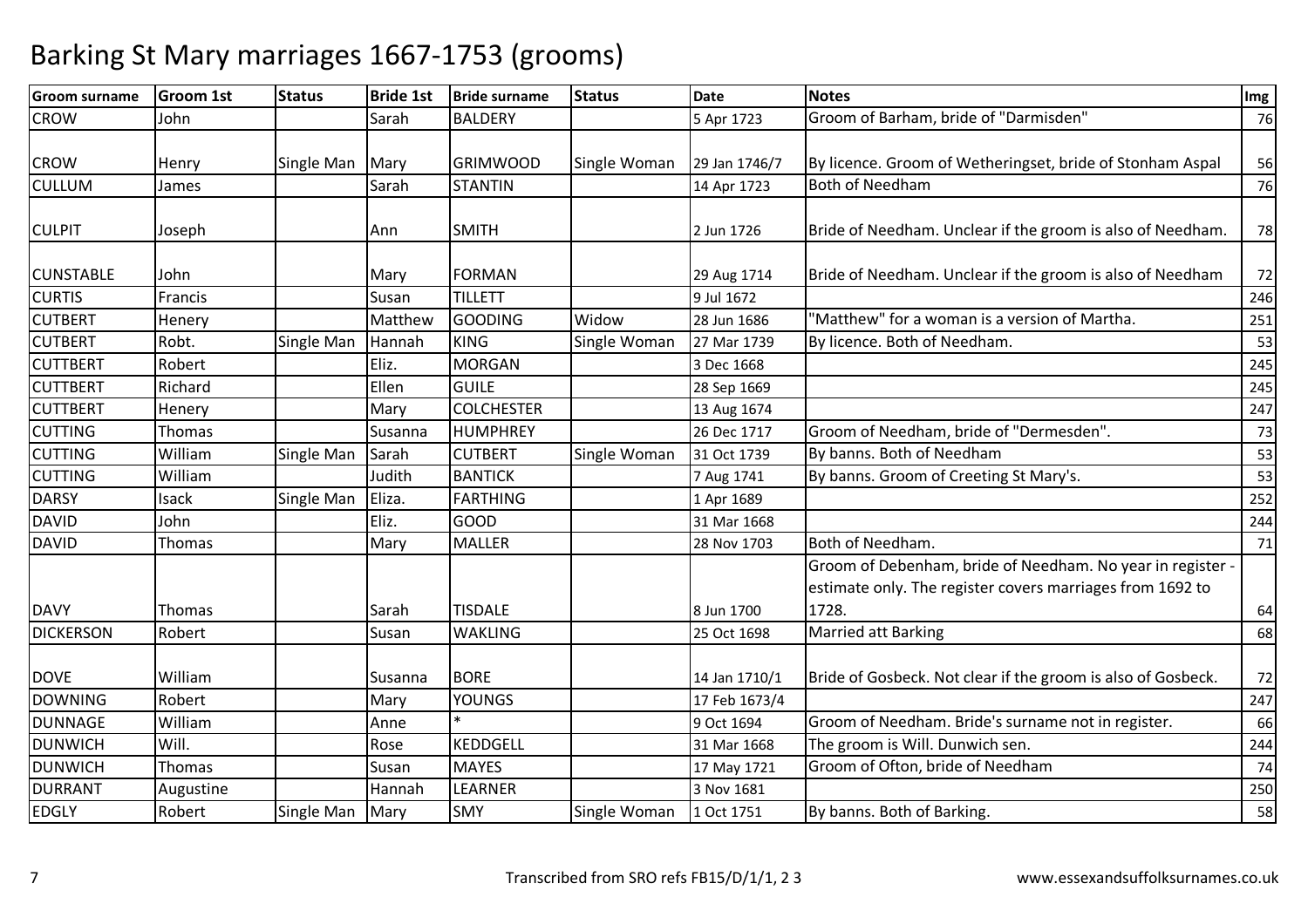| <b>Groom surname</b> | <b>Groom 1st</b> | <b>Status</b> | <b>Bride 1st</b> | <b>Bride surname</b> | <b>Status</b> | <b>Date</b>   | <b>Notes</b>                                               | Img |
|----------------------|------------------|---------------|------------------|----------------------|---------------|---------------|------------------------------------------------------------|-----|
| <b>ELLET</b>         | John             |               | <b>Bridget</b>   | <b>BALDRY</b>        |               | 27 Sep 1741   | Both of Darmsden. By banns                                 | 54  |
| <b>ELLIS</b>         | John             | Single Man    | Mary             | MULLITT              | Single Woman  | 15 Apr 1688   |                                                            | 252 |
| <b>ELLIS</b>         | John             |               | Anne             | <b>EDGAR</b>         |               | 1 Jul 1707    | Groom of Needham, bride of Darmsden.                       | 71  |
| <b>ENGLISH</b>       | John             |               | Sarah            | <b>STEELL</b>        |               | 28 Nov 1667   |                                                            | 244 |
| <b>ENGLISH</b>       | Henry            |               | Elizabeth        | <b>BAGLEY</b>        |               | 15 Aug 1704   | Both of Needham.                                           | 71  |
| <b>ENGLISH</b>       | John             |               | Mary             | LILLY                |               | 13 Jan 1704/5 | Bride of Needham. Unclear if the groom is also of Needham. | 71  |
| <b>ENGLISH</b>       | Richd.           |               | Mary             | <b>WELTON</b>        |               | 2 Feb 1714/5  | Bride of Needham. Unclear if the groom is also of Needham  | 72  |
| <b>ENGLISH</b>       | Richard          |               | Prudence         | <b>OVERSTONE</b>     |               | 27 Aug 1724   | <b>Both of Needham</b>                                     | 77  |
| <b>ENGLISH</b>       | John             |               | Anne             | <b>JORDAN</b>        |               | 1 Nov 1733    | Groom of Needham Market, bride of "Coddenham".             | 50  |
| <b>EVENS</b>         | Joseph           | Single Man    | Elizabeth        | <b>TOLLER</b>        | Single Woman  | 12 Nov 1750   | By licence. Both of Sproughton                             | 57  |
| FAIREWEATHER         | Joseph           | Widower       | Elizabeth        | <b>BUCKNUM</b>       | Widow         | 6 Jul 1690    |                                                            | 253 |
| FAIRWEATHER          | Joseph           |               | Sarah            | <b>SIMPSON</b>       |               | 4 Oct 1670    |                                                            | 246 |
| FAIRWEATHER          | Joseph           |               | Sary             | <b>BULL</b>          |               | 15 Aug 1698   | Maried att Barking                                         | 68  |
| <b>FARTHING</b>      | James            |               | Sarah            | WHISSEL              |               | 29 Jun 1687   |                                                            | 251 |
| FARTHING             | Willm.           |               | Mary             | <b>WARD</b>          |               | 5 Nov 1696    |                                                            | 66  |
| FARTHING             | James            |               | Margaret         | <b>BOWLE</b>         |               | 2 Oct 1711    | Bride of Needham. Unclear if the groom is also of Needham. | 72  |
| FARTHING             | George           |               | Elizabeth        | <b>OFORD</b>         |               | 18 Oct 1722   | <b>Both of Needham</b>                                     | 75  |
| FARTHING             | John             |               | Ann              | <b>KING</b>          |               | 30 Sep 1728   | <b>Both of Needham</b>                                     | 49  |
| FARTHING             | Willm.           |               | Susan            | <b>WAKELIN</b>       |               | 8 Feb 1729/30 | <b>Both of Needham</b>                                     | 49  |
| <b>FARTHING</b>      | Edward           | Single Man    | Rebekah          | <b>MUDD</b>          | Widow         | 26 Aug 1753   | By licence. Both of Needham.                               | 59  |
| FENN                 | Simon            | Single Man    | Mary             | <b>FOLGER</b>        | Single Woman  | 15 Mar 1740/1 | By licence. Groom of "Often", bride of "Batisford"         | 53  |
| FENNING              | John             |               | Elizabeth        | <b>RUSH</b>          |               | 30 Sep 1677   |                                                            | 249 |
| <b>FIELDING</b>      | George           |               | Olave            | <b>DICKINSON</b>     |               | 12 Mar 1733/4 | Groom of Woodbridge, bride of St Peter's, Ipswich          | 51  |
| <b>FINCH</b>         | Steevn           |               | Jone             | <b>GARNHAM</b>       |               | 11 Apr 1678   |                                                            | 249 |
| <b>FISHER</b>        | James            |               | Grace            | <b>CRANMER</b>       |               | 3 Jun 1740    | By banns. Groom of Little Stonham, bride of Barking        | 53  |
| <b>FITCH</b>         | John             |               | Margaret         | <b>BARRET</b>        |               | 13 Oct 1685   |                                                            | 251 |
| <b>FLOWER</b>        | John             |               | Ann              | ALEXANDER            |               | 23 Jun 1678   |                                                            | 249 |
| <b>FOREMAN</b>       | Thomas           | Widower       | Anne             | <b>SMY</b>           | Widow         | 11 Aug 1747   | By banns. Groom of St Nicholas, Ipswich, bride of Needham. | 56  |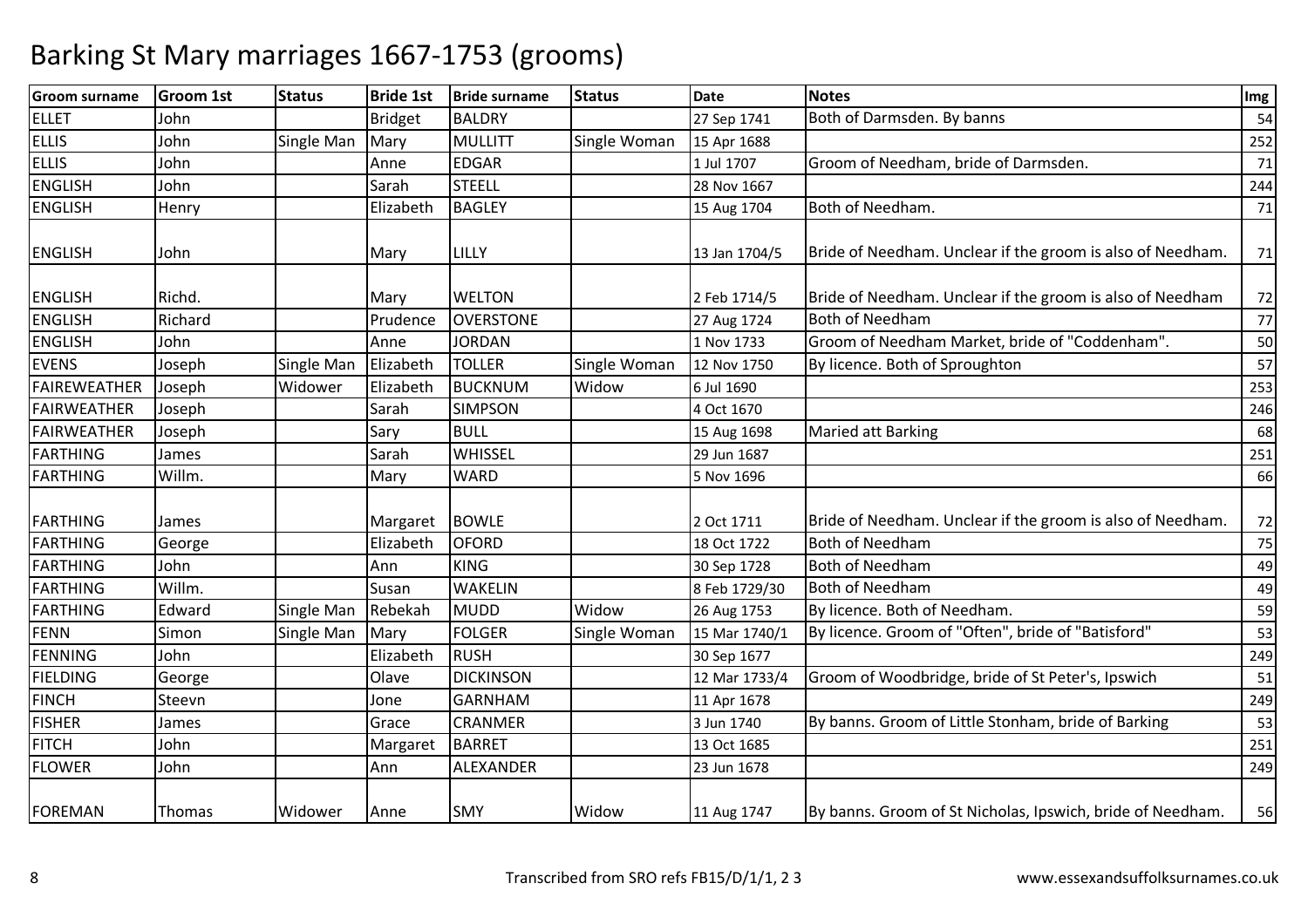| <b>Groom surname</b> | Groom 1st  | <b>Status</b> | <b>Bride 1st</b> | <b>Bride surname</b> | <b>Status</b> | <b>Date</b>   | <b>Notes</b>                                               | Img |
|----------------------|------------|---------------|------------------|----------------------|---------------|---------------|------------------------------------------------------------|-----|
|                      |            |               |                  |                      |               |               | By licence. Groom of Spalding, Lincolnshire, bride of      |     |
| <b>FOULLET</b>       | Aaron      | Widower       | Susannah         | <b>NUNN</b>          |               | 19 Nov 1744   | Needham.                                                   | 55  |
| <b>FREWER</b>        | John       |               | Ann              | <b>HARLWIN</b>       |               | 10 May 1670   |                                                            | 245 |
| <b>FREWER</b>        | Edmund     |               | Sarah            | <b>ABLET</b>         |               | 9 Apr 1735    | By banns. Both of Needham                                  | 51  |
|                      |            |               |                  |                      |               |               |                                                            |     |
| <b>FRUAR</b>         | Edmund     |               | Mary             | <b>PEAKE</b>         |               | 7 Oct 1708    | Groom of Needham. Unclear if the bride is also of Needham. | 72  |
| <b>FULCHER</b>       | Thomas     |               | Grace            | <b>YELLOP</b>        |               | 10 Nov 1672   |                                                            | 246 |
| <b>FULCHER</b>       | Thomas     |               | Ann              | <b>HODIE</b>         |               | 28 Apr 1684   |                                                            | 251 |
| <b>FULCHER</b>       | William    |               | Mary             | LOCKWOOD             |               | 18 Apr 1715   | Bride of Needham. Unclear if the groom is also of Needham  | 72  |
| <b>FULLER</b>        | Laurence   |               | Mary             | <b>JINKS</b>         |               | Feb 1679/80   | Day of month not in register.                              | 249 |
| <b>FULLER</b>        | Thomas     | Single Man    | Hannah           | <b>MEADOWS</b>       | Single Woman  | 17 May 1739   | By licence. Groom of Audley End, bride of Needham          | 53  |
| <b>GAINER</b>        | Robt.      |               | Susan            | <b>FULCHER</b>       |               | 18 Nov 1734   | Both of St Clement's, Ipswich.                             | 51  |
| <b>GARDINER</b>      | John       |               | Ann              | <b>HAYWARD</b>       |               | 20 Jun 1667   |                                                            | 244 |
| <b>GARNHAM</b>       | Tho.       |               | Sarah            | <b>BETTS</b>         |               | 14 Apr 1670   |                                                            | 245 |
| <b>GARNHAM</b>       | Robert     |               | Elizabeth        | STRANGLEMAN          |               | 17 Apr 1676   |                                                            | 248 |
| <b>GARNHAM</b>       | Jonathan   |               | Elizabeth        | <b>BUMSTEAD</b>      |               | 7 Jan 1685/6  |                                                            | 251 |
| <b>GARRARD</b>       | John       |               | Sarah            | <b>BIRD</b>          |               | 2 Aug 1740    | By banns. Both of Needham                                  | 53  |
| <b>GARWOOD</b>       | Richd.     |               | Eliz.            | <b>MULLETT</b>       |               | 11 Oct 1729   | Groom of Waldringfield.                                    | 49  |
| <b>GARWOOD</b>       | Robt.      |               | Grace            | <b>KING</b>          |               | 30 Jul 1732   | Groom of "Codenham", bride of Needham                      | 50  |
| <b>GARWOOD</b>       | John       | Widower       | Anne             | <b>ABBOTT</b>        | Single Woman  | 26 Aug 1751   | By banns. Both of Needham                                  | 58  |
|                      |            |               |                  |                      |               |               | Groom's forename not in register. His name is given as "Mr |     |
| <b>GARY</b>          | $\ast$     |               | Katherine        | BLOMEFEILD           |               | 9 Jun 1670    | Gary".                                                     | 246 |
| <b>GATHERCOAL</b>    | David      | Single Man    | Rebecca          | <b>WINK</b>          | Single Woman  | 22 Feb 1747/8 | By banns. Both of Needham                                  | 56  |
| <b>GIBBINS</b>       | William    |               | Elizabeth        | <b>DURHAM</b>        |               | 20 Jun 1673   | Groom of Swilland, bride of "Nedham Market".               | 247 |
| <b>GLOZIER</b>       | Andrew     |               | Elizabeth        | <b>BALLS</b>         |               | 10 Jun 1680   |                                                            | 250 |
| GO[RE]MER            | Thomas     |               | Susannah         | <b>WHITECAKE</b>     |               | 30 Aug 1725   | Bride of Needham. Unclear if the groom is also of Needham. | 78  |
|                      |            |               |                  |                      |               |               | Groom of Needham, bride of West Creeting. Groom's          |     |
| GO[UN]DE             | Tho.       |               | Mary             | <b>ARGENT</b>        |               | 5 Nov 1729    | surname either Goude or Gonde. Unclear.                    | 49  |
| <b>GODDARD</b>       | Bartholomu |               | Mary             | <b>PARKER</b>        |               | 2 Feb 1681/2  |                                                            | 250 |
| <b>GOLDEN</b>        | Samuel     |               |                  |                      |               | 6 Oct 1681    | Groom of Stonham Aspel. Bride's name not in register.      | 250 |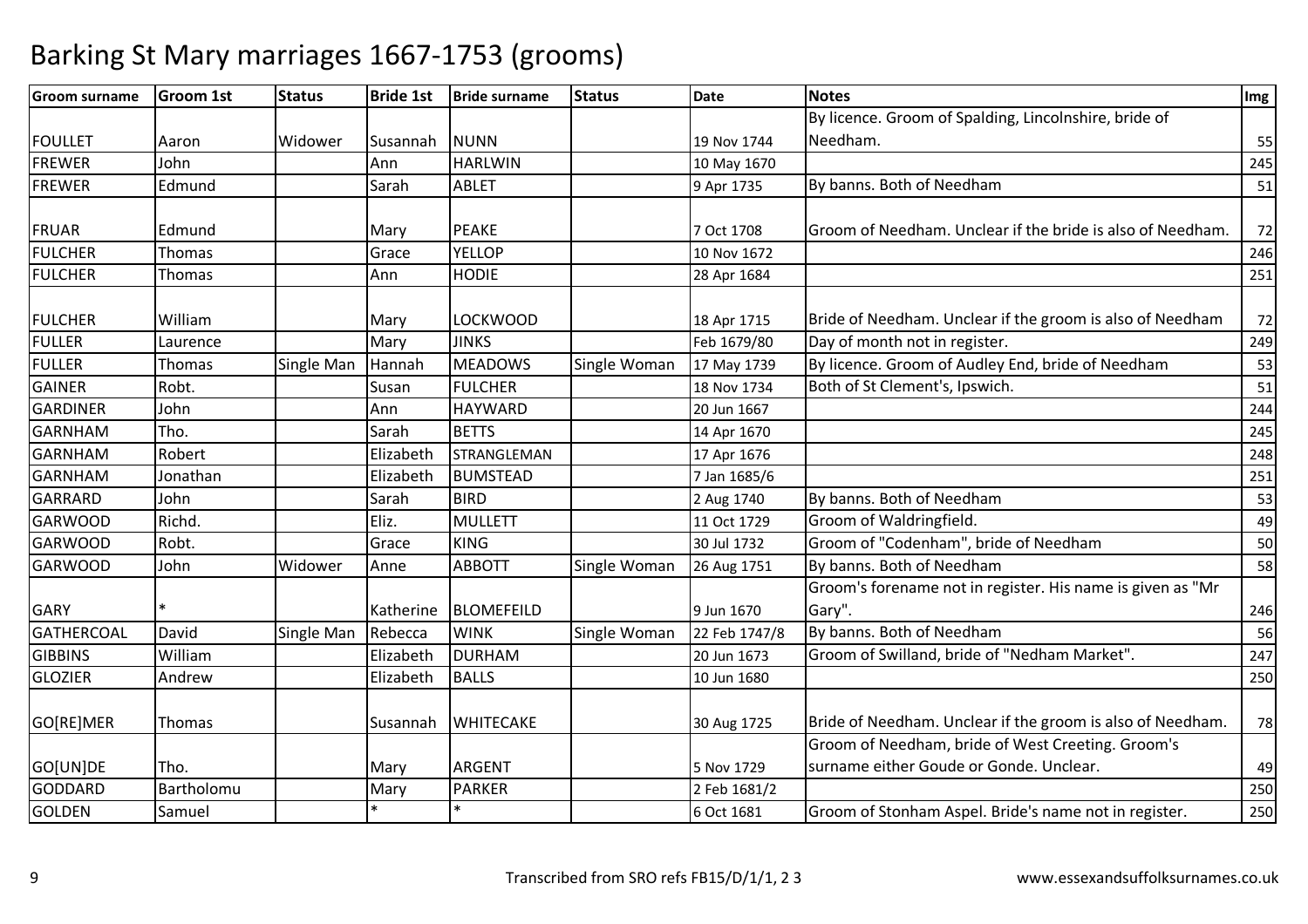| <b>Groom surname</b> | <b>Groom 1st</b> | <b>Status</b>     | <b>Bride 1st</b> | <b>Bride surname</b> | <b>Status</b> | <b>Date</b>   | <b>Notes</b>                                                     | Img    |
|----------------------|------------------|-------------------|------------------|----------------------|---------------|---------------|------------------------------------------------------------------|--------|
| <b>GOLDING</b>       | Richard          |                   | Sarah            | <b>DAMMON</b>        |               | 29 Jul 1701   | Both of Barking.                                                 | 70     |
| <b>GOLDSPARR</b>     | Willm.           |                   | Mary             | <b>ROSIER</b>        |               | 1 Feb 1713/4  | Bride of Needham. Unclear if the groom is also of Needham        | 72     |
|                      |                  |                   |                  |                      |               |               | By licence. Bride is of Ipswich. Unclear if the groom is also of |        |
| <b>GOOCH</b>         | John             |                   | Mary             | <b>PIPE</b>          |               | 9 Nov 1712    | Ipswich.                                                         | $72\,$ |
| <b>GOOD</b>          | Robert           |                   | Joan             | <b>YINGS</b>         |               | 30 Mar 1668   |                                                                  | 244    |
| <b>GOOD</b>          | Robert           |                   | Susan            | <b>LUCE</b>          |               | 26 Jul 1677   |                                                                  | 249    |
| <b>GOODALE</b>       | John             |                   | Sarah            | <b>RUFFELS</b>       |               | 20 Aug 1724   | Groom of Clare, bride of Needham                                 | 77     |
| <b>GOODALL</b>       | Thomas           | Widower           | Sarah            | <b>GARNER</b>        | Widow         | 14 Aug 1687   |                                                                  | 251    |
| <b>GOODE</b>         | Thomas           | Single Man        | Christian        | <b>COLMAN</b>        | Single Woman  | 5 Dec 1751    | By banns. Both of Needham                                        | 58     |
| <b>GOODWIN</b>       | <b>Batterum</b>  |                   | Martha           | <b>SPARLING</b>      |               | 30 Oct 1672   |                                                                  | 246    |
| <b>GOODWIN</b>       | Samuel           |                   | Hanna            | <b>HOLLAND</b>       |               | 8 Aug 1719    | Groom of "Codenham", bride of Needham                            | 74     |
| <b>GOODWIN</b>       | John             |                   | Susannah         | <b>COOPER</b>        |               | 3 Aug 1725    | Bride of Barking. Unclear if the groom is also of Barking.       | 78     |
| <b>GORDON</b>        | Joseph           | Single Man        | Susanna          | <b>ENGLISH</b>       | Single Woman  | 18 Oct 1746   | By banns. Both of Barking.                                       | 55     |
|                      |                  |                   |                  |                      |               |               | By licence. Groom of St Margaret's, Ipswich, bride of            |        |
| <b>GOSLING</b>       | Jeremiah         | Widower           | Anne             | LAY                  | Single Woman  | 21 Aug 1746   | Needham.                                                         | 55     |
| <b>GRANGER</b>       | Philemon         | Single Man        | Bridget          | LAMBERT              | Single Woman  | 27 Sep 1747   | By licence. Both of Darmsden                                     | 56     |
| <b>GRAY</b>          | William          |                   | Sarah            | <b>BOWELL</b>        |               | 10 Jan 1742/3 | <b>Both of Needham</b>                                           | 54     |
| <b>GRAY</b>          | William          | Single Man        | Anne             | <b>COLCHESTER</b>    | Single Woman  | 24 Jun 1748   | By banns. Both of Needham                                        | 56     |
| <b>GREEN</b>         | Robt.            |                   | Elizabeth        | <b>MUDD</b>          | Widow         | 19 Jul 1685   |                                                                  | 251    |
| <b>GREEN</b>         | Isaac            |                   | Jane             | <b>HARVEY</b>        |               | 1 Oct 1728    | Both of Barking.                                                 | 49     |
| <b>GREEN</b>         | Isaac            |                   | Unah             | <b>NORMOND</b>       |               | 23 Jun 1734   | <b>Both of Needham</b>                                           | 51     |
| <b>GRENLEFE</b>      | John             | Single Man        | Marey            | <b>TARVAR</b>        | Widow         | 24 Aug 1690   |                                                                  | 253    |
| <b>GRIMWADE</b>      | Thomas           |                   | Elizabeth        | <b>BOAR</b>          |               | 4 Aug 1707    | Groom of "Rinkshall", bride of Needham.                          | $71\,$ |
| <b>GRIMWIDE</b>      | John             |                   | Mary             | <b>STEPHENS</b>      |               | 9 Aug 1720    | Groom of Barking, bride of "Dermsden"                            | 74     |
| <b>GRIMWOOD</b>      | John             |                   | Susan            | <b>HOGGAR</b>        |               | 13 Oct 1678   |                                                                  | 249    |
| <b>GRIMWOOD</b>      | William          | Single Man        | Mary             | <b>WEBBER</b>        | Single Woman  | 4 Aug 1693    | Both of Barking. Married at Darmsden chapel.                     | 65     |
| <b>GRIMWOOD</b>      | John             |                   | Mary             | <b>PAIN</b>          |               | 12 Oct 1707   | Bride of Barking. Unclear if the groom is also of Barking.       | 71     |
| <b>GRIMWOOD</b>      | Philip           |                   | Mary             | <b>BOWLE</b>         |               | 18 Nov 1708   | Groom of Barking, bride of Needham.                              | 72     |
| <b>GRIMWOOD</b>      | John             | Single Man Martha |                  | <b>MARSH</b>         | Single Woman  | 7 Jul 1740    | By licence. Groom of "Codenham", bride of Ipswich                | 53     |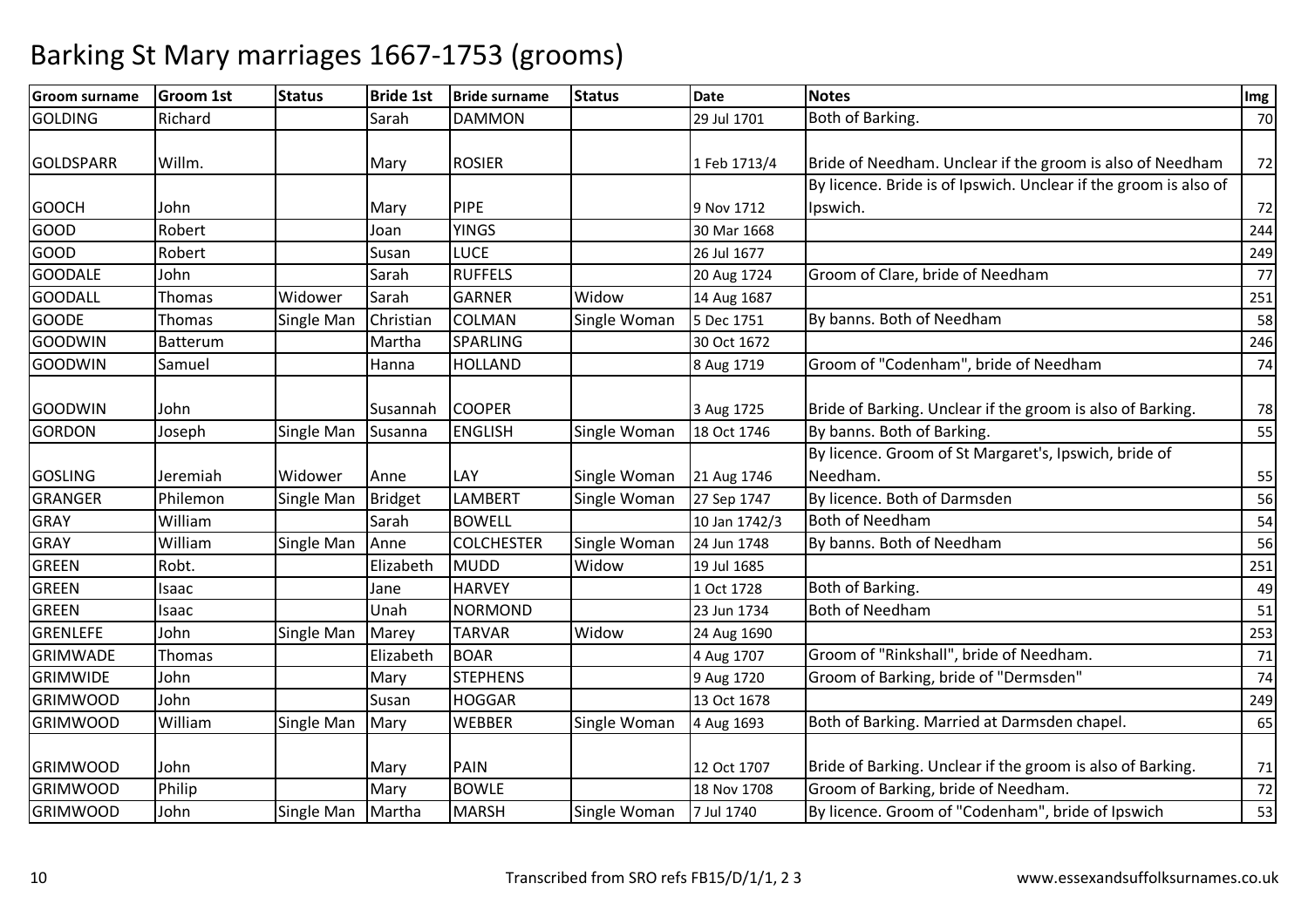| <b>Groom surname</b> | <b>Groom 1st</b> | <b>Status</b>     | <b>Bride 1st</b> | <b>Bride surname</b> | <b>Status</b> | <b>Date</b>   | <b>Notes</b>                                                   | Img |
|----------------------|------------------|-------------------|------------------|----------------------|---------------|---------------|----------------------------------------------------------------|-----|
| <b>GRIMWOOD</b>      | Daniel           | Widower           | Sarah            | <b>PARKER</b>        | Single Woman  | 20 Nov 1753   | Groom of Bramford, bride of Earl Stonham.                      | 59  |
| <b>GYELS</b>         | Robart           | Widower           | Susan            | <b>SHERMAN</b>       | Single Woman  | 24 Jun 1690   | Groom of Darmsden.                                             | 253 |
| <b>HAGGAR</b>        | Tho.             |                   | Ann              | <b>POULLE</b>        |               | 27 Jun 1667   |                                                                | 244 |
| <b>HAGGAR</b>        | Thos.            | Widower           | Susannah         | <b>DARCY</b>         | Single Woman  | 18 Mar 1744/5 | By licence. Both of Needham.                                   | 55  |
| <b>HALLS</b>         | Robert           | Single Man        | Eliz.            | <b>BROWN</b>         | Single Woman  | 5 Nov 1753    | By banns. Groom of Haughley, bride of Needham                  | 59  |
| <b>HAMMANT</b>       | Thomas           |                   | Margaret         | <b>CORBALL</b>       |               | 5 Jan 1674/5  |                                                                | 248 |
|                      |                  |                   |                  |                      |               |               | Groom of Thurston, bride of "Pettoe". End of bride's surname   |     |
|                      |                  |                   |                  |                      |               |               | lost on page edge, but is presumably only one or letters which |     |
| <b>HAMMOND</b>       | Robt.            |                   | Elizabeth        | STAGGE*              |               | 23 Nov 1733   | are missing.                                                   | 51  |
| <b>HAMMOND</b>       | William          | <b>Single Man</b> | Mary             | <b>BROWN</b>         | Single Woman  | 1 Oct 1745    | By banns. Both of Needham                                      | 55  |
| <b>HARDIN</b>        | Thomas           |                   | Mary             | <b>BOKENHAM</b>      |               | 23 Sep 1722   | <b>Both of Needham</b>                                         | 75  |
| <b>HARLEWIN</b>      | James            |                   | Susan            | <b>MULLETT</b>       |               | 22 Nov 1670   |                                                                | 246 |
| <b>HART</b>          | William          |                   | Mary             | <b>WARD</b>          |               | 15 Oct 1668   |                                                                | 245 |
| <b>HART</b>          | Tho.             | Widower           | Ann              | <b>ENGLISH</b>       | Single Woman  | 15 Aug 1737   | By banns. Both of Needham                                      | 52  |
| <b>HARVY</b>         | John             |                   | Sarah            | <b>JACKAMAN</b>      |               | 11 Oct 1668   |                                                                | 244 |
| <b>HASLETON</b>      | Edmund           |                   | Sarah            | <b>COOKE</b>         |               | 14 Nov 1708   | Bride of Darmsden. Unclear if the groom is also of Darmsden.   | 72  |
| <b>HAYWARD</b>       | William          |                   | Prissilla        | <b>MORGAN</b>        |               | 24 Jun 1673   |                                                                | 247 |
|                      |                  |                   |                  |                      |               |               | The first few letters of the groom's surname have been         |     |
|                      |                  |                   |                  |                      |               |               | smudged. It looks like *ward, with the first part looking like |     |
| HAYWARD?             | Thomas           |                   | Bridgett         | <b>SYMSON</b>        |               | 5 Aug 1680    | "Hay" but it's not 100%.                                       | 250 |
| <b>HAZELTON</b>      | Edmond           |                   | Mary             | <b>ROZIER</b>        |               | 29 Oct 1678   |                                                                | 249 |
| <b>HEARN</b>         | John             | Single Man        | Dorcas           | <b>GRIMWOOD</b>      | Single Woman  | 25 Oct 1748   | By banns. Both of Needham                                      | 56  |
| <b>HEARN</b>         | John             | Single Man        | Rose             | <b>BALLS</b>         | Single Woman  | 24 Oct 1751   | Both of Needham. By banns                                      | 58  |
| <b>HEATH</b>         | John             | Single Man        | Elizabeth        | <b>TAYLOR</b>        | Single Woman  | 25 May 1743   | By banns. Both of Needham                                      | 54  |
| <b>HICKS</b>         | Manning          | Single Man        | Elizabeth        | <b>MULLET</b>        | Single Woman  | 29 Oct 1753   | By banns. Groom of Battisford, bride of Barking                | 59  |
| <b>HILL</b>          | Robert           |                   | Hannah           | <b>MULLITT</b>       |               | 29 May 1698   | Mared att Barking                                              | 68  |
| <b>HILL</b>          | Robt.            |                   | Anne             | <b>HOWARD</b>        |               | 30 Oct 1732   | <b>Both of Needham</b>                                         | 50  |
|                      |                  |                   |                  |                      |               |               |                                                                |     |
| <b>HILL</b>          | George           | Widower           | Jane             | <b>MARTIN</b>        | Single Woman  | 15 Jul 1747   | By licence. Groom of "Codenham", bride of Stonahm Aspal        | 56  |
| HILL                 | Robert           | Widower           | Sarah            | <b>MINTER</b>        | Single Woman  | 25 Dec 1752   | By banns. Both of Needham                                      | 59  |
| <b>HINES</b>         | Edward           | Single Man        | Sarah            | <b>PECK</b>          | Single Woman  | 25 Oct 1748   | By licence. Both of Needham.                                   | 56  |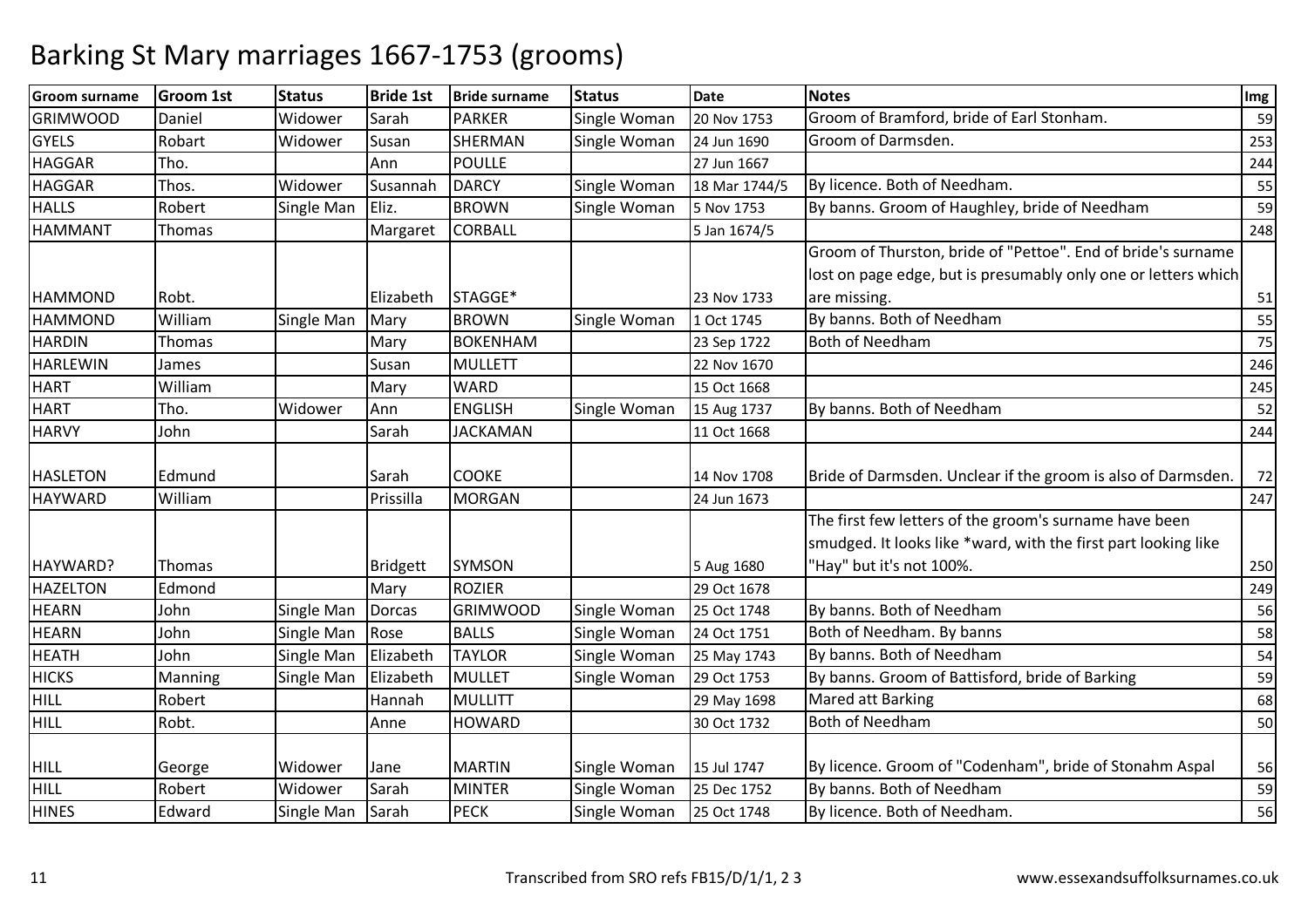| <b>Groom surname</b> | <b>Groom 1st</b> | <b>Status</b> | <b>Bride 1st</b> | <b>Bride surname</b> | <b>Status</b> | <b>Date</b>  | <b>Notes</b>                                               | Img |
|----------------------|------------------|---------------|------------------|----------------------|---------------|--------------|------------------------------------------------------------|-----|
| <b>HOLDEN</b>        | Thomas           |               | Pheebe           | <b>CLARK</b>         |               | 5 Feb 1722/3 | <b>Both of Barking</b>                                     | 76  |
| <b>HOOD</b>          | John             | Single Man    | Phoebe           | <b>ORICE</b>         | Single Woman  | 25 Sep 1746  | By banns. Both of Barking.                                 | 55  |
| <b>HORN</b>          | Peter            |               | Sarah            | <b>COTES</b>         |               | 5 Jun 1677   |                                                            | 248 |
| <b>HOWE</b>          | John             |               | Sarah            | <b>WADE</b>          |               | 29 Aug 1682  |                                                            | 250 |
| <b>HUDSON</b>        | John             |               | Margaret         | <b>MORRIS</b>        | Widow         | 9 Aug 1713   | Groom of Blankenham parva, bride of Darmsden.              | 72  |
| <b>HUGHES</b>        | Thomas           | Single Man    | Margaret         | <b>FROST</b>         | Single Woman  | 30 Sep 1748  | By banns. Groom of Creeting St Maries, bride of Needham.   | 56  |
| <b>HUNT</b>          | Thomas           |               | Martha           | <b>SMITH</b>         |               | 1 Nov 1705   | Bride of Needham. Unclear if the groom is also of Needham. | 71  |
| <b>HUNT</b>          | Gardiner         |               | Elizabeth        | <b>ROWLAND</b>       |               | 28 Sep 1723  | <b>Both of Needham</b>                                     | 77  |
| <b>HUNT</b>          | John             |               | Hannah           | <b>MINNS</b>         |               | 30 Mar 1730  | <b>Both of Needham</b>                                     | 49  |
| <b>HUNT</b>          | John             |               | Rachel           | <b>ORAMS</b>         |               | 5 Feb 1732/3 | <b>Both of Needham</b>                                     | 50  |
| <b>HUNT</b>          | Edward           |               | Elyzabeth        | JERJEANE             |               | 3 Mar 1697/8 | Entry squashed in and difficult to read.                   | 67  |
| <b>HUNTT</b>         | Garner           | Widower       | Alice            | <b>CLARK</b>         | Widow         | 10 Jun 1688  |                                                            | 252 |
| <b>INGLISH</b>       | John             | Single Man    | Elizabeth        | <b>STEBING</b>       | Single Woman  | 13 Aug 1690  |                                                            | 253 |
| <b>INNIFER</b>       | Joseph           | Single Man    | Anne             | <b>RALPH</b>         | Single Woman  | 4 Nov 1739   | By licence. Both of Burstall                               | 53  |
| <b>ISAAC</b>         | Edward           |               | Margaret         | <b>PRATT</b>         |               | 29 Oct 1678  |                                                            | 249 |
|                      |                  |               |                  |                      |               |              | No date. Entered at the end of 1713 marriages. Bride of    |     |
| <b>JESOP</b>         | George           |               | Elizabeth        | <b>MULLET</b>        |               |              | 1713 Needham. Unclear if the groom is also of Needham      | 72  |
| <b>JESSUP</b>        | Henry            | Single Man    | Sarah            | <b>GWYN</b>          | Single Woman  | 11 Oct 1753  | By banns. Both of Needham                                  | 59  |
| <b>JESUP</b>         | Benjamin         |               | Rose             | <b>MORGAN</b>        |               | 26 Nov 1740  | By banns                                                   | 53  |
| <b>JOHNSON</b>       | Edward           | Single Man    | Hannah           | <b>FISHER</b>        | Single Woman  | 7 Nov 1749   | By banns. Both of Needham                                  | 57  |
| <b>KEBLE</b>         | Samuel           |               | Sarah            | <b>LEUSE</b>         |               | 28 Oct 1701  | Groom of Stowupland, bride of Needham.                     | 70  |
| <b>KENT</b>          | Bartholomew      | Widower       | Anne             | <b>TRICKER</b>       | Single Woman  | 19 Jul 1692  | Both of Ipswich.                                           | 65  |
| <b>KERRIDGE</b>      | Daniel           |               | Dorothy          | <b>MULLINER</b>      |               | 7 Jun 1720   | Both of Ipswich. Marryed by license.                       | 74  |
| <b>KERRISON</b>      | Thomas           | Single Man    | Susan            | <b>FISHER</b>        | Single Woman  | 7 May 1746   | By licence. Groom of Claydon, bride of Needham             | 55  |
| <b>KIDMAN</b>        | John             |               | Hannah           | <b>ROE</b>           |               | 9 Apr 1683   |                                                            | 250 |
| <b>KILLETT</b>       | Willm.           |               | Sarah            | <b>ALDERTON</b>      |               | 7 Aug 1726   | <b>Both of Needham</b>                                     | 78  |
| <b>KILLETT</b>       | William          |               | Sarah            | <b>ALDERTON</b>      |               | 21 May 1726  |                                                            | 78  |
| <b>KING</b>          | John             |               | Mary             | <b>COLCHESTER</b>    |               | 20 Oct 1667  |                                                            | 244 |
| <b>KING</b>          | Thomas           |               | Ann              | <b>ROZIER</b>        |               | 25 Apr 1723  | <b>Both of Needham</b>                                     | 76  |
| <b>KNAP</b>          | Samuel           | Single Man    | Ann              | <b>ROZER</b>         | Widow         | 26 Oct 1673  | Groom of Stowmarket, bride of Barking.                     | 247 |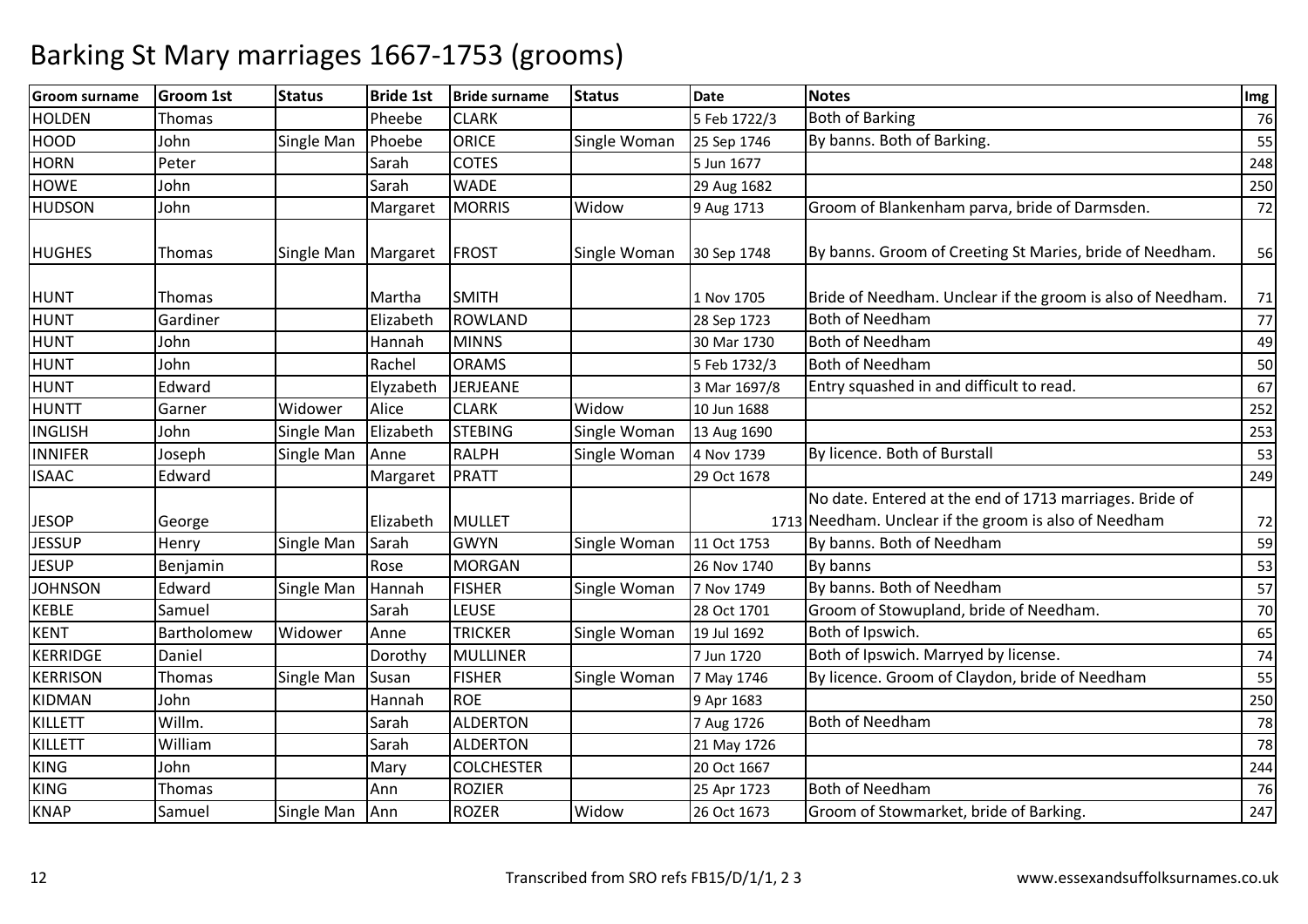| <b>Groom surname</b> | <b>Groom 1st</b> | <b>Status</b> | <b>Bride 1st</b> | <b>Bride surname</b> | <b>Status</b> | <b>Date</b>   | <b>Notes</b>                                             | Img |
|----------------------|------------------|---------------|------------------|----------------------|---------------|---------------|----------------------------------------------------------|-----|
|                      |                  |               |                  |                      |               |               | Groom of Needham, bride of "Great Finborowe". Married at |     |
| <b>KNAPP</b>         | William          | Single Man    | Phillis          | <b>MANNING</b>       | Single Woman  | 3 Nov 1693    | Barking church.                                          | 65  |
| <b>LAMBERT</b>       | John             |               | Mary             | <b>TOAKLY</b>        |               | 30 Sep 1675   |                                                          | 248 |
| <b>LAMBERT</b>       | John             |               | Sarah            |                      |               | 27 Dec 1692   | Groom of Battisford. Bride's surname not in register.    | 65  |
| <b>LAMBERT</b>       | Robert           | Widower       | Frances          | <b>WARD</b>          | Single Woman  | 24 Dec 1745   | By licence. Both of Needham.                             | 55  |
| <b>LAMBERT</b>       | William          | Widower       | Elizabeth        | <b>HUNT</b>          | Single Woman  | 18 Apr 1746   | By banns. Both of Needham                                | 55  |
| LANGHAM              | Ed.              |               | Eliz.            | <b>WOOLLWARD</b>     |               | 25 Nov 1736   | By banns. Both of Needham                                | 52  |
| LAST                 | John             | Single Man    | Rebecca          | <b>SMY</b>           | Single Woman  | 26 Oct 1750   | By banns. Groom of Ringsale, bride of Needham            | 57  |
| <b>LEGATE</b>        | John             | Single Man    | Rebecca          | <b>SMY</b>           | Single Woman  | 7 Oct 1746    | By banns. Groom of Battisford, bride of Needham          | 55  |
| <b>LEMON</b>         | Samuel           |               | Elizabeth        | LAWRENCE             |               | 5 Feb 1682/3  |                                                          | 250 |
| <b>LEMON</b>         | John             |               | Elizabeth        | PA[N_]E              |               | 7 Oct 1701    | Groom of Barking, bride of Darmsden.                     | 70  |
| <b>LILLISTON</b>     | Henry            |               | Elizabeth        | <b>GARNONS</b>       |               | 21 Jun 1681   |                                                          | 250 |
| LILLY                | Marcus           |               | Mary             | LOCKWOOD             |               | 26 Jan 1673/4 |                                                          | 247 |
| <b>LING</b>          | John             |               | Sarah            | <b>FULLER</b>        |               | 5 Oct 1736    | By banns. Groom of Pettaugh, bride of Needham            | 51  |
| <b>LOCKWOOD</b>      | John             |               | Ann              | <b>FENNING</b>       |               | 12 Apr 1675   |                                                          | 248 |
| <b>LOCKWOOD</b>      | Robert           |               | Mary             | <b>CONSTABLE</b>     |               | 17 Oct 1678   |                                                          | 249 |
| <b>LORKIN</b>        | Samuel Sparowe   | Widower       | Sarah            | <b>CHOYCE</b>        | Single Woman  | 6 Aug 1743    | By licence. Groom of Ipswich, bride of Stowmarket        | 54  |
| LOW                  | Edmond           |               | Marthew          | <b>BRIRD</b>         |               | 26 Feb 1698/9 | Groom of Stoce [Stoke?]. Maried att Barking              | 68  |
| <b>LOWEN</b>         | William          |               | Sarah            | COLEMAN              |               | 29 Oct 1700   | Groom of "Dallum", bride of Needham.                     | 70  |
| LUCUS                | John             | Single Man    | Susan            | LUCUS                | Single Woman  | 12 Sep 1697   | Marryed at Barking                                       | 67  |
| <b>MALKIN</b>        | Gilbert          |               | Susanna          | <b>BRIDGE</b>        |               | 1 May 1712    |                                                          | 72  |
| <b>MANN</b>          | Edward           |               | Deborah          | <b>BLOMFIELD</b>     | Widow         | 31 Mar 1723   | Groom of Framsden, bride of Barking                      | 76  |
| <b>MANNING</b>       | Francis          |               | Ann              | <b>SHUCKFORD</b>     |               | 26 Aug 1700   |                                                          | 69  |
| <b>MANNING</b>       | John             |               | Mary             | <b>WOOLWARD</b>      |               | 10 Feb 1734/5 | <b>Both of Barking</b>                                   | 51  |
| <b>MARREL</b>        | Willm.           |               | Elizabeth        | <b>GLAMFELL</b>      |               | 30 Oct 1718   | Groom of Creeting St Marys, bride of Needham.            | 73  |
| <b>MARSHALL</b>      | John             | Single Man    | Anne             | WELHAM               | Single Woman  | 19 Oct 1743   | By licence. Both of St Maries at the Elm's, Ipswich.     | 54  |
| <b>MARTIN</b>        | James            |               | Ann              | KIRRIDGE             |               | 27 Oct 1674   |                                                          | 248 |
| <b>MARTIN</b>        | Richard          | Widower       | Mary             | <b>COCK</b>          | Widow         | 12 Aug 1683   | Groom of "Creting Saint Mary"                            | 250 |
| <b>MARTIN</b>        | Robt.            | Widower       | Tryphena         | <b>JARWOOD</b>       | Single Woman  | 16 Mar 1740/1 | By licence. Both of Combs                                | 53  |
| <b>MASTERS</b>       | Francis          |               | Mary             | <b>BARREL</b>        |               | 24 Oct 1733   | Both of Barking.                                         | 50  |
| <b>MAY</b>           | Francis          |               | Eliz.            | <b>SCOPES</b>        |               | 12 May 1670   |                                                          | 245 |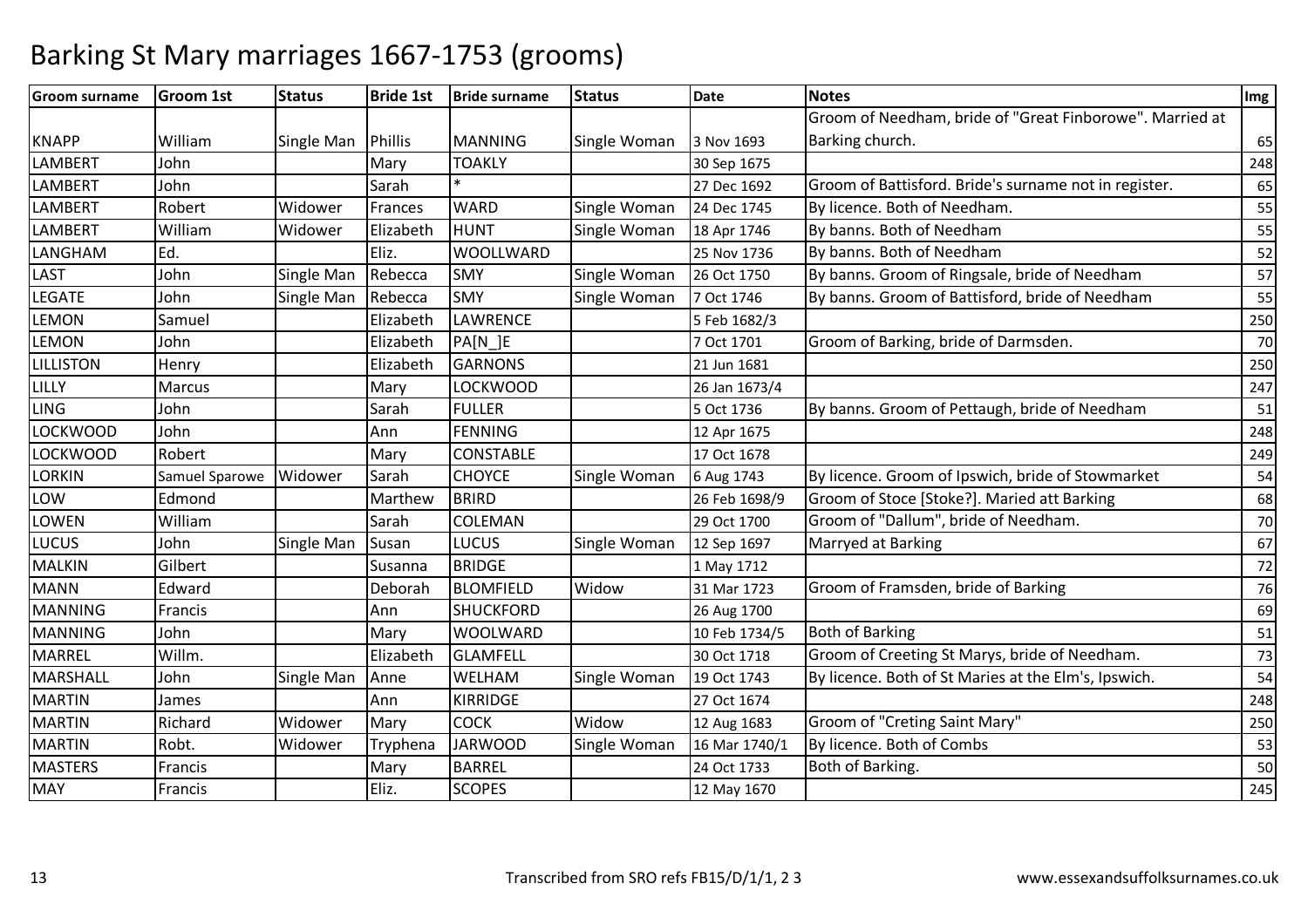| <b>Groom surname</b> | <b>Groom 1st</b> | <b>Status</b> | <b>Bride 1st</b> | <b>Bride surname</b> | <b>Status</b> | <b>Date</b>   | <b>Notes</b>                                                 | Img |
|----------------------|------------------|---------------|------------------|----------------------|---------------|---------------|--------------------------------------------------------------|-----|
|                      |                  |               |                  |                      |               |               |                                                              |     |
| <b>MAY</b>           | Francis          |               | Susan            | <b>MORGAN</b>        |               | 27 Nov 1709   | Bride of Needham. Unclear if the groom is also of Needham.   | 72  |
| <b>MAYES</b>         | Thomas           |               | Eliz.            | PAGE                 | Widow         | 22 Jul 1700   |                                                              | 69  |
| <b>MAYOR</b>         | Will.            |               | Eliz.            | <b>VINCENT</b>       |               | 6 Aug 1732    | <b>Both of Needham</b>                                       | 50  |
|                      |                  |               |                  |                      |               |               |                                                              |     |
| <b>MAYS</b>          | John             | Widower       | Mary             | <b>BETTS</b>         | Widow         | 24 Dec 1753   | By banns. Groom of Creeting St Peter's, bride of Needham.    | 59  |
| <b>MEADOWS</b>       | Thomas           |               | Frances          | <b>NEAVE</b>         |               | 26 Apr 1709   | Groom of Needham, bride of Barking.                          | 72  |
| <b>MEADOWS</b>       | John             |               | Mary             | POOLEY               |               | 5 Apr 1724    | Groom of "Narton", bride of Needham                          | 77  |
| <b>MEADOWS</b>       | John             |               | Mary             | <b>WELSON</b>        |               | 21 Apr 1726   |                                                              | 78  |
| <b>MEVEL</b>         | John             |               | Anne             | <b>WOOLLASTON</b>    |               | 12 Oct 1731   | <b>Both of Needham</b>                                       | 49  |
| <b>MILLS</b>         | John             |               | Mary             | <b>BROWN</b>         |               | 7 Oct 1740    | By banns. Both of Needham                                    | 53  |
| <b>MILLS</b>         | William          | Single Man    | Margaret         | <b>ADGAR</b>         | Single Woman  | 12 Oct 1742   | By banns. Both of Needham                                    | 54  |
| MISTLEBROOK          | Will.            |               |                  | <b>CLEA</b>          |               | 2 Apr 1668    | Bride's forename not in register.                            | 244 |
| <b>MOOR</b>          | Henry            |               | Sarah            | <b>SPARLING</b>      |               | 4 Jul 1672    |                                                              | 246 |
| <b>MOOR</b>          | Thomas           |               | Elizab.          | <b>TISDALE</b>       |               | 14 Mar 1720/1 | <b>Both of Needham</b>                                       | 74  |
| <b>MOORE</b>         | Robt.            | Single Man    | Mary             | <b>SPENCER</b>       | Single Woman  | 6 Aug 1738    | By licence. Both of Needham.                                 | 52  |
| <b>MOORE</b>         | Robert           | Single Man    | Hannah           | <b>CHAPLING</b>      | Widow         | 29 Mar 1749   | By banns. Both of Barking.                                   | 57  |
| <b>MORE</b>          | Henery           | Widower       | Margeratt        | <b>ORSBE</b>         | Widow         | 30 Sep 1690   |                                                              | 253 |
| <b>MORGAN</b>        | John             |               | Mary             | <b>GRIMWADE</b>      |               | 28 Sep 1718   | Groom of "Dermesden", bride of Needham.                      | 73  |
| <b>MORGAN</b>        | Willm.           |               | Ann              | <b>KERRIDGE</b>      |               | 17 Apr 1726   |                                                              | 78  |
| <b>MORGIN</b>        | John             | Single Man    | Susan            | <b>TAYLER</b>        | Single Woman  | 18 Aug 1688   |                                                              | 252 |
| <b>MORLING</b>       | Samuel           |               | Ann              | <b>MOORE</b>         |               | 16 Jun 1736   | By licence. Groom of Mendlesham, bride of Needham            | 51  |
| <b>MORTON</b>        | John             |               | Alice            | <b>BRIGGS</b>        |               | 25 Jan 1683/4 |                                                              | 250 |
|                      |                  |               |                  |                      |               |               | Entry very faded. Bride's surname and groom's abode could it |     |
|                      |                  |               |                  |                      |               |               | be Holton?) both extremely difficult to read. Groom's abode  |     |
| <b>MOT</b>           | John             |               | Eliz.            | MORS?                |               | 1 Jul 1725    | too faded to read, bride of Needham.                         | 78  |
| <b>MOUNSEY</b>       | Bateman          |               | Elizabeth        | <b>GARDINER</b>      |               | 23 May 1736   | By licence. Both of Needham.                                 | 51  |
| <b>MOUNT</b>         | Daniell          |               | Ann              | <b>BUTLER</b>        |               | 5 Oct 1671    |                                                              | 246 |
| <b>MOUNT</b>         | Thos.            |               | Mary             | <b>BIRD</b>          |               | 28 Oct 1740   | By banns. Both of Needham                                    | 53  |
| <b>MUDD</b>          | Samuel           |               | Mary             | <b>PARKER</b>        |               | 2 Feb 1702/3  | Groom of Barking, bride of Needham.                          | 70  |
| MUDD                 | Samuel           |               | Mary             | <b>FARTHING</b>      |               | 26 Dec 1710   | Groom of Barking, bride of Needham.                          | 72  |
| <b>MUDD</b>          | Samuell          |               | Ann              | <b>MARTYN</b>        |               | 15 Oct 1714   | Groom of Barking, bride of Needham.                          | 72  |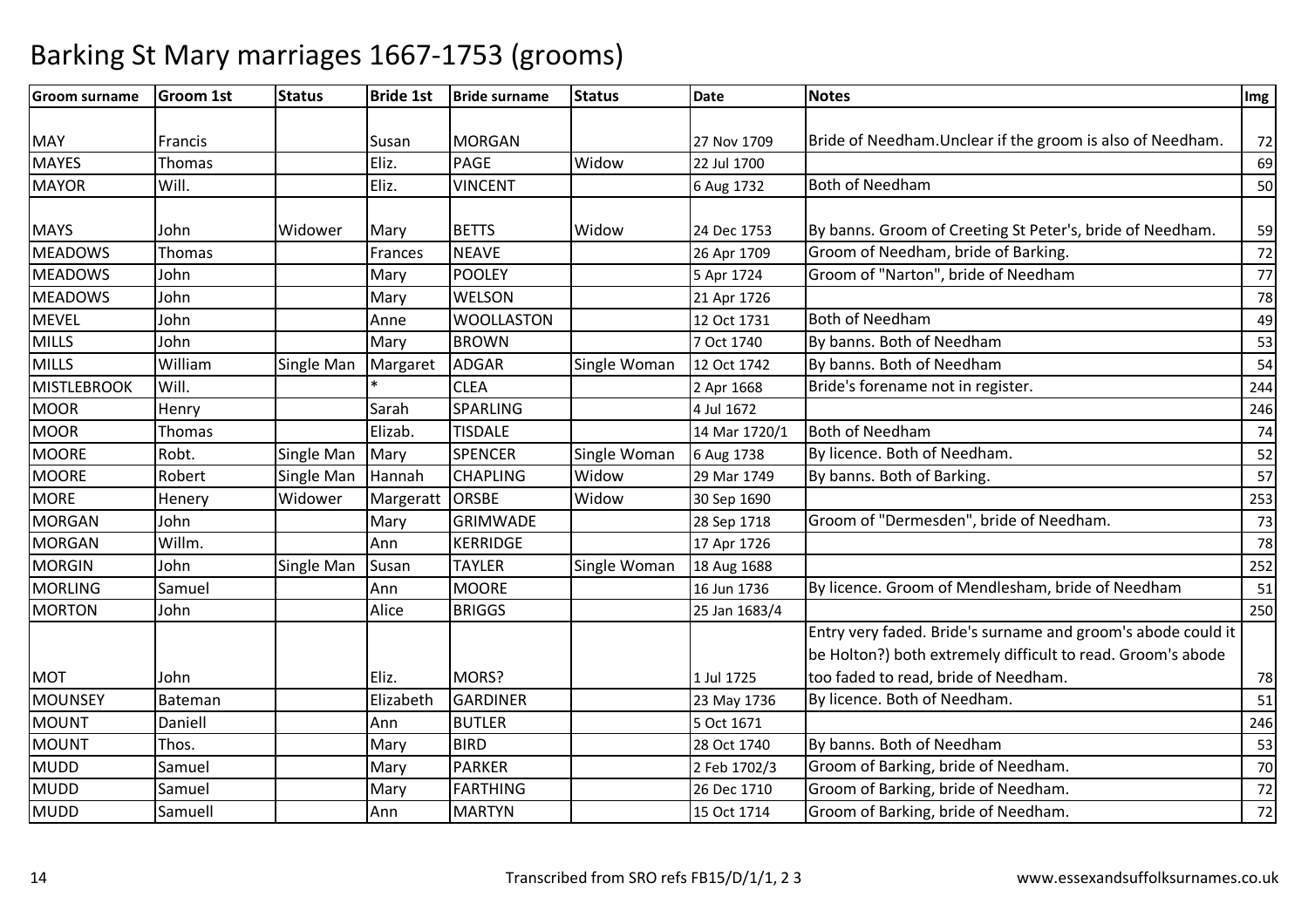| <b>Groom surname</b> | <b>Groom 1st</b> | <b>Status</b> | <b>Bride 1st</b> | <b>Bride surname</b> | <b>Status</b> | <b>Date</b>   | <b>Notes</b>                                                | Img    |
|----------------------|------------------|---------------|------------------|----------------------|---------------|---------------|-------------------------------------------------------------|--------|
|                      |                  |               |                  |                      |               |               |                                                             |        |
| <b>MULLET</b>        | Edmund           |               | Susan            | <b>GONN</b>          |               | 13 Dec 1713   | Bride of Barking. Unclear if the groom is also of Barking.  | 72     |
| <b>MULLETT</b>       | Charles          |               | Elizabeth        | <b>WHISTLE</b>       |               | 9 Feb 1702/3  | Groom of Needham.                                           | 70     |
| <b>MULLETT</b>       | Robert           |               | Martha           | <b>GRIMWADE</b>      |               | 18 Feb 1723/4 | <b>Both of Barking</b>                                      | 77     |
| <b>MULLITT</b>       | Edmond           |               | Elizabeth        | <b>FERMANN</b>       |               | 13 Oct 1687   |                                                             | 251    |
| <b>MULLITT</b>       | Charles          | Single Man    | Sarah            | <b>JAMES</b>         | Single Woman  | 2 Dec 1688    |                                                             | 252    |
| <b>MUNT</b>          | John             |               | Elizabeth        | <b>BUTLER</b>        |               | 24 Nov 1701   | Both of Needham.                                            | 70     |
| <b>MUTTET</b>        | John             |               | Jane             | RAULAND              |               | 25 May 1668   |                                                             | 244    |
| <b>MUTTET</b>        | John             |               | Rebekah          | ELLETT               |               | 28 Oct 1678   |                                                             | 249    |
| <b>NEAVE</b>         | Tho.             |               | Eliz.            | <b>CATCHPOLE</b>     |               | 30 Nov 1669   |                                                             | 245    |
| <b>NEAVE</b>         | John             |               | Susan            | <b>STEPHENS</b>      |               | 30 May 1696   |                                                             | 66     |
| <b>NEAVE</b>         | Edmund           |               | Elizabeth        | <b>SMITH</b>         |               | 3 Oct 1703    | Groom of Needham.                                           | 71     |
| <b>NEAVE</b>         | Lionel           |               | Frances          | <b>NEAVE</b>         |               | 19 Apr 1705   | Groom of Willisham, bride of Barking.                       | 71     |
| <b>NEAVE</b>         | Thomas           | Single Man    | Anne             | <b>GOULSBURY</b>     | Single Woman  | 25 Dec 1749   | By banns. Both of Needham                                   | 57     |
| <b>NEEVE</b>         | Thomas           | Single Man    | Susanna          | <b>BUXTON</b>        | Single Woman  | 4 Aug 1747    | By banns. Both of Needham                                   | 56     |
| <b>NEGUS</b>         | Robt.            |               | Dorothy          | <b>WRINCH</b>        |               | 29 Jul 1684   |                                                             | 251    |
| NETHERSOLE           | John             |               | Eliz.            | <b>NUN</b>           |               | 10 Oct 1726   |                                                             | 78     |
| <b>NEWTON</b>        | Richard          |               | Alice            | <b>ALDERTON</b>      |               | 20 Aug 1667   |                                                             | 244    |
| <b>NORMAN</b>        | Robert           | Single Man    | Susan            | <b>MARTIN</b>        | Single Woman  | 7 Dec 1697    | <b>Married att Barking</b>                                  | 67     |
| <b>NUNN</b>          | John             | Widower       | Elizabeth        | <b>BURGISS</b>       | Single Woman  | 26 Nov 1689   |                                                             | 252    |
| <b>NUNN</b>          | Philip           | Widower       | Ann              | <b>BRUSE</b>         | Widow         | 29 Oct 1695   | Groom of "Brisett", bride of Barking.                       | 66     |
| <b>NUNN</b>          | John             |               | Susan            | <b>GOOCH</b>         |               | 7 Nov 1732    | <b>Both of Needham</b>                                      | $50\,$ |
| <b>OAKELY</b>        | Thomas           |               | Elizabeth        | <b>COLEMAN</b>       |               | 7 Oct 1707    | Groom of Blissingham, Norfolk.                              | 71     |
| <b>ORAMS</b>         | John             |               | Rachaell         | <b>GARNER</b>        |               | 11 Apr 1670   |                                                             | 245    |
| <b>ORFORD</b>        | William          | Single Man    | Sarah            | <b>BAKER</b>         | Single Woman  | 18 Oct 1748   | By licence. Groom of Akenham, bride of Darmsden             | 56     |
|                      |                  |               |                  |                      |               |               |                                                             |        |
| <b>ORFORD</b>        | John             | Single Man    | Rachel           | <b>CUTBERT</b>       | Single Woman  | 4 Oct 1752    | By licence. Groom of Creeting St Peter's, bride of Needham. | 58     |
|                      |                  |               |                  |                      |               |               | By licence. Groom of Hadleigh, bride of St Mary Tower,      |        |
| <b>OSBOURN</b>       | Robert           | Single Man    | Martha           | <b>GOLDING</b>       | Single Woman  | 13 Oct 1751   | Ipswich.                                                    | 58     |
| <b>PAGE</b>          | Thomas           |               | Alice            | <b>FENING</b>        |               | 30 Sep 1675   |                                                             | 248    |
| <b>PAGE</b>          | John             |               | Elizabeth        | <b>FREWER</b>        |               | 26 Oct 1682   |                                                             | 250    |
| <b>PAGE</b>          | Tho.             | Widower       | Margaret         | <b>TUDDER</b>        | Widow         | 30 Oct 1695   | Groom of Darmsden, bride of Blakenham.                      | 66     |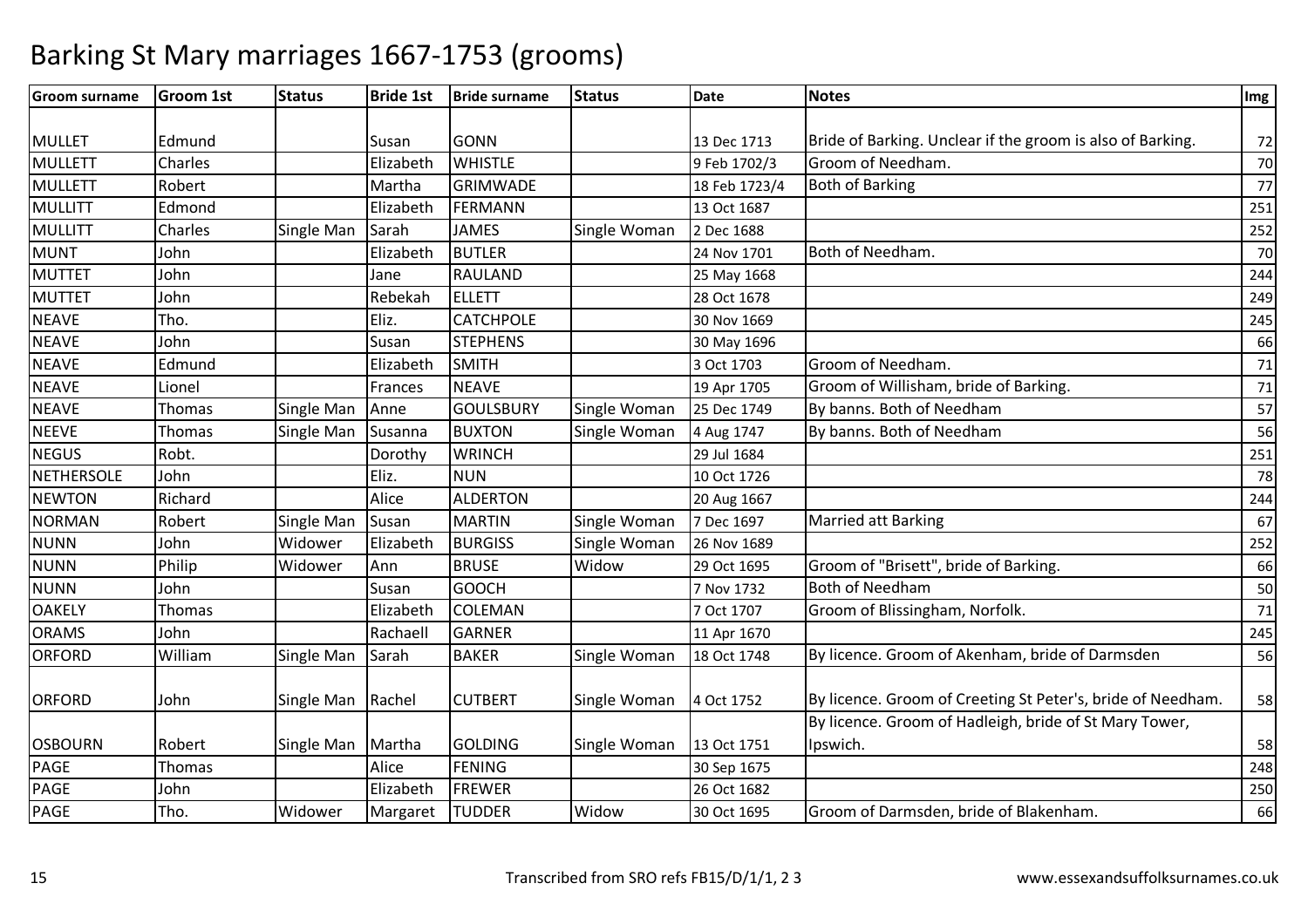| <b>Groom surname</b> | <b>Groom 1st</b> | <b>Status</b> | <b>Bride 1st</b> | <b>Bride surname</b> | <b>Status</b> | <b>Date</b>    | <b>Notes</b>                                                                                                                                                           | Img    |
|----------------------|------------------|---------------|------------------|----------------------|---------------|----------------|------------------------------------------------------------------------------------------------------------------------------------------------------------------------|--------|
| <b>PAGE</b>          | <b>Thomas</b>    |               | Mary             | <b>POOLEY</b>        |               | 7 Aug 1715     | Groom of Pettoe [Pettaugh?], bride of Needham.                                                                                                                         | 73     |
| <b>PAGE</b>          | Thomas           | Single Man    | Sarah            | <b>WINK</b>          | Single Woman  | 17 Jul 1744    | By banns. Both of Needham                                                                                                                                              | 55     |
| <b>PAGE</b>          | Peter            | Single Man    | Mary             | FARTHING             | Single Woman  | 6 Feb 1753     | By banns. Both of Needham                                                                                                                                              | 59     |
|                      |                  |               |                  |                      |               |                |                                                                                                                                                                        |        |
| <b>PAINE</b>         | Symon            |               | Mary             | <b>KEEBLE</b>        |               | 17 Nov 1708    | Bride of Barking. Unclear if the groom is also of Barking.                                                                                                             | 72     |
| <b>PARDEN</b>        | John             |               | Mary             | <b>CARTER</b>        |               | 13 Nov 1722    | Groom of Barking, bride of Needham.                                                                                                                                    | $75\,$ |
| <b>PARKE</b>         | John             |               | Elizabeth        | <b>NELSON</b>        |               | 4 Dec 1701     | Both of Needham.                                                                                                                                                       | $70\,$ |
| <b>PARKER</b>        | Robert           |               | Rebeckah         | <b>HARVY</b>         |               | 7 Oct 1676     |                                                                                                                                                                        | 248    |
| <b>PARKER</b>        | John             |               | Mary             | $[R_$ JOE            |               | 25 Oct 1698    | <b>Married att Barking</b>                                                                                                                                             | 68     |
| <b>PARKER</b>        | Robert           |               | Mary             | <b>GODDARD</b>       |               | 20 Jan 1703/4  | Both of Barking.                                                                                                                                                       | 71     |
|                      |                  |               |                  |                      |               |                |                                                                                                                                                                        |        |
| <b>PARKER</b>        | Thomas           |               | Anne             | SOUCH                |               | 30 Oct 1704    | Bride of Needham. Unclear if the groom is also of Needham.                                                                                                             | 71     |
| <b>PARKER</b>        | Joseph           | Single Man    | Anne             | <b>WARD</b>          | Single Woman  | 12 Dec 1743    | By banns. Both of Needham                                                                                                                                              | 55     |
| <b>PARKER</b>        | Carter           | Single Man    | Mary             | <b>BASKET</b>        | Single Woman  | 10 Jul 1753    | By banns. Both of Barking.                                                                                                                                             | 59     |
| <b>PARPHY</b>        | John             |               | Susan            | <b>BUGG</b>          |               | 24 Jan 1677/8  |                                                                                                                                                                        | 249    |
| <b>PARSE</b>         | William          |               | Elizabeth        | GARARD               |               | 22 Oct 1690    |                                                                                                                                                                        | 253    |
| <b>PAYN</b>          | Simon            |               | Mary             | <b>GRIMWADE</b>      |               | 7 Apr 1724     | <b>Both of Barking</b>                                                                                                                                                 | 77     |
| <b>PAYN</b>          | William          | Single Man    | Elizabeth        | POTTER               | Single Woman  | 25 Jan 1749/50 | By banns. Both of Needham                                                                                                                                              | 57     |
| <b>PAYNE</b>         | Thomas           |               | Francis          | <b>MARTIN</b>        |               | 7 Dec 1680     | Groom of Claydon.                                                                                                                                                      | 250    |
| PEARL                | William          | Single Man    | Rachel           | <b>HART</b>          | Single Woman  | 11 Jan 1741/2  | By licence. Both of Felshenham. "Felshenham" appears to be<br>"Felsham", as there are burials in that parish for William Pearl<br>and Rachel Pearl later in the 1700s. | 54     |
| <b>PECKE</b>         | Samuel           |               | Susan            | <b>WOOLLAGE</b>      |               | 28 Oct 1685    |                                                                                                                                                                        | 251    |
|                      |                  |               |                  |                      |               |                | Bride is of Needham. Unclear if the groom is also of                                                                                                                   |        |
| <b>PEEK</b>          | John             |               | Elizabeth        | <b>MOORE</b>         |               | 30 Dec 1718    | Needham.                                                                                                                                                               | 73     |
| <b>PENNY</b>         | John             | Single Man    | Mary             | <b>WOOLWARD</b>      | Single Woman  | 22 Nov 1737    | By banns. Groom of Hadley, bride of Barking                                                                                                                            | 52     |
| <b>PEPPER</b>        | William          | Widower       | Susan            | <b>BACON</b>         | Widow         | 31 May 1737    | By licence. Groom of Ringshall, bride of Ipswich                                                                                                                       | 52     |
| <b>PERKINGS</b>      | Paul             | Single Man    | Marey            | PATTERIDGE           | Single Woman  | 22 Jan 1690/1  |                                                                                                                                                                        | 253    |
| <b>PIKE</b>          | Ralph            | Single Man    | Lettice          | <b>PALMER</b>        | Single Woman  | 11 Oct 1752    | Groom of Creeting St Maries, bride of Needham.                                                                                                                         | 59     |
|                      |                  |               |                  |                      |               |                | Boht of Needham. Entry faded. Bride's surname very difficult                                                                                                           |        |
| <b>PINNER</b>        | John             |               | Sarah            | M[O_][O_][R_]        |               | 7 May 1725     | to read.                                                                                                                                                               | 78     |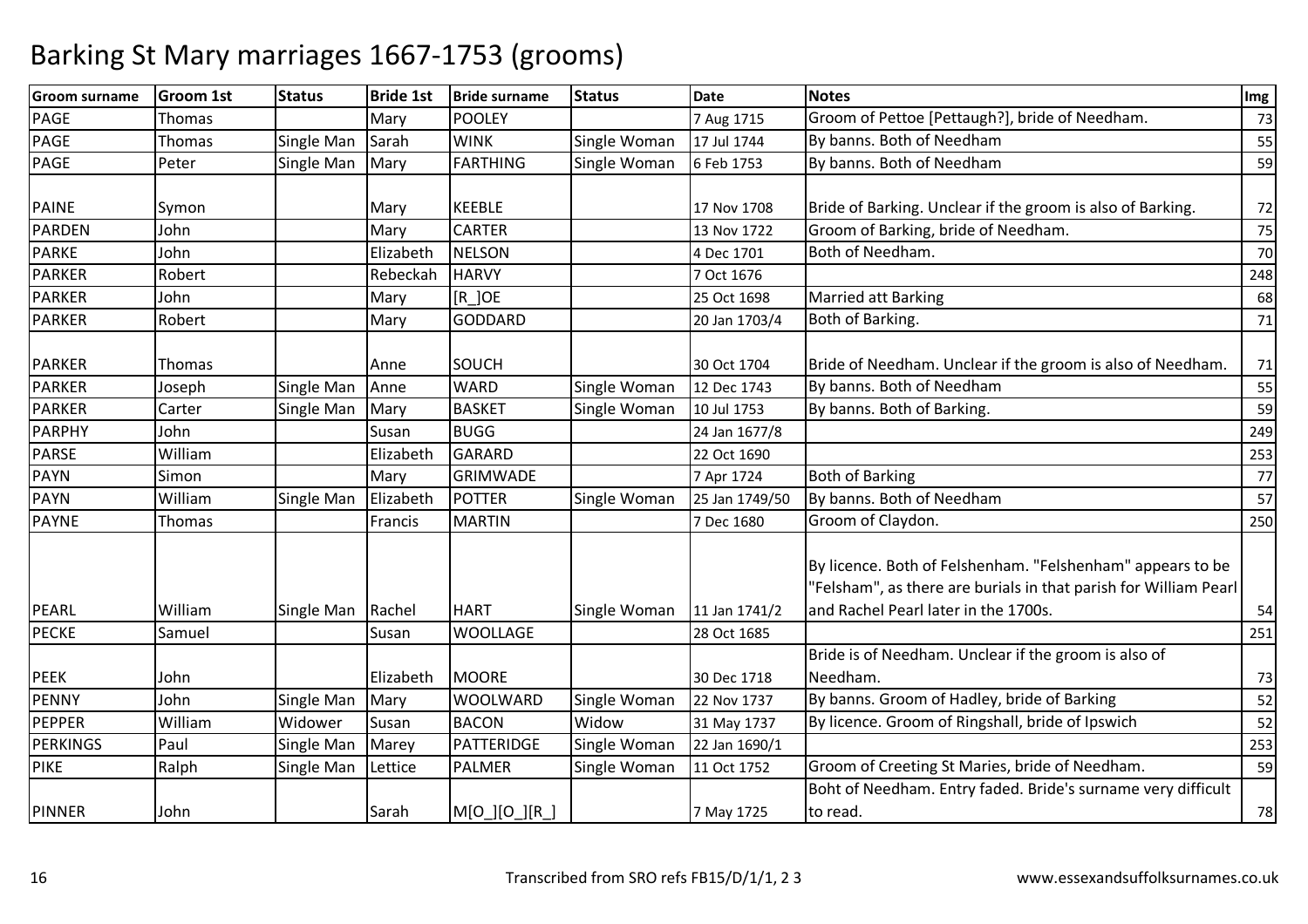| <b>Groom surname</b> | <b>Groom 1st</b> | <b>Status</b>  | <b>Bride 1st</b>  | <b>Bride surname</b> | <b>Status</b> | <b>Date</b>                | <b>Notes</b>                                               | Img      |
|----------------------|------------------|----------------|-------------------|----------------------|---------------|----------------------------|------------------------------------------------------------|----------|
| <b>PISSY</b>         | Francis          | Single Man     | Elizabeth         | <b>RAMPLING</b>      | Single Woman  | 3 Jul 1747                 | By banns. Groom of Ringsale, bride of Barking              | 56       |
| <b>PLANTEN</b>       | Robt.            |                | Susan             | <b>GILES</b>         |               | 2 May 1718                 | Groom of "Henly", bride of "Dermesden".                    | 73       |
| PLANTIN              | John             | Single Man     | Elizabeth         | <b>GYLES</b>         | Single Woman  | 27 Jul 1723                | Groom of Bramford, bride of "Dermisden"                    | 77       |
| <b>PLUMER</b>        | John             |                | Eliz.             | <b>WARDEN</b>        |               | 27 Jan 1667/8              |                                                            | 244      |
| <b>PONDER</b>        | John             |                | Abigail           | <b>CREAK</b>         |               | 18 Sep 1721                | <b>Both of Barking</b>                                     | 74       |
| <b>POOLE</b>         | Robert           |                | Sarah             | <b>SOMES</b>         |               | 6 Oct 1668                 |                                                            | 244      |
| <b>POOLEY</b>        | George           |                | Martha            | <b>WATERS</b>        |               | 17 Dec 1696                |                                                            | 66       |
| <b>POOLEY</b>        | John             | Single Man     | Anne              | <b>BROWN</b>         | Single Woman  | 18 Sep 1746                | By banns. Both of Needham                                  | 55       |
| <b>POOLY</b>         | George           |                | Eliz.             | <b>WOOLSIE</b>       |               | 13 Oct 1667                |                                                            | 244      |
| <b>POOLY</b>         | John             |                | Elizabeth         | <b>MEADOWS</b>       |               | 7 Jul 1720                 | <b>Both of Needham</b>                                     | 74       |
| <b>POTTER</b>        | John             |                |                   | <b>POULE</b>         |               |                            | Bride of Barking. Unclear if the groom is also of Barking. |          |
| <b>POTTER</b>        | John             |                | Anne<br>Elizabeth | PITMAN               |               | 29 May 1709<br>25 Sep 1722 | Groom of Ipswich, bride of Barking                         | 72<br>75 |
| <b>POTTER</b>        | Thos.            |                | Sarah             | <b>ENGLISH</b>       |               |                            | Groom of Harley, bride of Needham                          |          |
|                      |                  |                |                   | <b>COATS</b>         |               | 2 Feb 1733/4               |                                                            | 51       |
| POWEL                | John             |                | Mary              |                      |               | 28 Oct 1725                |                                                            | 78       |
| <b>POWLE</b>         | Robert           |                | Sarah             | <b>ROE</b>           |               | 8 Jun 1680                 | Groom of Ofton, bride of "Nedham".                         | 250      |
| <b>POWLIN</b>        | John             |                | Elizabeth         | <b>LAMBERT</b>       |               | 28 Oct 1680                |                                                            | 250      |
| <b>PRENTICE</b>      | John             |                | Alice             | <b>POOLEY</b>        |               | 24 Feb 1722/3              | Both of Needham                                            | 76       |
| <b>PRENTICE</b>      | Robert           | Single Man     | Mary              | WELHAM               | Single Woman  | 5 Aug 1750                 | By banns. Both of Needham                                  | 57       |
| <b>PRENTICE</b>      | Henry            | Single Man     | Elizabeth         | <b>ARMSTRONG</b>     | Single Woman  | 9 Nov 1753                 | By banns. Both of Needham                                  | 59       |
| <b>PULEY</b>         | Henery           | Single Man     | Marey             | <b>STANTON</b>       | Single Woman  | 13 Aug 1690                |                                                            | 253      |
| <b>PULFORD</b>       | John             |                | Susan             | <b>GOATY</b>         |               | 11 Oct 1670                |                                                            | 246      |
| <b>PYMAN</b>         | Stephen          |                | Sarah             | <b>WELTON</b>        |               | 18 Jul 1722                | <b>Both of Needham</b>                                     | 75       |
| <b>PYSSIE</b>        | William          |                | Mary              | PERRY                |               | 20 Nov 1735                | By banns. Both of Barking.                                 | 51       |
| <b>RACE</b>          | Thomas           | Single Man     | Mary              | <b>SMY</b>           | Single Woman  | 30 May 1751                | By banns. Both of Barking.                                 | 58       |
| <b>RALPH</b>         | Richard          |                | Ann               | <b>MANN</b>          |               | 29 Aug 1677                |                                                            | 249      |
| <b>RALPH</b>         | John             |                | Eliz.             | PLUMMER              |               | 5 Aug 1732                 | <b>Both of Needham</b>                                     | 50       |
| RAMPLING             | John             |                | Elizab.           | <b>HUES</b>          |               | 9 Apr 1717                 | <b>Both of Barking</b>                                     | 73       |
| <b>RAMSE</b>         | Tho.             |                | Ely               | <b>BUGG</b>          | Single Woman  | 28 Oct 1697                | Married att Barking                                        | 67       |
| <b>RAMSEY</b>        | Tho.             |                | Sarah             | <b>PALMER</b>        |               | 30 Apr 1734                | <b>Both of Needham</b>                                     | 51       |
| <b>RAY</b>           | John             | Single Man Wye |                   | <b>FISHER</b>        | Single Woman  | 28 Jun 1742                | By licence. Groom of Grundisburg, bride of Needham Market  | 54       |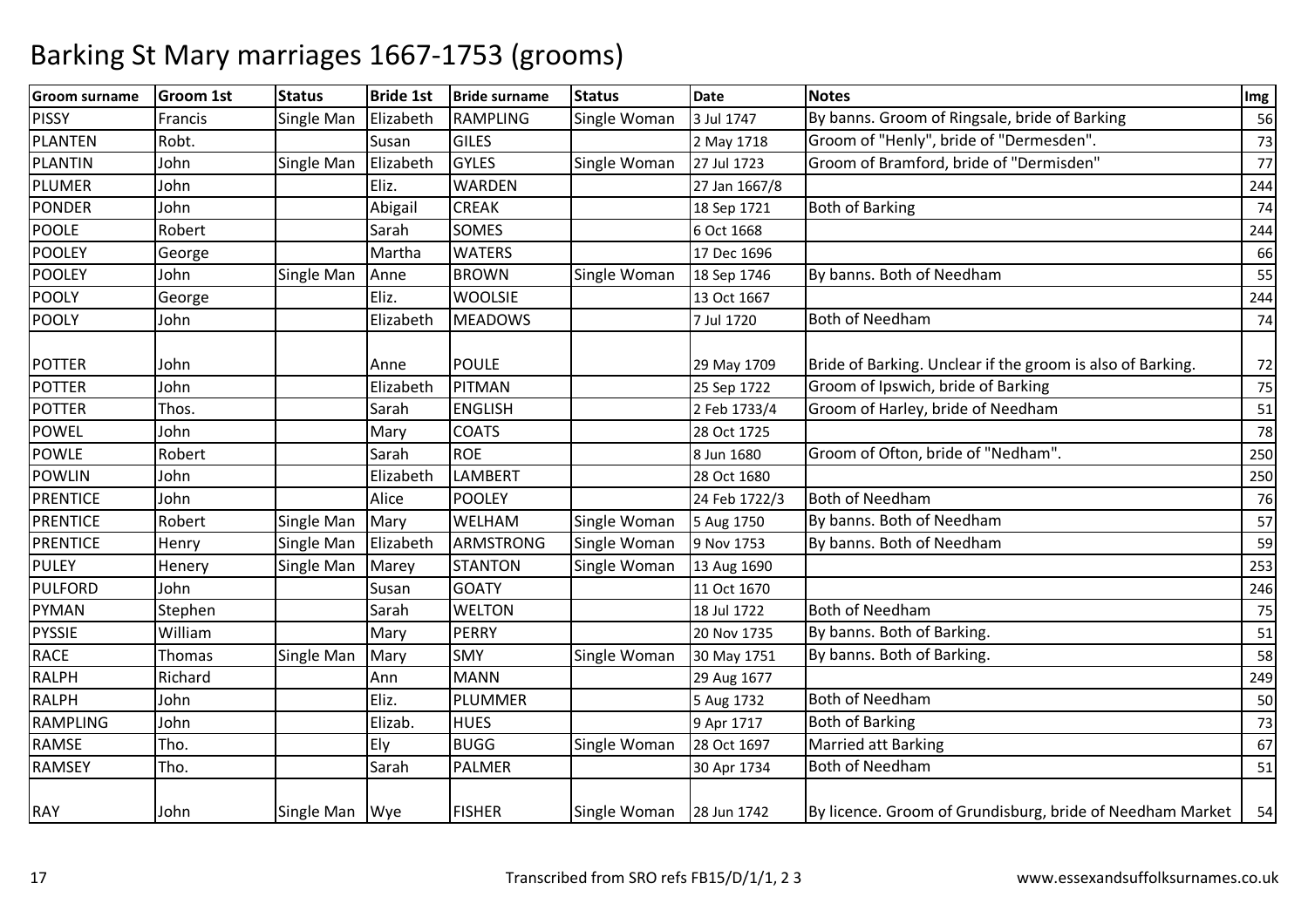| <b>Groom surname</b> | <b>Groom 1st</b> | <b>Status</b>     | <b>Bride 1st</b> | <b>Bride surname</b> | <b>Status</b> | <b>Date</b>   | <b>Notes</b>                                               | Img |
|----------------------|------------------|-------------------|------------------|----------------------|---------------|---------------|------------------------------------------------------------|-----|
|                      |                  |                   |                  |                      |               |               |                                                            |     |
| <b>REAVE</b>         | Nathaniel        |                   | Mary             | <b>BETTS</b>         |               | 24 May 1708   | Bride of Needham. Unclear if the groom is also of Needham. | 72  |
| <b>REEVE</b>         | John             | Single Man        | Amy              | <b>BURCH</b>         | Single Woman  | 8 Oct 1752    | By licence. Groom of Harleston, bride of Barking.          | 58  |
| <b>RICE</b>          | John             |                   | Susan            | <b>BRUNDISH</b>      |               | 1 May 1670    |                                                            | 245 |
|                      |                  |                   |                  |                      |               |               |                                                            |     |
| <b>RICE</b>          | James            |                   | Sarah            | <b>CULLEN</b>        |               | 4 Aug 1706    | Bride of Needham. Unclear if the groom is also of Needham. | 71  |
| <b>RICE</b>          | Luke             |                   | Susan            | <b>BALLS</b>         |               | 26 Dec 1722   | <b>Both of Needham</b>                                     | 76  |
| <b>RICE</b>          | John             | Single Man        | Margaret         | <b>GRIMWOOD</b>      | Single Woman  | 17 Oct 1745   | By banns. Both of Needham                                  | 55  |
| <b>RICE</b>          | John             | Single Man        | Elizabeth        | SOUTHGATE            | Single Woman  | 6 Mar 1753    | By banns. Both of Needham                                  | 59  |
| <b>RICH</b>          | Robt.            |                   | Eliz.            | <b>WALPOLE</b>       |               | 2 Jan 1731/2  | Both of "Woughton"                                         | 50  |
| <b>RICHARDSON</b>    | Jeremy           |                   | Elizabeth        | <b>NEVE</b>          |               | 18 Oct 1680   |                                                            | 250 |
| <b>RICHARSON</b>     | Tho.             |                   | Sarah            | <b>MUDD</b>          |               | 24 Nov 1668   |                                                            | 245 |
| <b>RICHES</b>        | Robert           | <b>Single Man</b> | Hannah           | <b>WILDING</b>       | Single Woman  | 4 Oct 1751    | By licence. Both of Needham.                               | 58  |
| <b>RIGHT</b>         | Ambrose          |                   | Anne             | <b>SPEAR</b>         |               | 8 Jun 1731    | Groom of Combs, bride of Needham                           | 49  |
| <b>RISE</b>          | William          | Single Man        | Alice            | <b>WEBBER</b>        | Single Woman  | 12 Jul 1737   | By banns. Groom of Darmsden, bride of Barking              | 52  |
| <b>RIVERS</b>        | John             |                   | Susanna          | <b>FRYER</b>         |               | 21 Apr 1703   | Both of "Whittelsham".                                     | 70  |
| <b>ROBERSON</b>      | Edward           |                   | Francese         | <b>BULLYTOUT</b>     |               | 27 May 1718   | <b>Both of Barking</b>                                     | 73  |
| <b>ROBERTS</b>       | Samuel           | Single Man        | Mary             | <b>HOLDING</b>       | Single Woman  | 5 Oct 1745    | By banns. Both of Barking.                                 | 55  |
| <b>ROE</b>           | Sam.             |                   | Sarah            | <b>PARKER</b>        |               | 28 Jul 1668   |                                                            | 244 |
| <b>ROE</b>           | John             |                   | Elizabeth        | <b>BUTTEN</b>        |               | 11 May 1674   |                                                            | 247 |
| <b>ROE</b>           | Samuell          | Widower           | Mary             | <b>CHOAT</b>         |               | 23 Jan 1676/7 |                                                            | 248 |
|                      |                  |                   |                  |                      |               |               | 'Rofe at the hall was married." Groom's forename, and the  |     |
| <b>ROFE</b>          |                  |                   |                  |                      |               | 29 Nov 1670   | bride's forename and not surname, not in register.         | 246 |
| <b>ROGERS</b>        | Thomas           |                   | Ann              | MULLITT              |               | 17 Oct 1698   | <b>Maried att Barking</b>                                  | 68  |
| <b>ROGERS</b>        | Daniel           |                   | Mary             | <b>MARGINSON</b>     |               | 11 Jul 1733   | Groom of Ipswich, bride of Bury St Edmunds.                | 50  |
| <b>ROGERS</b>        | John             |                   | Mary             | <b>KEBLE</b>         |               | 3 Dec 1733    | Both of Needham                                            | 51  |
| <b>ROGERS</b>        | James            | <b>Single Man</b> | Esther           | <b>LEGGET</b>        | Single Woman  | 3 Nov 1740    | By banns. Both of Ipswich                                  | 53  |
| <b>ROLYNS</b>        | Tho.             |                   | Ann              | <b>WYE</b>           |               | 2 Feb 1715/6  | Groom of Barking, bride of Needham.                        | 73  |
| <b>ROWE</b>          | Thos.            | Widower           | Mary             | <b>BRAIN</b>         | Widow         | 27 Sep 1737   | By banns. Groom of Earl Stonham, bride of Barking          | 52  |
|                      |                  |                   |                  |                      |               |               |                                                            |     |
| <b>RUSH</b>          | <b>Francis</b>   |                   | Elizabeth        | <b>MULLETT</b>       | Single Woman  | 6 Dec 1713    | Bride of Barking. Unclear if the groom is also of Barking. | 72  |
| <b>RUSH</b>          | Edward           | Single Man        | Mary             | <b>COOKE</b>         | Single Woman  | 28 Sep 1748   | At Dermisden, by licence. Both of Flowton                  | 56  |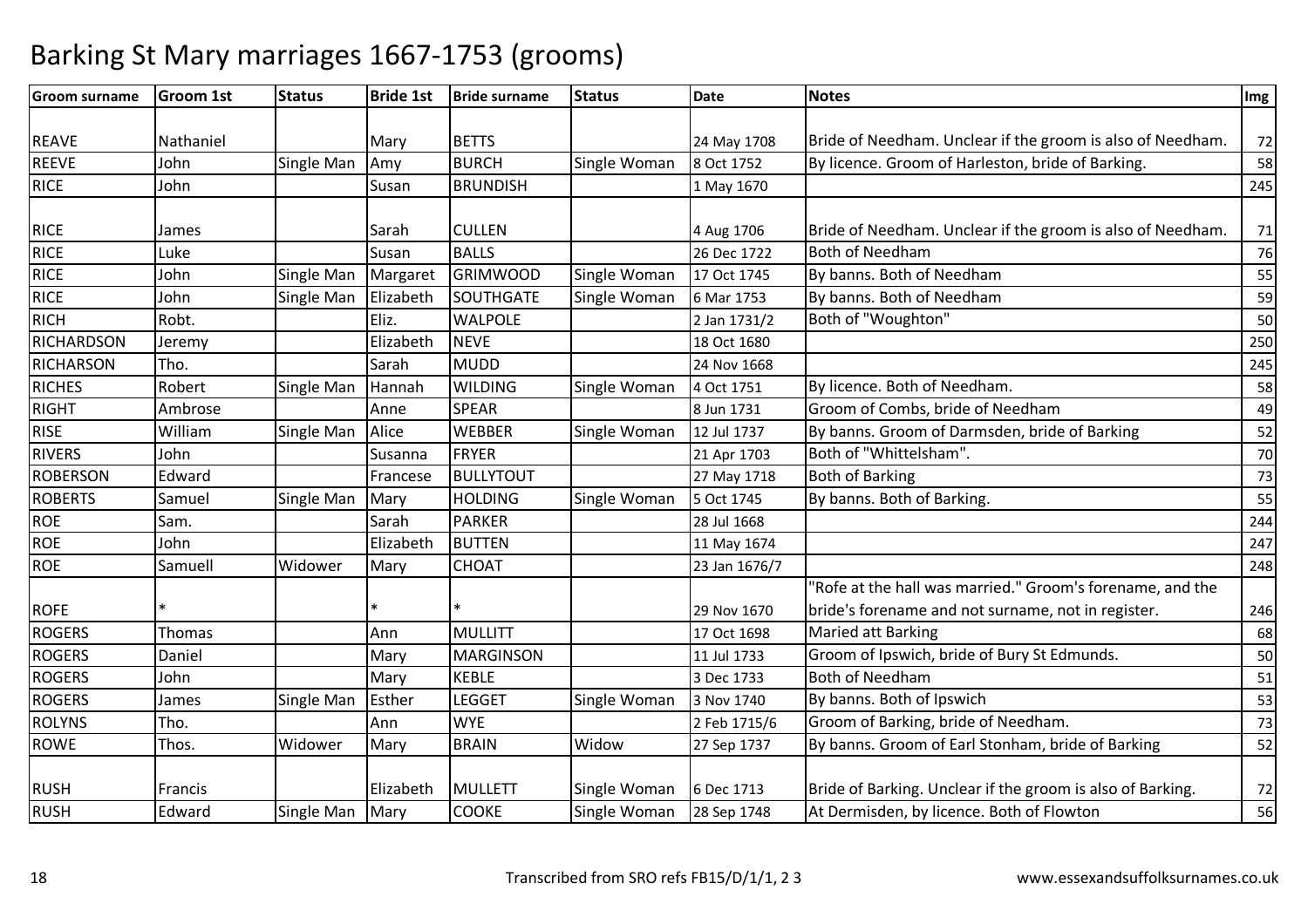| <b>Groom surname</b>         | <b>Groom 1st</b> | <b>Status</b> | <b>Bride 1st</b>   | <b>Bride surname</b>             | <b>Status</b> | <b>Date</b>                | <b>Notes</b>                                               | Img      |
|------------------------------|------------------|---------------|--------------------|----------------------------------|---------------|----------------------------|------------------------------------------------------------|----------|
| SAGE                         | John             |               | Mary               | <b>BROWN</b>                     |               | 3 Oct 1704                 | Groom of Creeting, bride of Needham.                       | 71       |
| SAGE                         | Edward           |               | Elizabeth          | <b>CARTER</b>                    |               | 22 Jun 1718                | Groom of "Creeting Allsaints", bride of Needham.           | 73       |
| <b>SAGE</b>                  | John             |               | Mary               | <b>WADE</b>                      |               | 20 Oct 1732                | <b>Both of Barking</b>                                     | 50       |
| SALLMON                      | John             |               | Mary               | <b>HAZELTON</b>                  | Widow         | 19 Jun 1687                |                                                            | 251      |
| <b>SALMON</b>                | Samuel           |               | Mary               | <b>HERSOM</b>                    |               | 10 Jun 1680                |                                                            | 250      |
| <b>SALMON</b>                | James            |               | Elizabeth          | <b>BALLS</b>                     |               | 29 Jun 1680                |                                                            | 250      |
| <b>SALMON</b>                | Thos.            |               | Mary               | <b>BRITAIN</b>                   |               | 3 Nov 1732                 | <b>Both of Needham</b>                                     | 50       |
| <b>SALSBURY</b>              | John             | Single Man    | Anne               | <b>ADKIN</b>                     | Single Woman  | 15 May 1752                | By licence. Both of Combs                                  | 58       |
| <b>SAUNDERS</b>              | Thomas           |               | Martha             | <b>RICE</b>                      |               | 8 Sep 1726                 |                                                            | 78       |
| SAWYER                       | John             | Single Man    | Martha             | <b>BASKET</b>                    | Single Woman  | 13 Jun 1743                | By licence. Groom of Ipswich, bride of Darmsden            | 54       |
| <b>SAYER</b>                 | John             | Single Man    | Anne               | <b>FRUER</b>                     | Single Woman  | 19 Jul 1688                | Bride of Barking.                                          | 252      |
| <b>SCARLETT</b>              | John             |               | Elizabeth          | LILLY                            |               | 15 Sep 1707                | Bride of Needham. Unclear if the groom is also of Needham. | 71       |
| <b>SCOPES</b>                | Richard          |               | Mary               | <b>GREENLEAF</b>                 |               | 26 Apr 1677                |                                                            | 248      |
| <b>SCOPES</b>                | John             |               | Rachel             | <b>GRIDLY</b>                    |               | 19 May 1706                | Bride of Needham. Unclear if the groom is also of Needham. | 71       |
| <b>SCOPES</b>                | Stephen          |               | Martha             | <b>CROOKS</b>                    |               | 3 Jun 1717                 | <b>Both of Needham</b>                                     | 73       |
| <b>SCOPES</b>                | John             |               | Martha             | ALEXANDER                        |               | 22 Sep 1732                | <b>Both of Needham</b>                                     | 50       |
| SERJANT                      | Thomas           |               | Elizabeth          | <b>COATS</b>                     |               | 1 Jul 1673                 |                                                            | 247      |
| SHELDRAKE                    | John             |               | Sarah              | <b>HARLWING</b>                  |               | 9 Oct 1733                 | Groom of Creeting St Maries, bride of Needham.             | 50       |
| <b>SHEPPARD</b>              | Joseph           |               | Mary               | <b>KING</b>                      |               | 21 Oct 1728                | Groom of Copdock, bride of Needham                         | 49       |
| <b>SIRE</b>                  | Will.            |               | Ann                | <b>WHISTLECROFT</b>              |               | 2 Apr 1669                 |                                                            | 245      |
| <b>SIRE</b>                  | William          | Widower       | Eliz.              | ARNALD                           | Widow         | 17 Jun 1687                |                                                            | 251      |
| <b>SMITH</b>                 | Paull            |               | Sarah              | <b>SHIPP</b>                     |               | 8 Apr 1673                 |                                                            | 247      |
| <b>SMITH</b>                 | James            |               | Jane               | <b>PEAPS</b>                     |               | 29 Oct 1679                |                                                            | 249      |
| <b>SMITH</b>                 | John             |               | Mary               | <b>PARKER</b>                    |               | 27 Oct 1685                |                                                            | 251      |
| <b>SMITH</b><br><b>SMITH</b> | John<br>Richard  |               | Elizabeth<br>Sarah | <b>GOODWIN</b><br><b>BASKETT</b> |               | 23 May 1716<br>10 Apr 1726 | Bride of Needham. Unclear if the groom is also of Needham  | 73<br>78 |
| <b>SMITH</b>                 | Robt.            | Widower       | Mary               | <b>BALLS</b>                     | Widow         | 10 Oct 1742                | By banns. Both of Needham                                  | 54       |
| <b>SMITH</b>                 | John             | Single Man    | Sarah              | <b>CUTTING</b>                   | Single Woman  | 6 Dec 1743                 | By banns. Both of Needham                                  | 55       |
| SMY                          | Robert           |               | Martha             | <b>KNAPP</b>                     |               | 5 May 1713                 |                                                            | 72       |
|                              |                  |               |                    |                                  |               |                            |                                                            |          |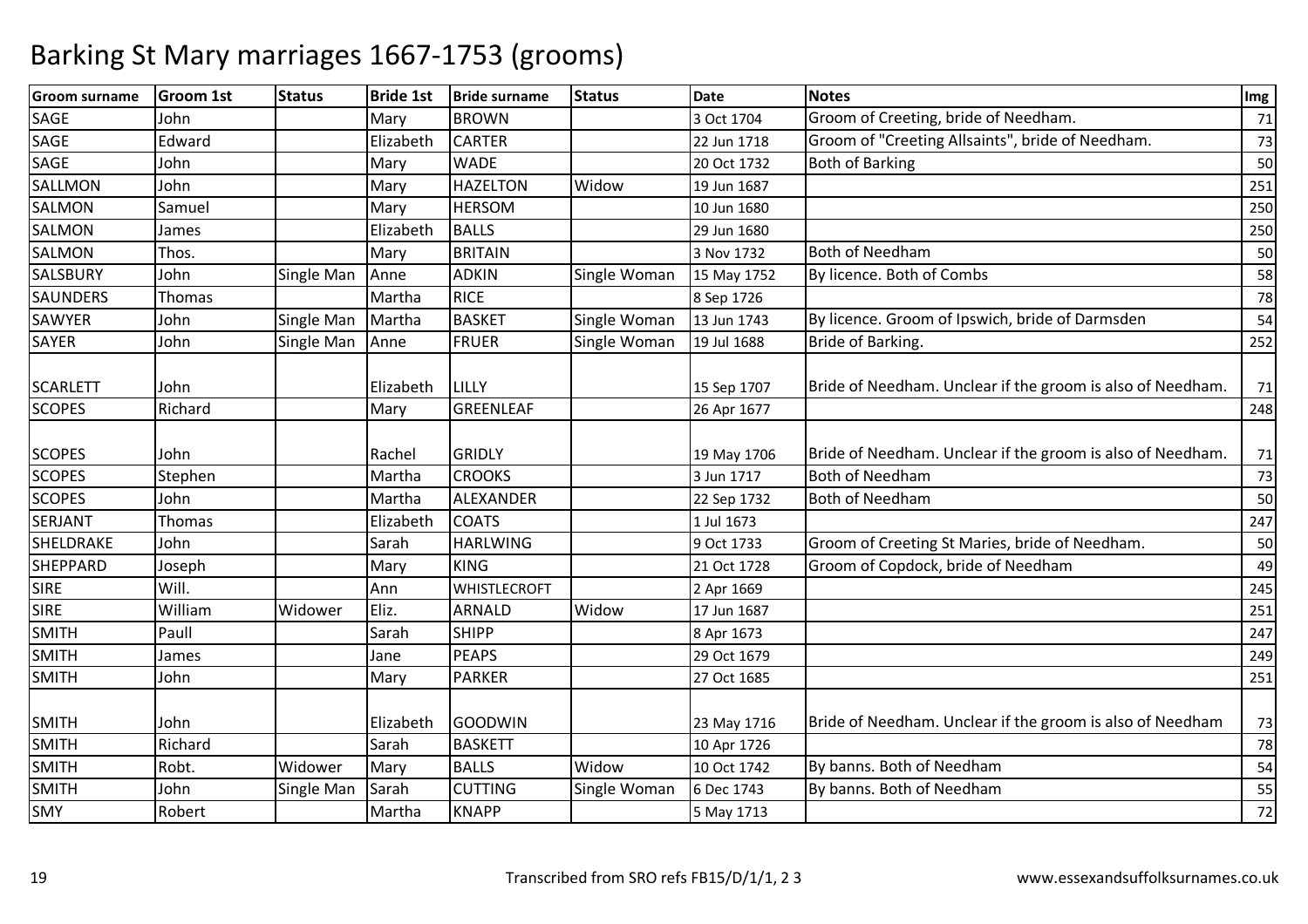| <b>Groom surname</b> | <b>Groom 1st</b> | <b>Status</b> | <b>Bride 1st</b> | <b>Bride surname</b> | <b>Status</b> | <b>Date</b>   | <b>Notes</b>                                                  | Img    |
|----------------------|------------------|---------------|------------------|----------------------|---------------|---------------|---------------------------------------------------------------|--------|
|                      |                  |               |                  |                      |               |               |                                                               |        |
| SMY                  | William          |               | Mary             | <b>DARNY</b>         |               | 25 Dec 1716   | Bride of Needham. Unclear if the groom is also of Needham     | 73     |
| SMY                  | Robert           |               | Rebeka           | <b>KING</b>          |               | 6 Jun 1720    | <b>Both of Needham</b>                                        | 74     |
| SMY                  | Robt.            | Single Man    | Mary             | <b>GARWOOD</b>       | Single Woman  | 1 Oct 1742    | By banns. Groom of Darmsden, bride of Needham                 | 54     |
| <b>SMY</b>           | William          | Single Man    | Rebecca          | <b>ORFORD</b>        | Single Woman  | 3 Oct 1744    | By banns. Both of Darmsden.                                   | 55     |
| <b>SMY</b>           | John             |               | Ann              | <b>MILES</b>         |               | 17 Jul 1673   |                                                               | 247    |
|                      |                  |               |                  |                      |               |               | Bu licence. Groom of Little Clapham, Essex [Little Clacton?], |        |
| <b>SMYE</b>          | John             |               | Anne             | <b>COLSON</b>        |               | 12 Jan 1743/4 | bride of Needham.                                             | 55     |
| SNELL                | William          | Widower       | Mary             | <b>CUTBERT</b>       | Single Woman  | 23 Jan 1750/1 | By licence. Both of Needham.                                  | 57     |
| SOLLY                | John             | Widower       | Margaret         | <b>BYE</b>           | Single Woman  | 18 Sep 1739   | By licence. Both of Watton                                    | 53     |
| SOUTHGATE            | Joseph           |               | <b>Bridget</b>   | <b>CLARKE</b>        |               | 2 Nov 1733    | Groom of Creeting St Maries, bride of Needham.                | 50     |
| <b>SPERE</b>         | James            |               | Anne             | <b>FREWER</b>        |               | 26 Dec 1720   | <b>Both of Needham</b>                                        | 74     |
| <b>SPINLOVE</b>      | John             |               | Mary             | <b>GILES</b>         |               | 10 Oct 1682   |                                                               | 250    |
| <b>STANFORD</b>      | Peter            |               | Sarah            | <b>ALDUS</b>         |               | 9 Sep 1667    |                                                               | 244    |
| <b>STANNARD</b>      | John             |               | Ann              | <b>BUGG</b>          |               | 30 Oct 1722   | <b>Both of Barking</b>                                        | 75     |
| <b>STANNARD</b>      | Robt.            | Single Man    | Elizabeth        | <b>GARWOOD</b>       | Single Woman  | 2 Oct 1743    | By banns. Both of Needham                                     | 54     |
| <b>STANTON</b>       | Thomas           |               | Elizabeth        | <b>BUTTLER</b>       |               | 28 Apr 1674   |                                                               | 247    |
| <b>STANTON</b>       | Thomas           |               | Mary             | WESSON               |               | 30 Nov 1698   | Maried att Barking                                            | 68     |
|                      |                  |               |                  |                      |               |               | The groom is Mr Robert Stephenson, "De Gippo" - of Ipswich.   |        |
| <b>STEPHENSON</b>    | Robert           |               | Susan            | <b>CHINERY</b>       |               | 21 Jun 1681   | The bride is Mrs Susan Chinery.                               | 250    |
|                      |                  |               |                  |                      |               |               | Both of Bury St Edmunds. No year in register - estimate only. |        |
| <b>STEWARD</b>       | Giles            |               | Martha           | <b>TASTER</b>        |               | 24 Sep 1700   | The register covers marriages from 1692 to 1728.              | 64     |
| <b>SWANTON</b>       | Willm.           |               | Katherine        | <b>GARRARD</b>       |               | 30 Oct 1684   |                                                               | 251    |
|                      |                  |               |                  |                      |               |               |                                                               |        |
| <b>SWEETING</b>      | John             |               | Mary             | <b>GRIMWOOD</b>      |               | 6 Feb 1711/2  | Bride of Barking. Unclear if the groom is also of Barking.    | 72     |
| <b>SYER</b>          | Thomas           |               | Susan            | <b>BIRD</b>          |               | 30 Nov 1701   | Groom of Badwell, bride of Needham.                           | $70\,$ |
| <b>SYMES</b>         | Henry            | Single Man    | Sarah            | <b>CRICK</b>         | Single Woman  | 3 Oct 1751    | By banns. Both of Needham                                     | 58     |
| <b>SYMSON</b>        | George           |               | Eliz.            | PARISH               |               | 15 Oct 1736   | By banns. Groom of Stonham, bride of Needham                  | 52     |
| <b>SYMSON</b>        | George           | Widower       | Eliz.            | <b>RUFFELL</b>       | Single Woman  | 17 May 1750   | Groom of Stonham Aspall, bride of Needham.                    | 57     |
| <b>TARVER</b>        | John             |               | Mary             | <b>WARDE</b>         |               | 22 Oct 1682   |                                                               | 250    |
| <b>TAYLER</b>        | John             |               | Sary             | SPARROW              | Single Woman  | 12 Oct 1697   | Bride of Ipswich. Mariried att Barking                        | 67     |
| <b>TAYLOR</b>        | John             |               | Susan            | <b>WELHAM</b>        |               | 10 Oct 1679   |                                                               | 249    |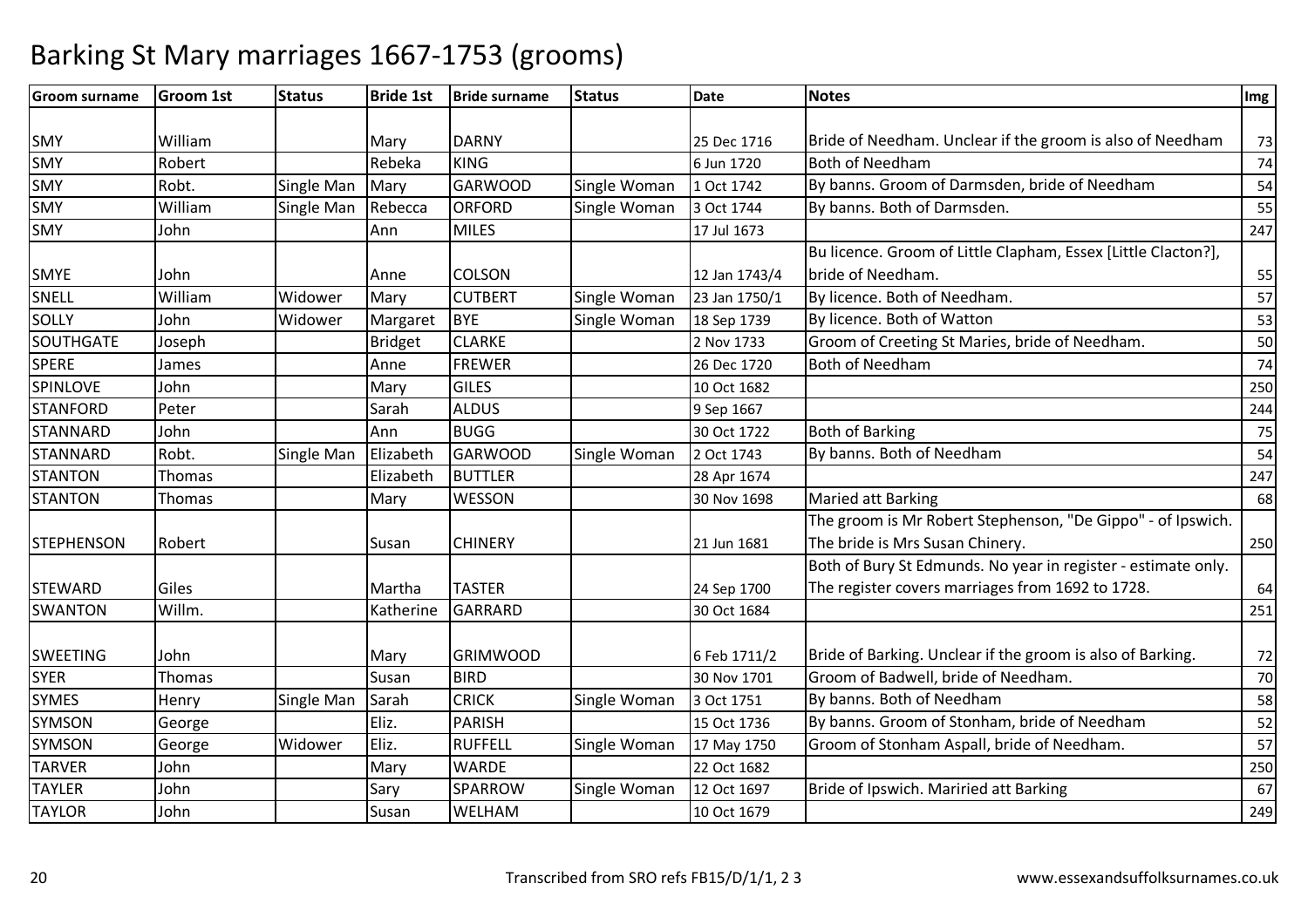| <b>Groom surname</b> | Groom 1st | <b>Status</b> | <b>Bride 1st</b> | <b>Bride surname</b> | <b>Status</b> | <b>Date</b> | <b>Notes</b>                                                   | Img |
|----------------------|-----------|---------------|------------------|----------------------|---------------|-------------|----------------------------------------------------------------|-----|
|                      |           |               |                  |                      |               |             |                                                                |     |
| <b>TAYLOR</b>        | William   |               | Mary             | <b>FRENCH</b>        |               | 12 Jun 1711 | Bride of Needham. Unclear if the groom is also of Needham.     | 72  |
| <b>TAYLOR</b>        | Isaac     | Single Man    | Eliz.            | <b>LAMBERT</b>       | Widow         | 17 May 1747 | By banns. Groom of Badley, bride of Needham                    | 56  |
| <b>TAYLOUR</b>       | John      |               | Mary             | <b>REEVE</b>         |               | 29 Oct 1667 |                                                                | 244 |
| <b>THEOBALD</b>      | Thos.     |               | Anne             | <b>WOOLWARD</b>      |               | 18 Jun 1733 | <b>Both of Barking</b>                                         | 50  |
| <b>THORN</b>         | John      |               | Mary             | <b>FITCH</b>         |               | 29 Mar 1741 | By banns. Both of Needham                                      | 53  |
| <b>THOROUGHGOOD</b>  | John      | Widower       | Eliz.            | <b>CHISNEL</b>       | Single Woman  | 3 May 1738  | By licence. Both of Barking                                    | 52  |
| <b>TILLETT</b>       | William   |               | Mary             | <b>WEBB</b>          |               | 29 Sep 1670 |                                                                | 246 |
| <b>TILLETT</b>       | Edmond    |               | Mary             | <b>WOODROFF</b>      |               | 14 Oct 1675 | Bride of Bramford. Not clear if the groom is also of Bramford. | 248 |
| <b>TILLIT</b>        | John      |               | Sinanny?         | <b>WATERS</b>        |               | 6 May 1686  | Bride's surname appears to be rather unusual.                  | 251 |
| <b>TISDALL</b>       | James     |               | Mildred          | <b>MILES</b>         |               | 26 Oct 1690 |                                                                | 253 |
| <b>TODD</b>          | Antony    |               | Ann              | <b>MOORE</b>         |               | 27 Oct 1681 | Groom of Colchester, bride of "Needeham".                      | 250 |
| <b>TOLMASH</b>       | John      |               | Mary             | <b>WARD</b>          |               | 28 May 1729 | <b>Both of Needham</b>                                         | 49  |
| <b>TRICKER</b>       | John      | Widower       | Alice            | <b>ALDERTON</b>      | Widow         | 13 Sep 1722 | Groom of Creeting St Peters, bride of Needham.                 | 75  |
| <b>TRULL</b>         | Edward    | Widower       | Mary             | <b>PARKER</b>        | Single Woman  | 30 Jul 1749 | By banns. Both of Needham                                      | 57  |
|                      |           |               |                  |                      |               |             | Groom of Stratford, bride of Needham. Entered out of           |     |
| <b>TUIGGDEN</b>      | Thomas    | Widower       | Susan            | <b>PULFORD</b>       | Widow         | 3 Sep 1699  | sequence after 1697 marriages, before 1698.                    | 67  |
| <b>TURNER</b>        | Robert    |               | Margaret         | <b>TAYLOR</b>        |               | 17 Nov 1667 |                                                                | 244 |
| <b>TURNER</b>        | John      | Widower       | Alice            | <b>NEWTON</b>        | Widow         | 14 Sep 1675 | Groom of Harwich, bride of Barking.                            | 248 |
|                      |           |               |                  |                      |               |             | No date. Entered under 1696 marriages, before a marriage on    |     |
| <b>TURNER</b>        | Robt.     |               | Mary             | <b>HOLYDAY</b>       |               |             | 1696 30 May.                                                   | 66  |
| <b>TURNER</b>        | William   |               | Mary             | <b>COATS</b>         |               | 8 Oct 1704  | Groom of "Toddenham", bride of Needham.                        | 71  |
| <b>TURNER</b>        | John      |               | Mary             | <b>WARNER</b>        |               | 28 Oct 1705 | Groom of Barham, bride of Needham.                             | 71  |
|                      |           |               |                  |                      |               |             | Bride's surname appears to be either Dexeleaf or Depeleaf.     |     |
| <b>TURNER</b>        | Richard   |               | Susan            | DE[XP]ELEAF          |               | 3 Oct 1709  | Bride of Barking. Unclear of the groom is also of Barking.     | 72  |
|                      |           |               |                  |                      |               |             | Groom of Tuddenham, bride of Barking. Marryed at               |     |
| <b>TURNER</b>        | William   |               | <b>Dorcas</b>    | <b>GRIMWADE</b>      |               | 11 Jun 1717 | Darmden.                                                       | 73  |
|                      |           |               |                  |                      |               |             | Both of Needham. Bride's full forename presumably              |     |
| <b>TURNER</b>        | Robt.     |               | Temp.            | <b>COLEMAN</b>       |               | 29 Jun 1725 | "Temperance".                                                  | 78  |
| <b>TURNER</b>        | William   |               | Hannah           | <b>ORAMS</b>         |               | 26 Dec 1729 | <b>Both of Needham</b>                                         | 49  |
|                      |           |               |                  |                      |               |             |                                                                |     |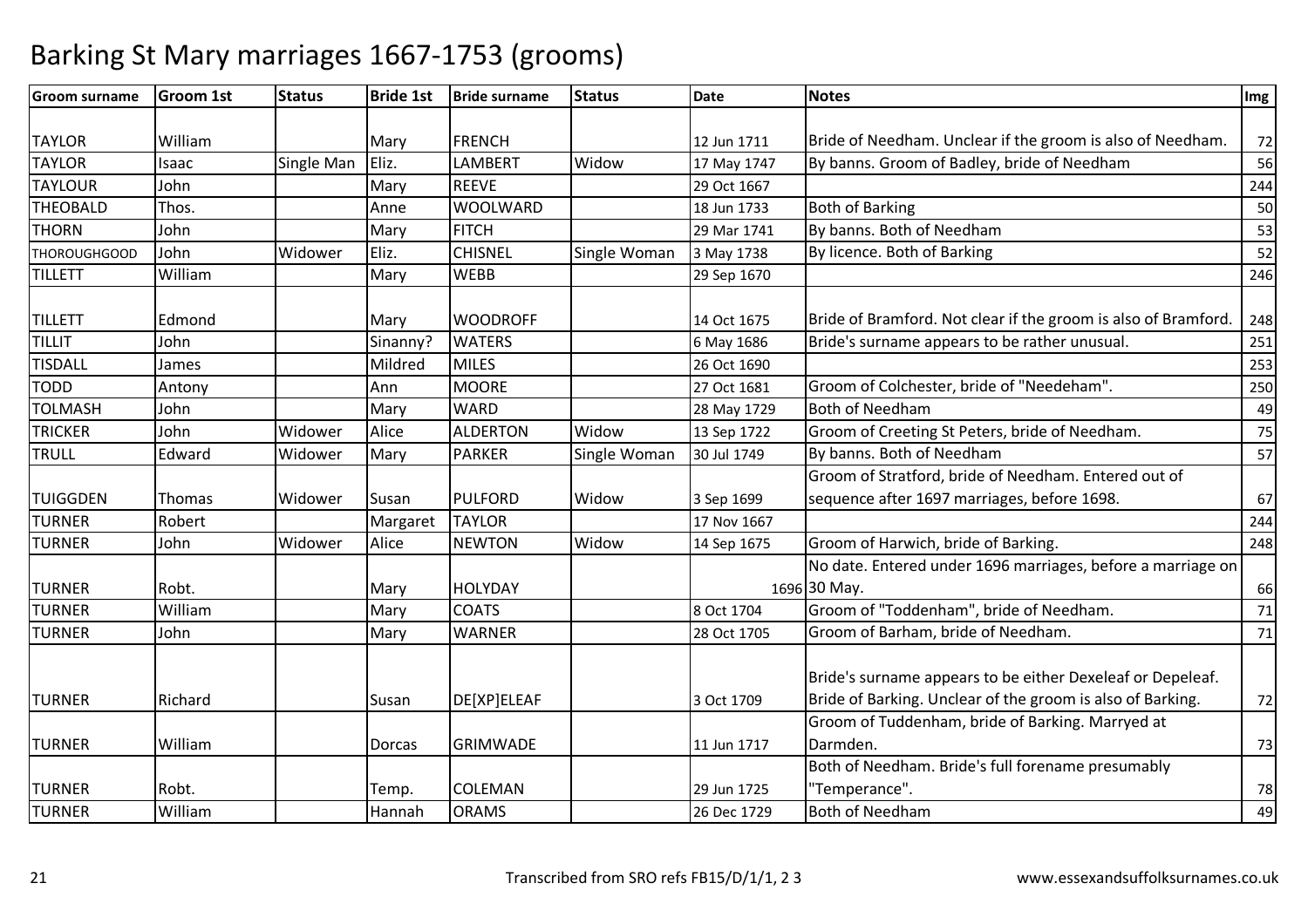| <b>Groom surname</b> | <b>Groom 1st</b> | <b>Status</b> | <b>Bride 1st</b> | <b>Bride surname</b> | <b>Status</b> | <b>Date</b>   | <b>Notes</b>                                                  | Img |
|----------------------|------------------|---------------|------------------|----------------------|---------------|---------------|---------------------------------------------------------------|-----|
| <b>TURNER</b>        | John             |               | Eliz.            | <b>BRAWLERD</b>      |               | 7 Oct 1735    | By licence. Both of Needham.                                  | 51  |
| <b>TURNER</b>        | Benjamin         | Single Man    | Margaret         | MAVELLOW             | Single Woman  | 29 Aug 1737   | By banns. Both of Needham                                     | 52  |
| <b>TURNER</b>        | Robert           | Single Man    | Mary             | <b>MEALING</b>       | Single Woman  | 13 Aug 1749   | By banns. Both of Needham                                     | 57  |
| <b>TWITCHET</b>      | Thos.            |               | Mary             | <b>BUMSTEAD</b>      |               | 1 Oct 1731    | <b>Both of Barking</b>                                        | 49  |
| <b>TYE</b>           | William          |               | Frances          | <b>BLOMFIELD</b>     |               | 31 Mar 1673   | The groom is Mr William Tye                                   | 247 |
| <b>TYLER</b>         | Richard          |               | Elizabeth        | PEECK                |               | 10 Oct 1704   | Groom of Creeting.                                            | 71  |
| <b>UDDRUM</b>        | Willm.           |               | Ann              | <b>GREEN</b>         |               | 28 Sep 1696   |                                                               | 66  |
|                      |                  |               |                  |                      |               |               | Bride of "Creting All Sts". Not clear if the groom is also of |     |
| <b>UPSON</b>         | John             | Widower       | Ann              | <b>PARKER</b>        |               | 18 Sep 1673   | Creeting All Saints.                                          | 247 |
| VARHORSELET          | John             |               | Susanna          | <b>BASKET</b>        |               | 7 Feb 1730/1  | Groom of Ipswich, bride of Flowton                            | 49  |
| <b>VULCHER</b>       | William          |               | Elizabeth        | <b>MAIDSTONE</b>     |               | 29 Jun 1711   | Bride of Needham. Unclear if the groom is also of Needham.    | 72  |
| <b>WAKELING</b>      | George           |               | Susan            | PEGG                 |               | 11 Apr 1678   |                                                               | 249 |
| <b>WALLAS</b>        | Robt.            |               | Eliz.            | <b>HUNT</b>          |               | 22 May 1726   |                                                               | 78  |
| <b>WANNER</b>        | William          | Widower       | Rachel           | <b>SCOPES</b>        | Widow         | 4 Apr 1743    | By banns. Both of Needham                                     | 54  |
| <b>WARD</b>          | John             |               | Sarah            | <b>COLMAN</b>        | Widow         | 12 Apr 1678   |                                                               | 249 |
|                      |                  |               |                  |                      |               |               |                                                               |     |
| <b>WARD</b>          | Samuel           |               | Mary             | <b>SMITH</b>         |               | 15 May 1713   | Bride is of Needham. Unclear if the groom is also of Needham  | 72  |
| <b>WARD</b>          | Will.            |               | Eliz.            | <b>MORGAN</b>        |               | 4 Oct 1726    | Groom of Barham, bride of "Dermesden"                         | 78  |
| <b>WARD</b>          | Samuell          |               | Frances          | <b>WATERS</b>        |               | 25 Oct 1671   |                                                               | 246 |
| <b>WARDEN</b>        | Peter            |               | Eliz.            | <b>GOOD</b>          |               | 28 Jan 1667/8 |                                                               | 244 |
| <b>WARNER</b>        | John             |               | Margaret         | <b>TURNER</b>        |               | 1 Oct 1706    | Bride of Needham. Unclear if the groom is also of Needham.    | 71  |
| <b>WARNER</b>        | Samuel           |               | Susan            | <b>EMSDEN</b>        |               | 26 Jan 1715/6 | Bride of Needham. Unclear if the groom is also of Needham     | 73  |
| <b>WARNER</b>        | William          |               | Sara             | <b>WHISEL</b>        |               | 6 Nov 1718    | The groom is a "sojourner" of Needham. Bride is of Needham.   | 73  |
| <b>WEAVERS</b>       | Thomas           |               | Ann              | <b>SCOPES</b>        |               | 4 May 1741    | By banns                                                      | 53  |
| <b>WEAVERS</b>       | James            | Single Man    | Susan            | <b>BITNEY</b>        | Single Woman  | 23 Nov 1743   | By banns. Groom of Walsham, bride of Needham                  | 54  |
| <b>WEBB</b>          | Thos.            |               | <b>Bridget</b>   | ALEXANDER            |               | 28 Sep 1731   | <b>Both of Needham</b>                                        | 49  |
| <b>WEBB</b>          | Thos.            |               | Mary             | <b>WOODS</b>         |               | 7 Oct 1735    | By banns. Groom of Creeting, bride of Barking                 | 51  |
| <b>WEBBER</b>        | John             |               |                  | STRANGLEMAN          |               | 5 Oct 1669    | Bride's forename not in register.                             | 245 |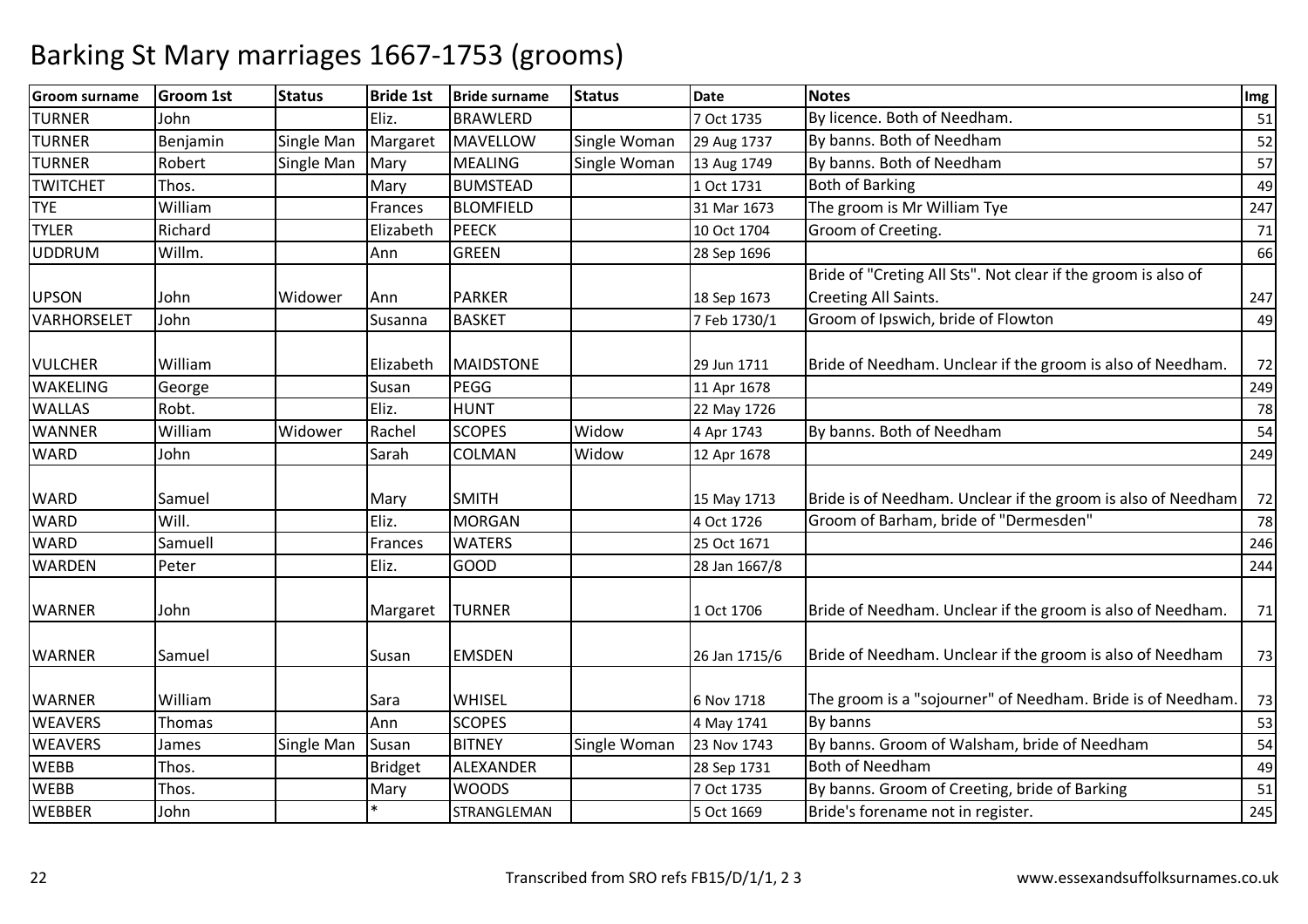| <b>Groom surname</b> | <b>Groom 1st</b> | <b>Status</b> | <b>Bride 1st</b> | <b>Bride surname</b> | <b>Status</b> | <b>Date</b>   | <b>Notes</b>                                              | Img |
|----------------------|------------------|---------------|------------------|----------------------|---------------|---------------|-----------------------------------------------------------|-----|
| <b>WEDLOCKE</b>      | Richard          |               | Margaret         | <b>RALPH</b>         |               | 25 Jun 1684   |                                                           | 251 |
| <b>WEEDEN</b>        | Thomas           | Widower       | Anne             | <b>NEAVE</b>         | Single Woman  | 16 Mar 1751/2 | By licence. Groom of Thetford, bride of Needham           | 58  |
| WELHAM               | Thomas           |               | Sarah            | <b>HOULDEN</b>       |               | 16 Nov 1716   | Bride of Barking. Unclear if the groom is also of Barking | 73  |
| WELHAM               | Henry            | Single Man    | Eliz.            | COY                  | Widow         | 22 Jan 1737/8 | By banns. Both of Needham                                 | 52  |
| <b>WELHAM</b>        | Richard          | Single Man    | Anne             | <b>THEOBALDS</b>     | Single Woman  | 23 Jan 1738/9 | By banns. Both of Needham                                 | 52  |
| WELHAM               | James            | Single Man    | Abigail          | <b>DAVIE</b>         | Single Woman  | 28 May 1751   | By banns. Both of Barking.                                | 58  |
| WELHAM               | John             | Single Man    | Mary             | <b>BURROUGHS</b>     | Single Woman  | 23 Jul 1752   | By banns. Both of Barking.                                | 58  |
| WELLAM               | William          |               | Elizabeth        | <b>RAWLINS</b>       |               | 14 May 1702   | Groom of Darmsden, bride of Needham.                      | 70  |
| <b>WELLHAM</b>       | Will.            |               | Sarah            | <b>CALY</b>          |               | 9 Apr 1722    | <b>Both of Needham</b>                                    | 75  |
| <b>WELTON</b>        | Tho.             |               | Sarah            | COLMAN               |               | 24 Oct 1668   |                                                           | 245 |
| <b>WESTON</b>        | Robert           |               | Sarah            | <b>KENT</b>          |               | 18 Jun 1674   |                                                           | 247 |
| <b>WESTON</b>        | Robt.            |               | Eliz.            | <b>MARTIN</b>        |               | 21 Apr 1684   |                                                           | 251 |
| <b>WHISTLE</b>       | Richard          |               | Mary             | <b>RUNGRY</b>        |               | 19 Oct 1721   | <b>Both of Needham</b>                                    | 74  |
| <b>WHISTLE</b>       | John             |               | Elizabeth        | <b>BAGLEY</b>        |               | 28 May 1684   |                                                           | 251 |
| <b>WHISTLECRAFT</b>  | Henry            |               | Mary             | <b>WOODS</b>         |               | 4 Apr 1723    | <b>Both of Needham</b>                                    | 76  |
| <b>WHISTLECROFT</b>  | Richard          |               | Mary             | <b>ALEXANDER</b>     |               | 1 Nov 1667    |                                                           | 244 |
| <b>WHISTLECROFT</b>  | Henry            |               | Mary             | <b>WEDLOCK</b>       |               | 15 Oct 1678   |                                                           | 249 |
| <b>WHITE</b>         | Robert           |               | Mary             | <b>REED</b>          |               | 18 Mar 1722/3 | Groom of Newton, bride of Combes                          | 76  |
| <b>WHITECAKE</b>     | Richard          |               | Mary             | <b>SIMONDS</b>       | Widow         | 10 Oct 1675   |                                                           | 248 |
| <b>WHITECAKE</b>     | Thomas           |               | Sarah            | <b>CALEY</b>         |               | 20 Sep 1702   | Both of Needham.                                          | 70  |
| <b>WHITICAR</b>      | William          |               | Mary             | <b>LUCAS</b>         | Widow         | 14 Mar 1681/2 |                                                           | 250 |
| <b>WILDEN</b>        | James            | Single Man    | Leah             | <b>GRIMWOOD</b>      | Single Woman  | 20 Jun 1748   | By banns. Both of Needham                                 | 56  |
| <b>WILKINSON</b>     | Thos.            |               | Anne             | <b>MARRIOTT</b>      |               | 9 Feb 1740/1  | By licence. Both of Needham.                              | 53  |
| <b>WILLIAMS</b>      | Thomas           |               | Rebeccah         | <b>JONES</b>         |               | 3 Apr 1726    |                                                           | 78  |
| <b>WINK</b>          | John             | Widower       | Mary             | <b>SMY</b>           | Widow         | 18 Sep 1722   | Groom of Barking, bride of Needham.                       | 75  |
| <b>WINK</b>          | John             | Widower       | Rachel           | <b>MOORE</b>         | Widow         | 10 Apr 1753   | By licence. Both of Needham.                              | 59  |
| <b>WOLF</b>          | John             | Single Man    | Sarah            | <b>WORTH</b>         | Single Woman  | 5 Oct 1742    | By banns. Both of Barking.                                | 54  |
| <b>WOLFE</b>         | Michael          |               | Mary             | <b>BERT</b>          |               | 30 Oct 1682   |                                                           | 250 |
| <b>WOLFF</b>         | John             | Single Man    | Ellin            | <b>DARKIN</b>        | Single Woman  | 21 Nov 1689   |                                                           | 252 |
| <b>WOLLUM</b>        | Nathaneell       | Widower       | Elizabeth        | <b>WOOLF</b>         | Single Woman  | 22 Jan 1686/7 |                                                           | 251 |
| <b>WOOD</b>          | Tho.             |               | Seusan           | <b>MAJOR</b>         |               | 4 Oct 1681    |                                                           | 250 |
| <b>WOOD</b>          | Francis          |               | Mary             | <b>BIRD</b>          |               | 15 Apr 1683   |                                                           | 250 |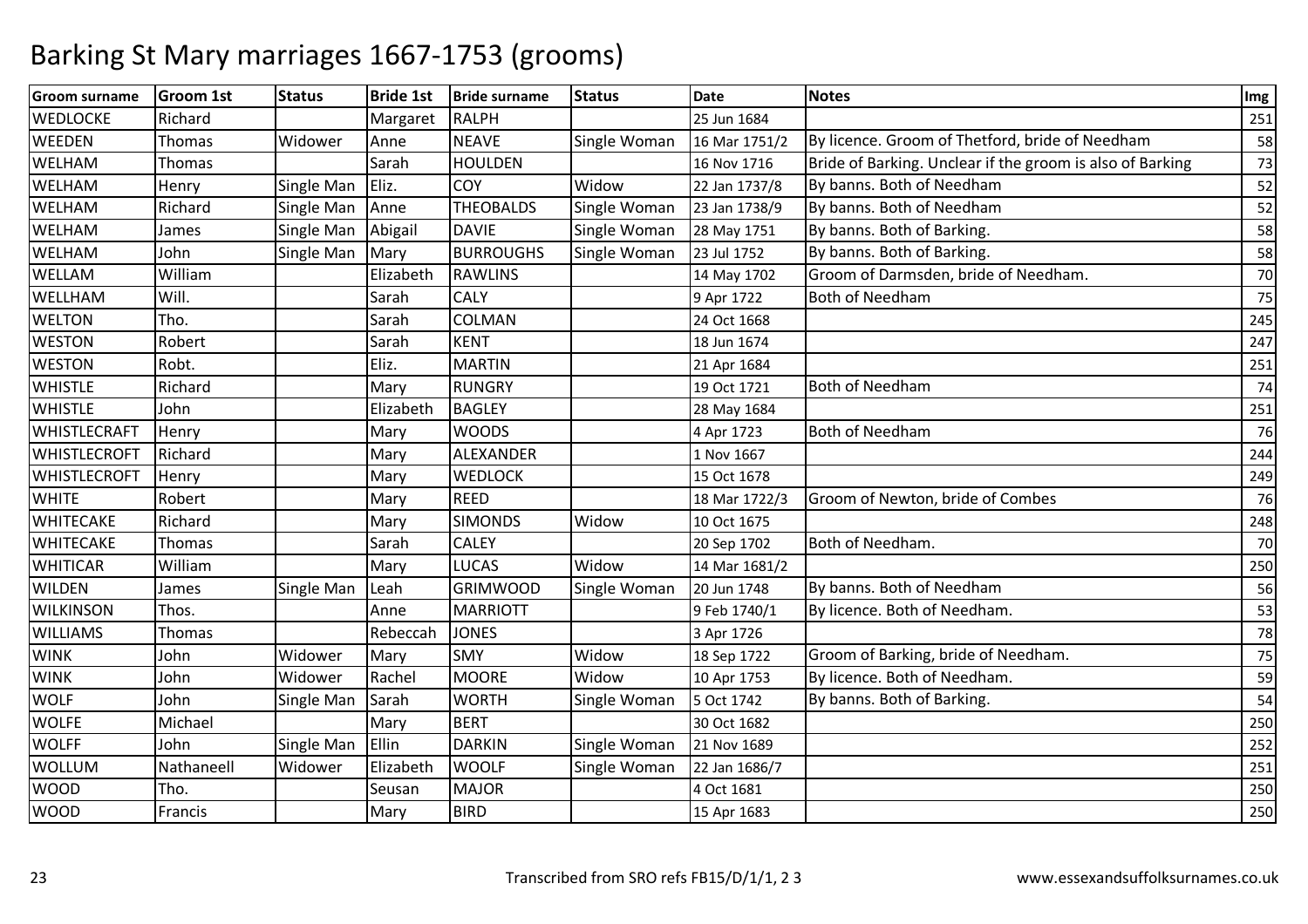| <b>Groom surname</b> | <b>Groom 1st</b> | <b>Status</b> | <b>Bride 1st</b> | <b>Bride surname</b> | <b>Status</b> | <b>Date</b>   | <b>Notes</b>                                                  | Im g |
|----------------------|------------------|---------------|------------------|----------------------|---------------|---------------|---------------------------------------------------------------|------|
| <b>WOOD</b>          | William          | Widower       | Martha           | <b>BLOMFIELD</b>     | Widow         | 9 May 1700    | <b>Groom of Needham</b>                                       | 69   |
| <b>WOOD</b>          | George           |               | Anna             | WELLHAM              |               | 5 Feb 1702/3  | Groom of Needham.                                             | 70   |
| <b>WOOD</b>          | Samuel           |               | Catherine        | <b>FRENCH</b>        |               | 20 Jan 1707/8 | Groom of Chevington, bride of Darmsden.                       | 72   |
| <b>WOOD</b>          | John             |               | Eliz.            | <b>BUSTON</b>        |               | 22 May 1726   |                                                               | 78   |
| <b>WOOD</b>          | Samuel           | Single Man    | Mary             | <b>MEADOWS</b>       | Single Woman  | 27 Mar 1744   | By licence. Groom of Framlingham, bride of Needham            | 55   |
|                      |                  |               |                  |                      |               |               | Both of Needham. The bride is "Widow Murril". Her             |      |
| <b>WOODS</b>         | George           |               |                  | <b>MURRIL</b>        | Widow         | 5 Nov 1724    | forename isn't in the register.                               | 78   |
| <b>WOODS</b>         | George           |               | Sarah            | <b>YOUNGS</b>        |               | 25 Jun 1734   | Groom of Creeting St Mary's, bride of Needham.                | 51   |
| <b>WOOLLARD</b>      | John             |               | Prudence         | <b>BROWN</b>         |               | 8 Jun 1707    | Groom of Barking, bride of Needham.                           | 71   |
| <b>WOOLLARD</b>      | Thomas           |               | Mary             | <b>PARKER</b>        |               | 18 Apr 1726   | Bride of Barking. Unclear if the groom is also of Barking.    | 78   |
| <b>WOOLWARD</b>      | John             |               | Dorothe          | <b>INGLISH</b>       |               | 18 Nov 1673   |                                                               | 247  |
| <b>WOOLWARD</b>      | Thomas           |               | Elizabeth        | <b>STANDARD</b>      |               | 14 Oct 1712   | Bride of Barking. Unclear if the groom is also of Barking.    | 72   |
| <b>WOOLWARD</b>      | Edward           | Single Man    | Rachel           | <b>MULLET</b>        | Single Woman  | 29 Oct 1753   | By banns. Both of Barking.                                    | 59   |
| <b>WORNER</b>        | William          |               | Margaret         | <b>TAZZARD</b>       |               | 10 Nov 1678   |                                                               | 249  |
| <b>WOTT</b>          | Tho.             |               | Ellen            | <b>BUTCHER</b>       |               | 22 Oct 1668   | Tho. Wott & Ellen Butcher at the hall                         | 245  |
| <b>WRIGHT</b>        | John             |               | Ales             | PULFORD              |               | 17 Feb 1680/1 | Groom of Creting St Maries.                                   | 250  |
| <b>WRIGHT</b>        | Edward           |               | Sarah            | LILLY                |               | 28 Oct 1703   | Bride is of Ipswich. Unclear if the groom is also of Ipswich. | 71   |
| <b>WRIGHT</b>        | John             |               | Margery          | <b>REED</b>          |               | 4 Oct 1711    | Groom of Creeting, bride of Needham.                          | 72   |
| <b>WRIGHT</b>        | Ambrose          | Widower       | Mary             | <b>CHAPLIN</b>       |               | 30 Oct 1729   | Groom of Battisford, bride of Needham.                        | 49   |
| <b>WRIGHT</b>        | John             | Widower       | Susan            | <b>WOLENNER</b>      | Widow         | 15 Sep 1747   | By banns. Both of Needham                                     | 56   |
| <b>WRIGHT</b>        | James            | Single Man    | Eliz.            | <b>LUCAS</b>         | Widow         | 4 Dec 1750    | By banns. Both of Needham                                     | 57   |
| <b>WYTHE</b>         | James            | Single Man    | Sarah            | <b>FARROW</b>        | Single Woman  | 2 Feb 1737/8  | By licence. Both of Debenham                                  | 52   |
| <b>YINGS</b>         | <b>Thomas</b>    | Widower       | Margerat         | $[C]^{*}$            | Widow         | 9 Jul 1691    | Bride's surname too faded to read.                            | 253  |
| <b>YINGS</b>         | John             |               | Elizabeth        | <b>CASON</b>         |               | 11 Jun 1706   | Bride of Needham. Unclear if the groom is also of Needham.    | 71   |
| <b>YONGS</b>         | John             |               | Mary             | <b>WORTS</b>         |               | 13 Feb 1694/5 |                                                               | 66   |
| <b>YOUNGS</b>        | William          |               | Mary             | <b>TURNER</b>        |               | 18 Feb 1723/4 | Both of Needham                                               | 77   |
| <b>YOUNGS</b>        | John             | Single Man    | Martha           | <b>NEEVE</b>         | Single Woman  | 26 Dec 1738   | By banns. Both of Needham                                     | 52   |
| <b>YOUNGS</b>        | William          | Single Man    | Mary             | <b>PLANK</b>         | Widow         | 21 Jan 1745/6 | By banns. Both of Needham                                     | 55   |